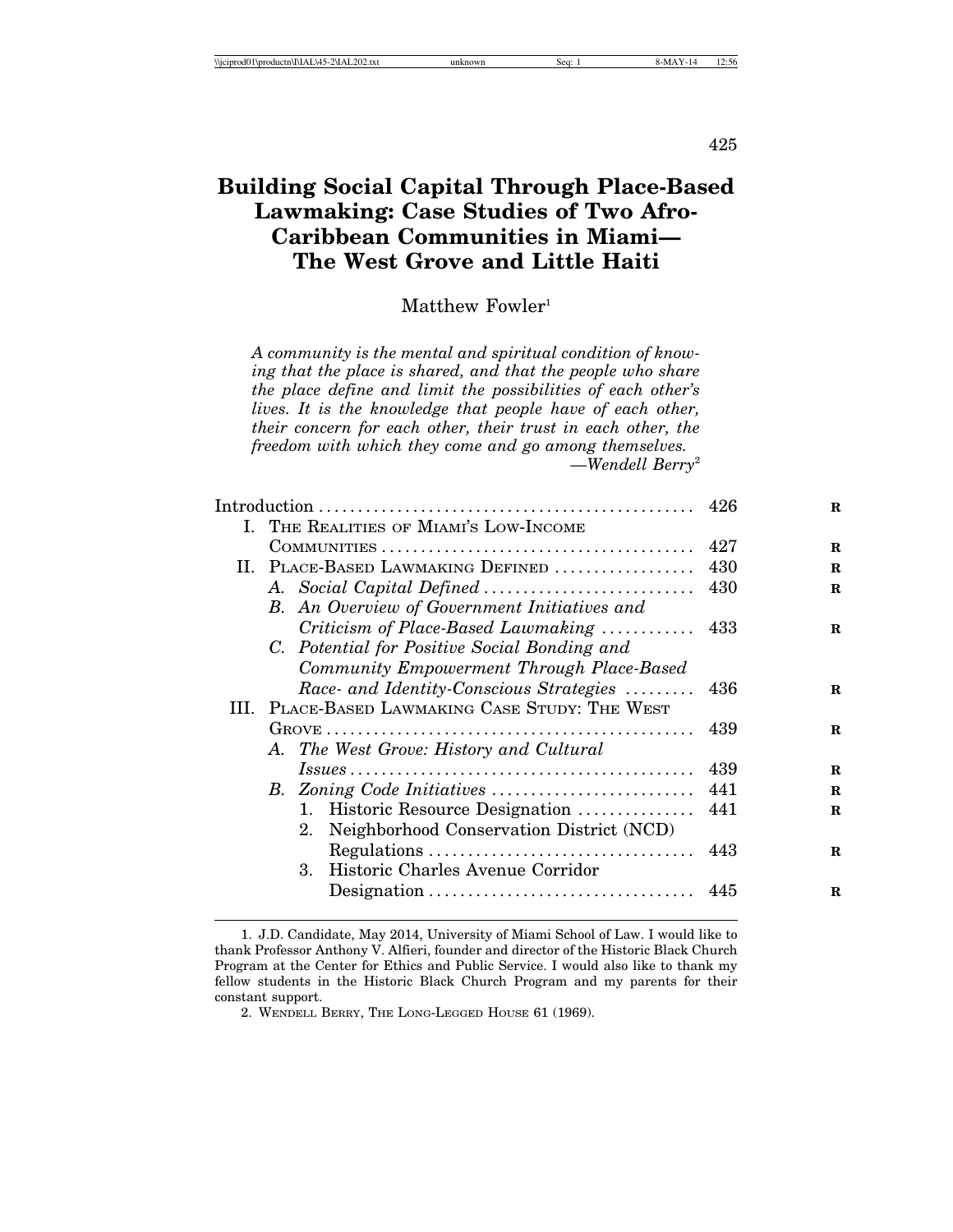|  | \\iciprod01\productn\I\IAL\45-2\IAL202.txt | unknown | sea. | NЛ | $\sim$<br>. 2:56 |
|--|--------------------------------------------|---------|------|----|------------------|
|--|--------------------------------------------|---------|------|----|------------------|

|                                                     |      | R. |
|-----------------------------------------------------|------|----|
| IV. PLACE-BASED LAWMAKING CASE STUDY: LITTLE        |      |    |
|                                                     |      | R  |
| A. Little Haiti: History and Economic, Housing, and |      |    |
|                                                     |      | R. |
| B. Residential Zoning Code Revisions 452            |      | R. |
| C. Entrepreneurial Funding Initiatives  453         |      | R. |
| D. Community-Based Initiatives: Healthcare,         |      |    |
| Cultural Events, and Urban Farming                  | 455  | R. |
|                                                     |      | R. |
|                                                     | -461 | R. |
|                                                     |      |    |

#### INTRODUCTION

African-Americans, Haitians, and Latinos remain largely racially segregated in impoverished communities. While there has been a small decrease in residential segregation due to the outmigration to the suburbs of a small number of African-Americans, residential segregation has proven to be resistant to change and remains the "structural linchpin" of American race relations.<sup>3</sup> The true cause of racial disparity is persistent racial animosity and discrimination, and this persistent disparity, despite decades of study and governmental action, cannot be addressed through individual or family-based government benefit support programs and school desegregation alone. Given this embedded structural racism, low-income communities of color have more recently focused on race- and identity- conscious approaches as alternatives to achieve social integration, civic equality, and economic justice. Organizations such as faith-based institutions and diverse non-profit groups have also focused on race- and identity-conscious community-based empowerment as a more effective strategy in attacking structural racism. Government efforts to revitalize distressed urban neighborhoods have also been redirected to race- and identity-conscious focused programs.

Place-based laws have the potential to be applied in a similar manner to direct economic resources to and provide structural,

<sup>3.</sup> Lawrence Bobo, *Keeping the Linchpin in Place: Testing the Multiple Sources of Opposition to Residential Integration*, 2 REVUE INT'L DE PSYCHOLOGIE SOCIALE 307 (1989) (noting that study results indicate that two forms of racism, fashioned prejudice and a sense of racial group position, consistently influenced opposition to residential integration; class-based explanations had little explanatory power; pragmatic objections, in this instance self-interested concerns, had small but equivocal effects; and, the value and ideological factors of political conservatism and individualism exerted a modest influence on attitudes on residential integration).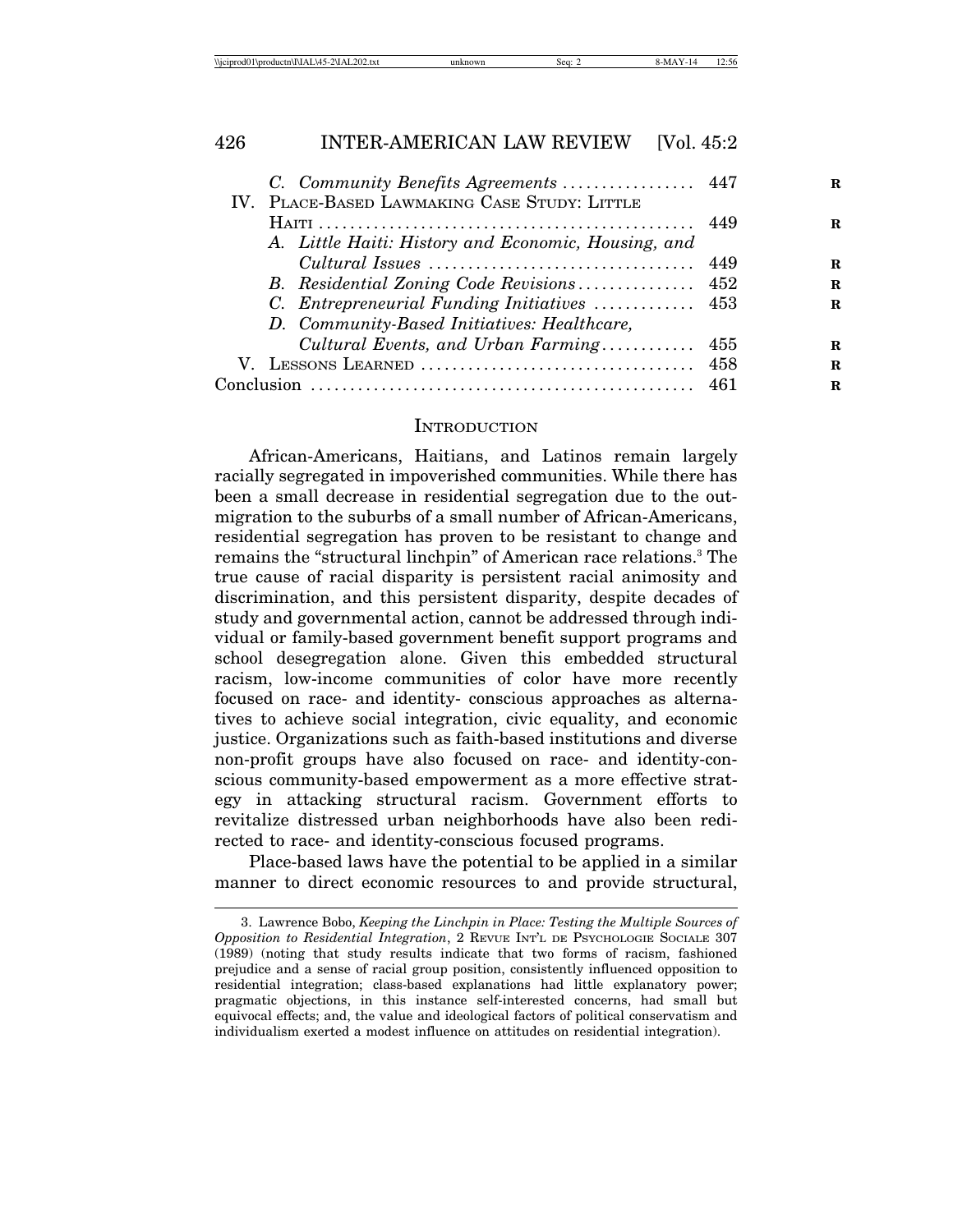legal frameworks for low-income neighborhoods to help existing residents remain in place, to improve those areas, and to achieve social integration. Using a socio-legal approach, this Article will examine the efficacy of place-based lawmaking to empower innercity neighborhoods through the use of a variety of legal and political tools that are founded on the concept of building social and cultural capital. The Article will evaluate existing combinations of place-based laws, such as historic restoration programs, neighborhood conservation district designation coupled with affordable housing protections, zoning code revision strategies, and culturally tailored health, economic development, and art programs, by analyzing two examples—the Afro-Caribbean communities of the West Grove and Little Haiti in Miami, Florida—where specific identity-conscious strategies have been pursued and propose new combinations that might protect and nurture existing social and cultural capital in similar communities. These examples will show that focusing on sociological and legal methods to build social and cultural capital may help inner-city residents mitigate the negative effects of living in a poor and segregated community and obtain more concrete benefits from urban revitalization in their community.

Part I of this Article provides a brief description of Miami's low-income communities, describing how structural racism and poverty have shaped these communities. Part I also highlights these communities' potential for cultural and social self-integration. Part II will focus on defining the concept of social capital and its application to low-income communities, provide a survey of federal place-based lawmaking efforts and criticisms, and conclude with an analysis of the potential for positive social bonding and community empowerment through place-based strategies. Parts III and IV will analyze two case studies, the West Grove and Little Haiti, where place-based lawmaking, focused on Bahamian and Haitian culture respectively, has been used in order to support and build social capital. Part V will attempt to summarize findings, lessons learned, and propose new combinations of placebased laws that may more effectively promote equitable development, advance distributive justice, and enhance social integration in similar communities throughout the Americas. Finally, the Article offers a brief conclusion synthesizing its major points.

### I. THE REALITIES OF MIAMI'S LOW-INCOME COMMUNITIES

"[T]he history of race relations in Miami is a history of dis-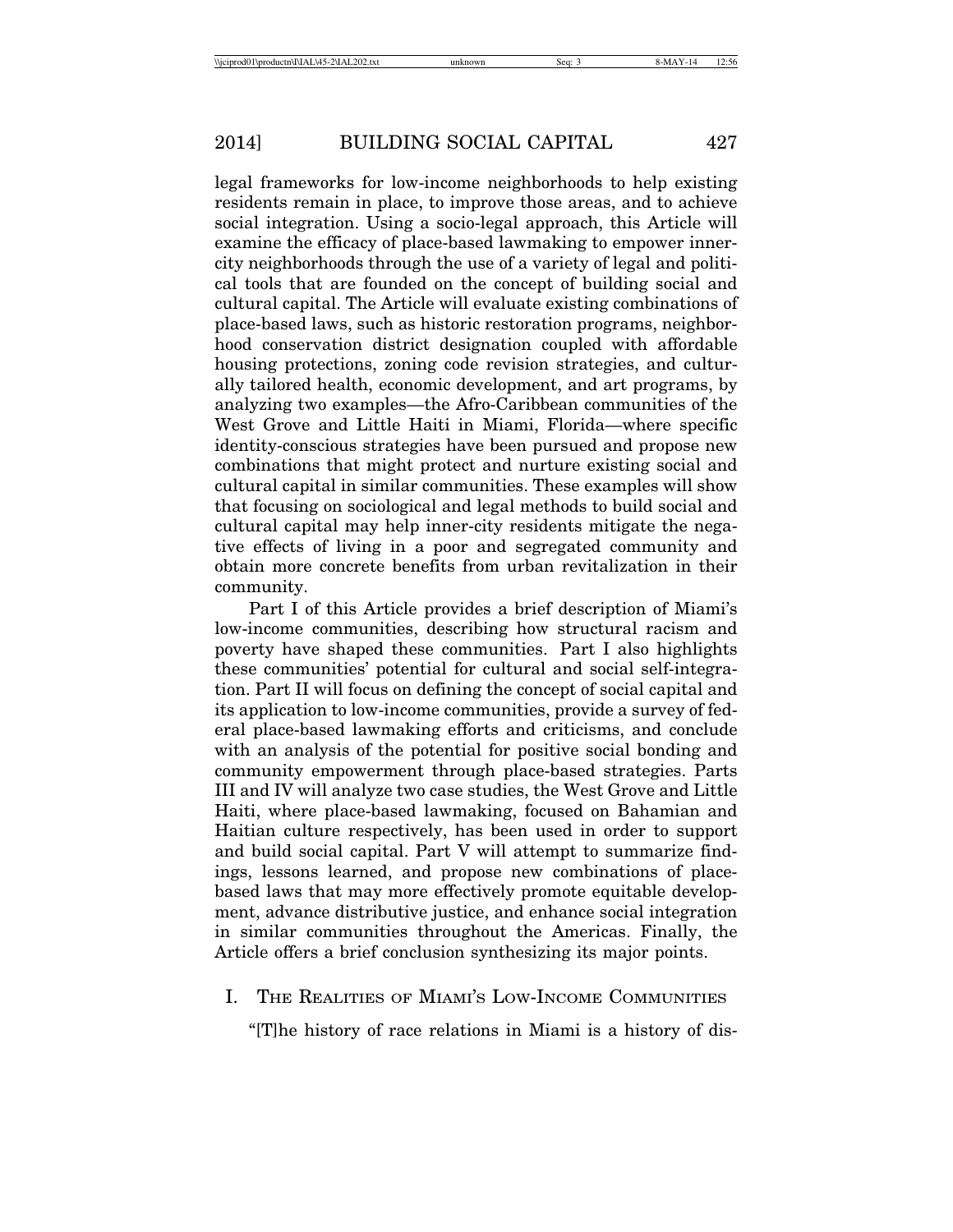placement and subjugation."4 Hyper-segregation and concentrated poverty continue to be realities in many of Miami's inner-city neighborhoods burdening them with high concentrations of poverty and deteriorating physical conditions. The recent 2008–12 U.S. Census Community Survey estimated that the median household income of 35.5 percent of families with children and 39.8 percent of individuals in the City of Miami is below the poverty level, the third highest among places with 250,000 or more people in the nation in 2008.<sup>5</sup> The same census surveys estimated for the median household income for Miami-Dade County is \$43,464, while the median income for the City of Miami is currently \$29,762 according to the income limits published by U.S. Department of Housing and Urban Development.6

Furthermore, existing government-supported, people-based approaches "focus on what those neighborhoods lack, rather than what they have."7 As one commentator has stated, "[t]his construction defines such spaces, by omission, as places of despair; it thereby justifies people-based strategies that move existing residents out of inner-city neighborhoods."8 Federal government policies have been and continue to be explicitly and implicitly motivated by racial bias, such as neighborhood redlining and inner city public housing segregation. Policies of this sort coupled with overall reductions in urban aid appropriations, in addition to federal policies related to highway transportation, suburban infrastructure development, and mortgage-interest tax policy, have resulted in highly segregated and physically isolated neighborhoods like the West Grove and Little Haiti.

As noted by William Julius Wilson in his landmark study, *The Truly Disadvantaged*, concentrated poverty has had devastatingly negative effects on the social capital of inner-city minority neighborhoods.9 Furthermore, federal poverty de-concentration

<sup>4.</sup> Anthony V. Alfieri, *Faith in Community: Representing "Colored Town*,*"* 95 CAL. L. REV. 1829, 1833 (Oct. 2007) [hereinafter Alfieri, *Faith in Community*] (quoting from Elizabeth Aranda, *Poor and Homeless in Miami*, MIAMI HERALD, Feb. 7, 2007, at 17A).

<sup>5.</sup> U.S. Census, 2008-12 Community Survey - City of Miami, *available at* http:// factfinder2.census.gov.

<sup>6.</sup> *Id.*

<sup>7.</sup> Lisa T. Alexander, *Hip-Hop and Housing: Revisiting Culture, Urban Space, Power, and Law*, 63 HASTINGS L.J. 803, 807 (Mar. 2012).

<sup>8.</sup> *Id.*

<sup>9.</sup> *See generally* WILLIAM JULIUS WILSON, THE TRULY DISADVANTAGED (Univ. of Chicago Press 1987) (analyzing structural changes in the United States economy and related changes in the social fabric of inner cities) [hereinafter WILSON].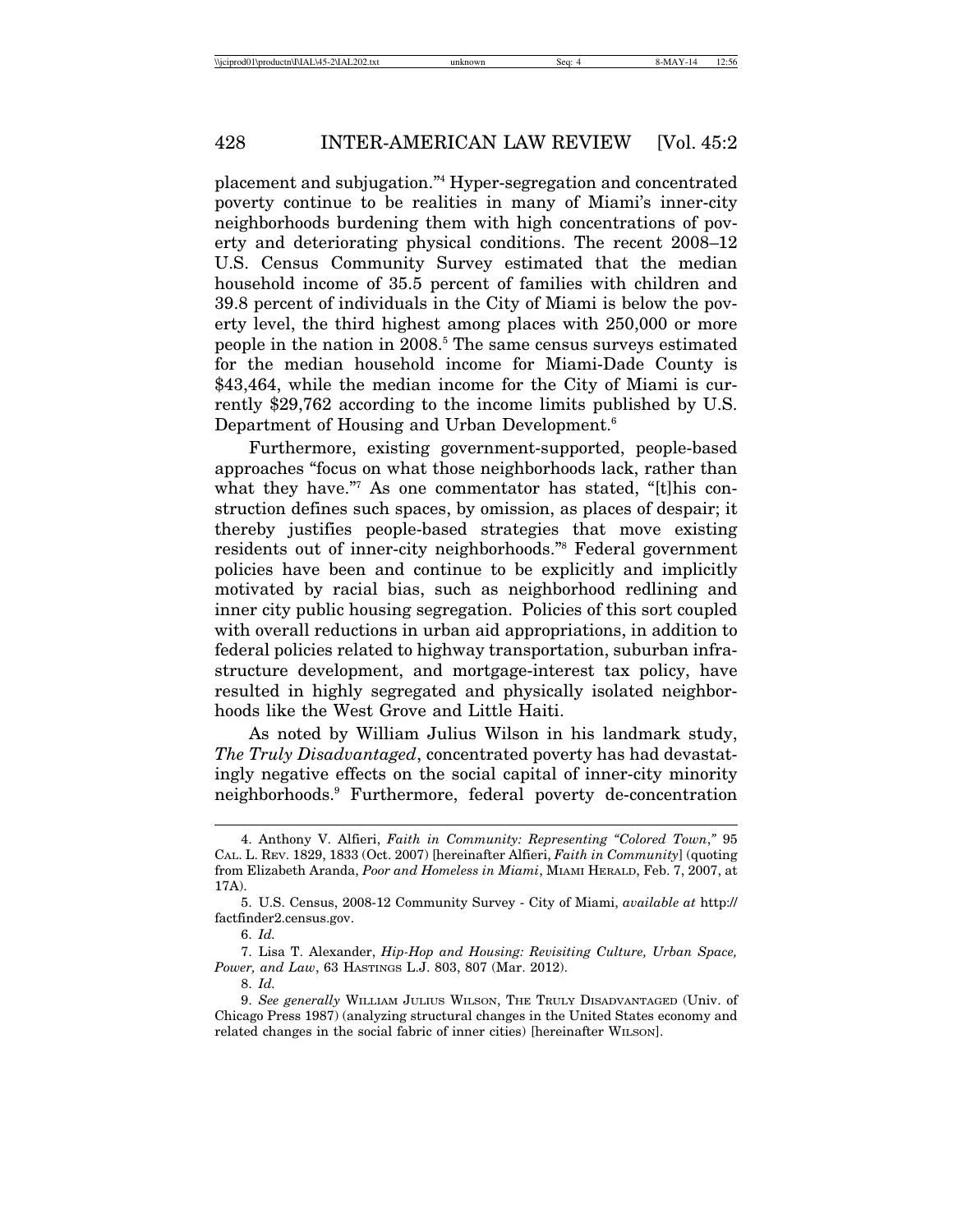and de-segregation programs have exacerbated the problem by leading to the voluntary outmigration of relatively wealthier African-Americans. As explained in Wilson's study, the 1966 *Gatreaux* litigation<sup>10</sup> led to federal and local policies, such as the Section  $8$ program and its Housing Choice Voucher program,<sup>11</sup> with the main goal of de-concentrating poverty. With de-concentration programs, the most able have taken advantage of the programs to move and have left those unable to leave behind, resulting in still higher poverty concentrations.<sup>12</sup> On a practical level, studies have shown that many of the hoped for benefits have not been achieved. Low-income residents have failed to build social capital when they have moved into higher-income neighborhoods.<sup>13</sup> These programs have resulted in destruction of pre-existing communities<sup>14</sup> and elimination of the safety net that their old communities provided for them.15 Moreover, even when found effective, these programs have only affected a tiny portion of these households.<sup>16</sup> However, as will be discussed below, more recent and current programs are seeking to undo the effects of prior government policies that led to, or at least assisted in, poverty concentration in the first place.<sup>17</sup>

Despite the popular conception that poor communities are dysfunctional, these communities, just as other communities, contain networks and institutions that are valuable to their residents and to society. As studies have indicated, "low-income communities generally function well . . . [and] most adults work, interact in

<sup>10.</sup> Hills v. Gatreaux, 425 U.S. 284 (1966).

<sup>11.</sup> The Section 8 Program of the Housing Act of 1937 (42 U.S.C. § 1437f) authorizes the payment of rental housing assistance to private landlords on behalf of approximately 3.1 million low-income households in the United States. The largest part of the section is the Housing Choice Voucher program, which pays a large portion of the rents and utilities of about 2.1 million households. The Housing Choice Voucher Program provides "tenant-based" rental assistance, so a tenant can move from one unit of at least minimum housing quality to another.

<sup>12.</sup> WILSON, *supra* note 9, at 9.

<sup>13.</sup> Michael Diamond, *De-concentrating Poverty: De-constructing a Theory and the Failure of Hope*, *in* COMMUNITY, HOME, AND IDENTITY 3 (Michael Diamond & Terry Turnipseed, eds., Farnham, 2012), *available at* http://scholarship.law.georgetown. edu/facpub/1111 [hereinafter Diamond] (citing Melody L. Boyd et al., *The Durability of Gains from the Gatreaux Two Residential Mobility Program: A Qualitative Analysis of Who Stays and Who Moves from Low-Income Poverty Neighborhoods*, 20 HOUS. POL'Y DEBATE 119, 125 (2010) [hereinafter Boyd]).

<sup>14.</sup> *Id.* at 4, (citing Steven Steinberg, *The Myth of Concentrated Poverty*, *in* THE INTEGRATION DEBATE: COMPETING FUTURES FOR AMERICAN CITIES 213 (Chester Hartman & Gregory Squires eds., 2010)).

<sup>15.</sup> *Id.* at 3.

<sup>16.</sup> *Id.*

<sup>17.</sup> *See generally id.* at 8.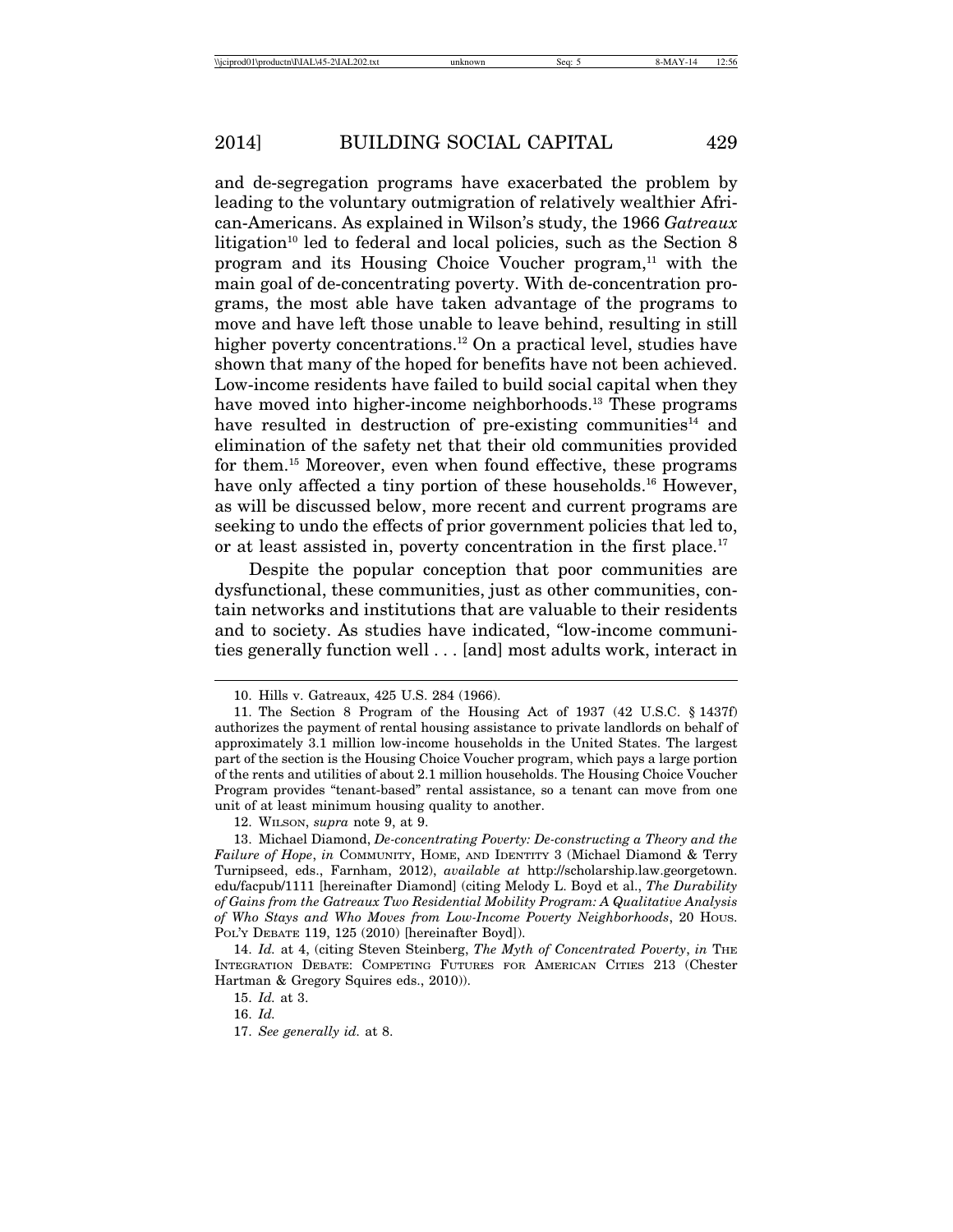traditional ways, rely on their friends and neighbors, and obey the law."18 It is also a mistake to assume that all residents want to move out of their neighborhoods. Residents may actually fear the loss of extensive social networks of family and friends and increased social isolation and vulnerability in racially hostile new neighborhoods. Recent studies have found that seventy-six percent of relocated residents' social networks are from their previous communities and fifty-four percent visit their communities at least once a week.<sup>19</sup> The studies reveal that residents maintain existing social networks and are materially attached to their communities, and relocation programs may result in more damage than benefits. In fact, those forced to move often move back to their original neighborhood, or to a similar neighborhood at their first opportunity.20 This Article is an attempt to provide a fuller appreciation of how these impoverished communities have combatted detrimental public and private forces and, further, how they have altered unjust institutional and structural relations among these forces through racial- and identity-focused placebased lawmaking.

#### II. PLACE-BASED LAWMAKING DEFINED

### *A. Social Capital Defined*

Social capital consists of the ways in which individuals and communities create trust, maintain social networks, and establish norms that enable residents to act cooperatively toward the pursuit of shared goals.<sup>21</sup> Improved social networks and norms can provide the framework for policy-makers and community organizers to help communities and individuals achieve better outcomes. Social capital is generally defined as value stored in relationships, and community organizations can often utilize that value to mobilize development—a process of building reciprocal expectations and a product benefit of built up social trust, $22$  which

<sup>18.</sup> *Id.* at 16.

<sup>19.</sup> *See* Sudhir Venkatesh & Isil Celimli, *Tearing Down the Community*, 138 SHELTERFORCE, Nov.–Dec. 2004, at 10, *available at* http://www.nhi.org/online/issues/ 138/Chicago.html.

<sup>20.</sup> Diamond, *supra* note 13, at 4 (quoting Boyd, *The Durability of Gains*, *supra* note 14, at 122).

<sup>21.</sup> *See, e.g.*, DAVID HALPERN, SOCIAL CAPITAL 1-19 (2005) (reviewing the history, debates, and conceptual understandings of the term over time).

<sup>22.</sup> *See* Alan Kay, *Social Capital, the Social Economy, and Community Development*, 41 COMM. DEV. J. 160, 162 (2006).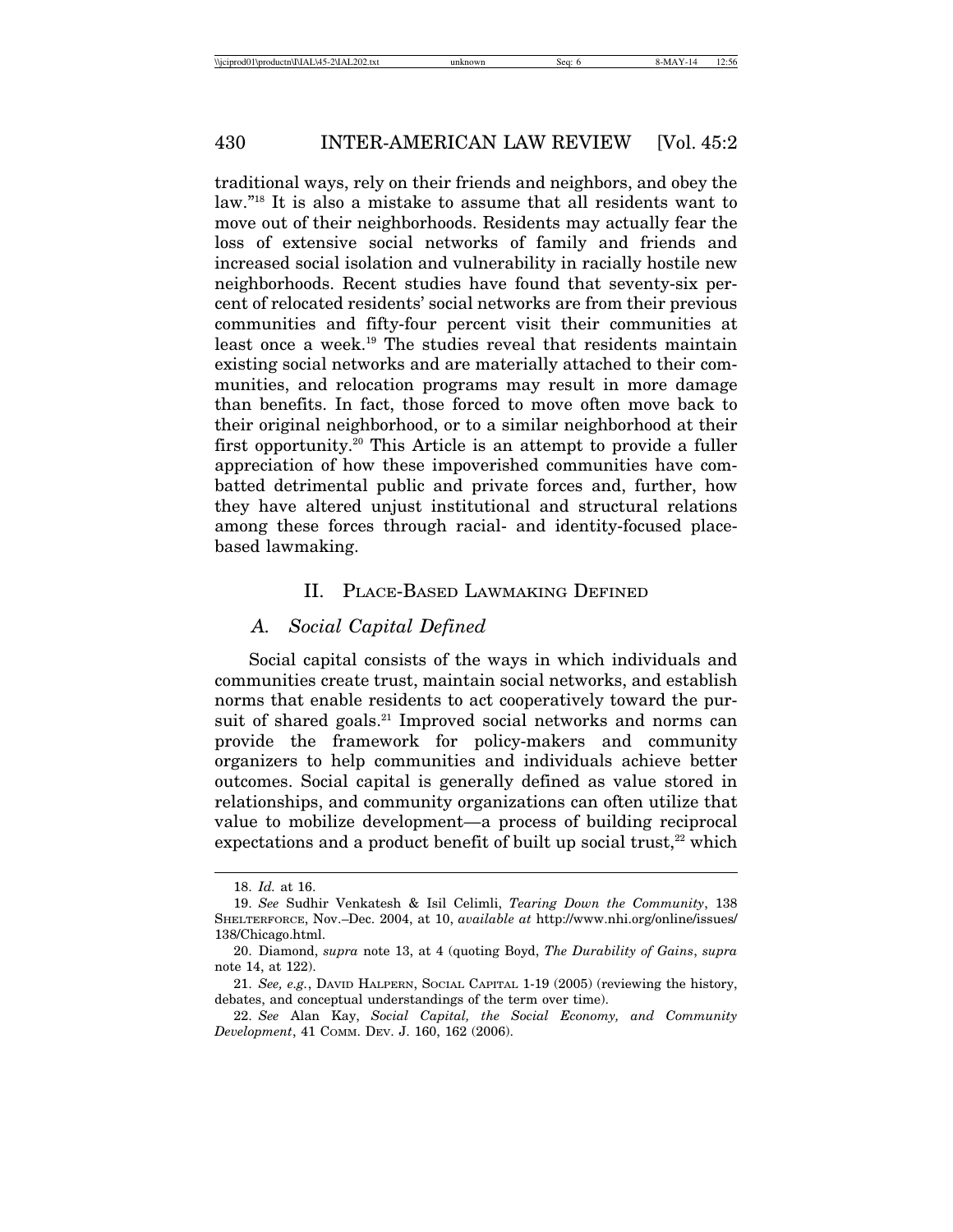residents can draw upon in order to solve common problems.<sup>23</sup>

Jane Jacobs in *The Death and Life of Great American Cities*, used the term "social capital" and although she did not explicitly define the term, her usage referred to the value of relationships and cooperative action between people who share an interest in maintaining a healthy neighborhood.<sup>24</sup> These relationships over time become networks of "small-scale, everyday public life and thus of trust and social control" necessary to the "self-governance of urban neighborhoods."25 Social scientists now define social capital as forms of neighborhood social cohesion and informal socialcontrol capacity that regulate negative conditions in a neighborhood.<sup>26</sup> Low levels result in reduced community cohesion and may increase crime, generate mutual suspicion, and lower health, environmental, and educational standards.<sup>27</sup> As argued by Wilson, without sufficient social capital, communities are unable to build or sustain adequate social networks to enable collective action.<sup>28</sup> On the other hand, he argues, "[i]n neighborhoods with high levels of social organization, adults are empowered to act to improve the quality of neighborhood life."29

Scholars have developed theories of "two types of social capital—'strong ties,'" or "bonding" of the kind that typically form between neighbors and friends, and "weak ties," or "bridging" that connect different communities. Both can be thought of "horizontal." "Bridging" social capital is argued to be the most effective means of securing long-term advancement and security because individuals are exposed to higher performing groups and individuals that may serve potential role models or, in other words, allow them to "get ahead." "Bonding" social capital creates collective efficacy or capacity that enables a community to accomplish its own common goals easier and quicker or in other words, allow

<sup>23.</sup> *See generally* Robert E. Land & Stephen P. Hornburg, *What is Social Capital* and Why Is It Important to Public Policy?, 9 Hous. Poly DEBATE 1, 4 (1998).

<sup>24.</sup> JANE JACOBS, THE DEATH AND LIFE OF GREAT AMERICAN CITIES 146–83 (1961).

<sup>25.</sup> *Id.* at 155–56; *see generally* WHAT WE SEE, ADVANCING THE OBSERVATIONS OF JANE JACOBS (Stephen A. Goldsmith & Lynn Elizabeth eds., 2010).

<sup>26.</sup> Nicole Stelle Garnett, *The People Paradox*, 2010 U. ILL. L. REV. 43, 52–53 ("Collective efficacy is perhaps best understood as a form of applied social capital—it is a means by which communities harness the energy generated by 'social networks and the norms of reciprocity and trustworthiness that arise from them' for the purpose of addressing neighborhood problems.") (citations omitted).

<sup>27.</sup> *See* Alan Kay, *Social Capital, the Social Economy, and Community Development*, 41 COMM. DEV. J. 160, 167 (2006).

<sup>28.</sup> WILLIAM JULIUS WILSON, WHEN WORK DISAPPEARS 20 (1996).

<sup>29.</sup> *Id.*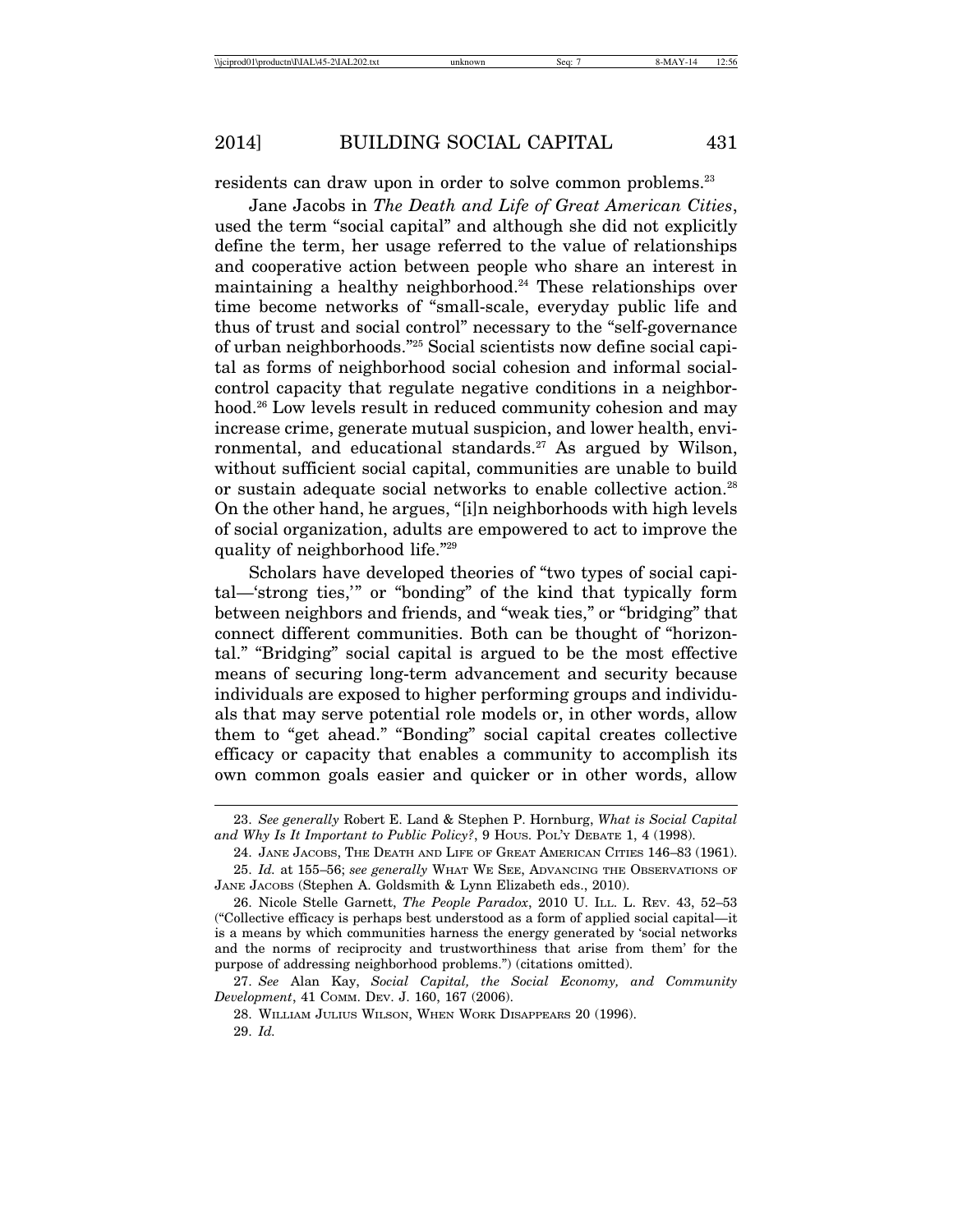them to "get by." Debate continues within academia regarding the relative value of bonding social capital versus bridging social capital. A community founded exclusively on bonding capital may create insularity but such insularity helps the community maintain control of local conditions, but may make it less effective in resisting external threats. Critics also are concerned that networks and norms can become racially charged and lead to social capital inequities and further structural racism<sup>30</sup> by making them more insular and isolated.<sup>31</sup> The risk is more pronounced when uncritical attempts are made to maximize social capital in selfidentified communities without considering local circumstances or existing social networks. Maintaining a critical focus on pragmatic ways that social networks and norms, and, more specifically, ways that existing social networks may be enhanced to empower a community and to benefit them may avoid the risks of further structural racism and community isolation. Moreover, some scholars argue that "bonding capital may be a prerequisite to building effective bridging capital."32 Thus, building intra-community connections can provide for stronger social networks and enduring social norms that, in turn, can provide the framework for building inter-community connections and increased bridging social capital. "Linking," a third type of social capital, has been developed to explain the connections between communities and institutions of power such as local, state, and federal governments, banks, and large businesses and can be thought of as "vertical" in nature. Policy-makers now recognize that all three types are necessary in order for communities to overcome discrimination and improve their social cohesion and status. With a foundation of significant bonding capital, a framework to build linking social capital between community advocacy groups and government agencies may be established, and thereby further enhance beneficial outcomes.

Studies have shown that communities with strong civic engagement and social capital networks develop more responsive governments and better outcomes.33 Increased bonding capital is an important factor in addressing and confronting certain legal disputes, such as land use and housing issues. The communities

32. *Id.*

<sup>30.</sup> *See* JOHN FIELD, SOCIAL CAPITAL 74 (2003).

<sup>31.</sup> *See, e.g.*, Nicola Morrison, *Neighborhoods and Social Cohesion: Experiences from Europe*, 8 INT'L PLAN. STUD. 115, 135 (2003).

<sup>33.</sup> *See generally* ROBERT D. PUTNAM, MAKING DEMOCRACY WORK: CIVIC TRADITIONS IN MODERN ITALY (Princeton Univ. Press 1993).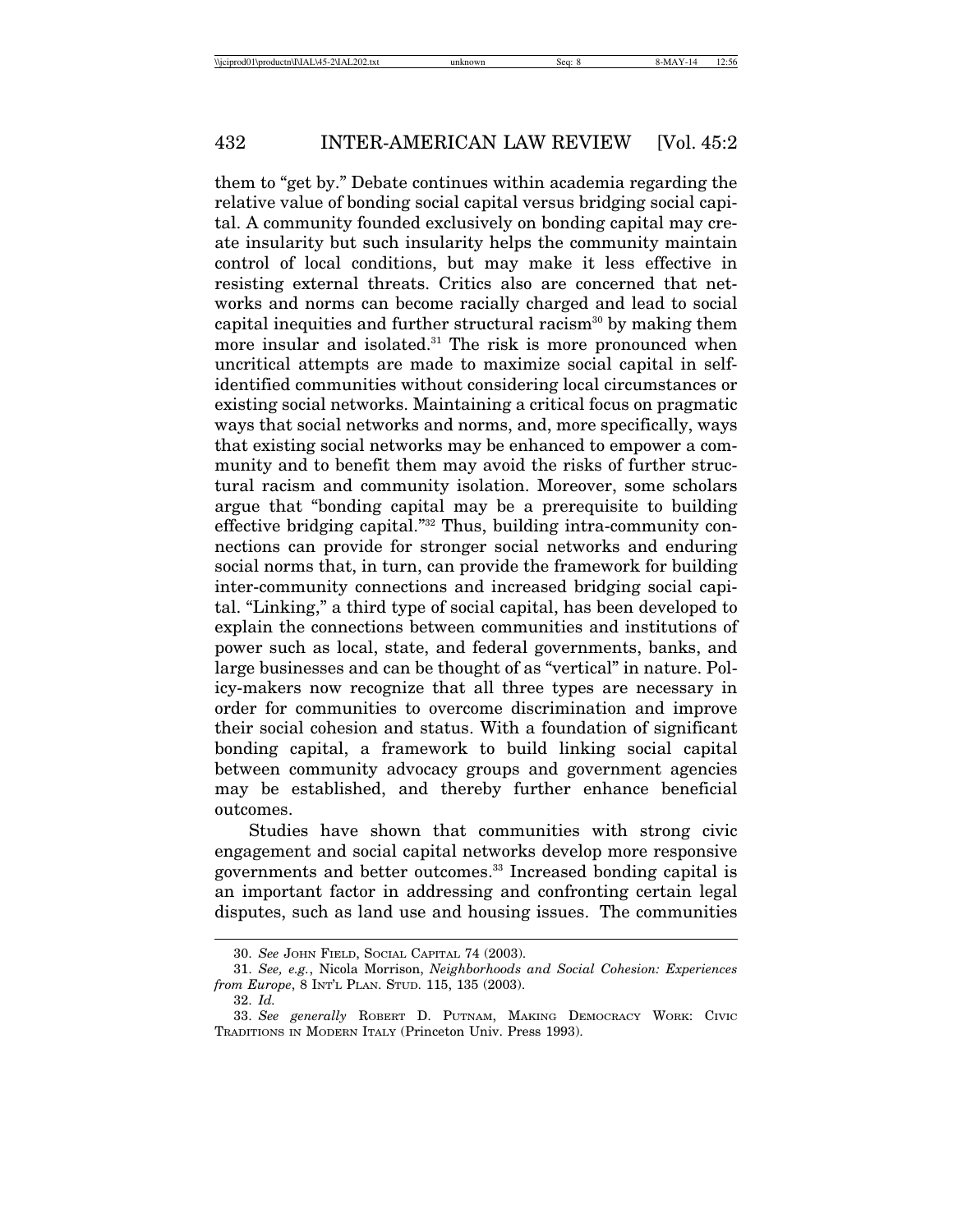have low turnover, and, residents live together, share common interests, and interact with the same actors-government agencies and developers. They can create more effective advocacy organizations to protect themselves and resolve disputes.

# *B. An Overview of Government Initiatives and Criticism of Place-Based Lawmaking*

Many of the federal government's past place-based programs failed to revitalize impoverished inner-city communities. Programs, such as The Economic Opportunity Act of 1964  $(EOA)^{34}$ and the 1966 Demonstration Cities and Metropolitan Development Act (the "Model Cities" program)<sup>35</sup> focused on providing pockets of urban poverty the tools of community organization, work training, education, health programs, housing, and legal services.36 As one commentator has stated, "while such programs, and others such as Head Start and the Legal Services Corporation, provided money directly to poverty-stricken neighborhoods, they did not provide—and could not provide—those neighborhoods legal tools to fight for their interests within the local structure in which they found themselves."<sup>37</sup> Furthermore, "the tools for fighting poverty were, from the beginning, centralized in the federal government, far from the people in the neighborhoods served by these programs."38

After nearly a century of focus on poverty decentralization through blight removal and slum clearance, in 1979, the National Commission on Neighborhoods issued an exhaustive report advocating neighborhood-based approaches rather than the federal government's top-down approach.<sup>39</sup> The report recognized that,

Neighborhoods are human in scale, and they are immediate in people's experience. Since their scale is manageable they

<sup>34.</sup> Pub. L. No. 88-452, § 201, 78 Stat. 508 (1964) (repealed 1981).

<sup>35.</sup> *Id.*; *see also* ROBERT HALPERN, REBUILDING THE INNER CITY: A HISTORY OF NEIGHBORHOOD INITIATIVES TO ADDRESS POVERTY IN THE UNITES STATES (1995).

<sup>36.</sup> SANDRA PERLMAN, NEIGHBORHOODS THAT WORK: SOURCES FOR VIABILITY IN THE INNER CITY 22, 22 (1980).

<sup>37.</sup> Stephen R. Miller, *Legal Neighborhoods*, 37 HARV. ENV. L.R. 105, 132 (2013) [hereinafter Miller, *Legal Neighborhoods*] (citing History, LEGAL SERVS. CORP., http:// www.lsc.gov/about/what-is-lsc/history (last visited Jan. 23, 2013).

<sup>38.</sup> *Id.* (citing Pub. L. No. 88-452, § 201, 78 Stat. 508 (1964) (repealed 1981); *see also* HALPERN, *supra* note 35.

<sup>39.</sup> NAT'L COMM'N ON NEIGHBORHOODS, PEOPLE, BUILDING NEIGHBORHOODS: FINAL REPORT TO THE PRESIDENT AND THE CONGRESS OF THE UNITED STATES 6–10 (1979) [hereinafter PEOPLE, BUILDING NEIGHBORHOODS]; *see also* PERLMAN, *supra* note 36, at 14.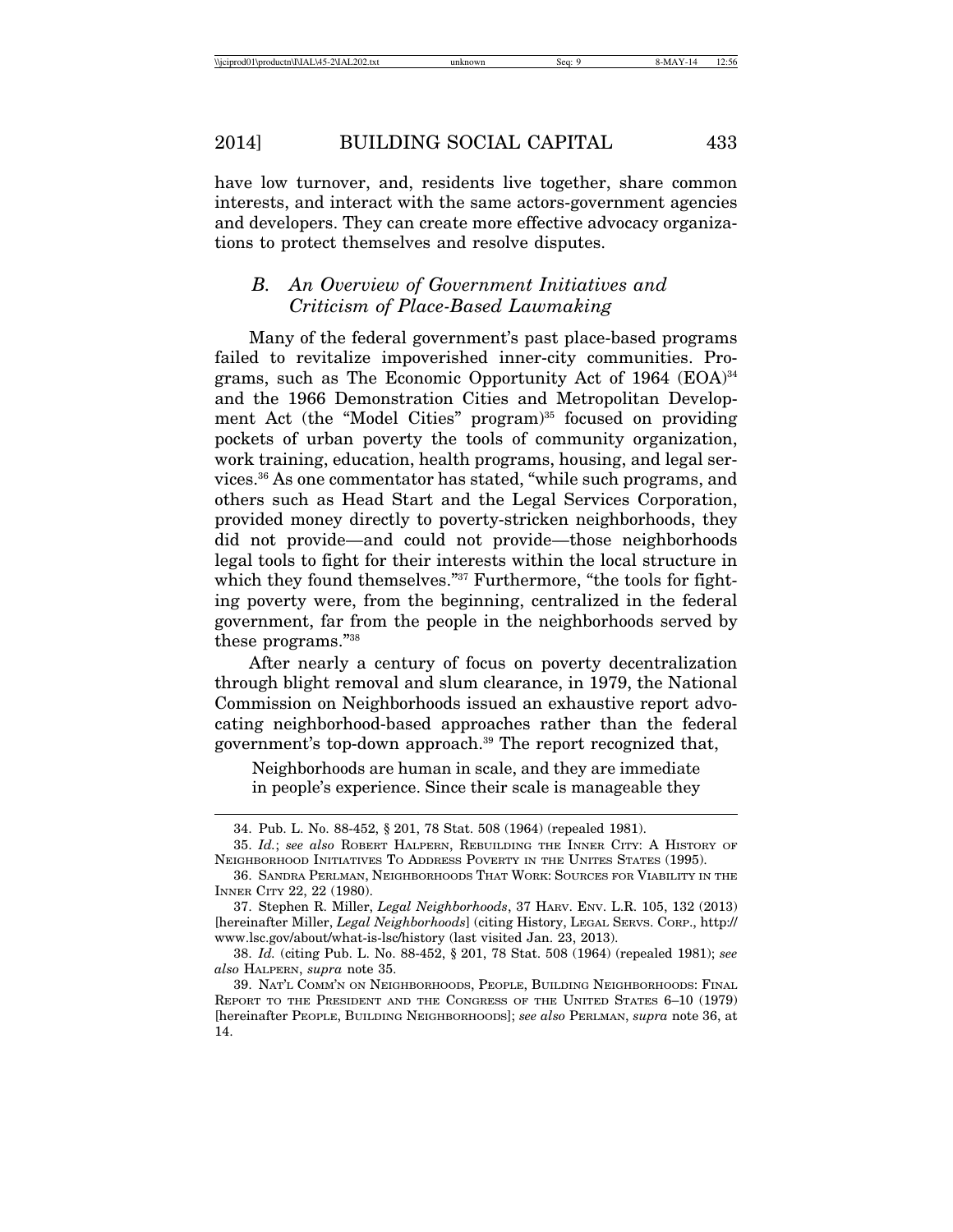nurture confidence and a sense of control over the environment. Neighborhoods have built in "coping mechanisms" in the form of churches, voluntary associations, formal and informal networks. The neighborhood is a place where one's physical surroundings become a focus for community and a sense of belonging.<sup>40</sup>

The report also suggested "that neighborhoods be given legal tools to manage their own environments."41 Unfortunately, "the report's findings were largely ignored with the ensuing change in presidential administrations."42

In the 1980s and 1990s, research by Wilson and others shed new light on the devastating effects of concentrated poverty on cities and residents of the affected neighborhoods.<sup>43</sup> Since then, there have been serious debates about how best to address the issue either through direct investment to improve conditions in the troubled neighborhoods themselves, or by placing an emphasis on mobility strategies to facilitate the movement of the poor out of the worst areas and into "neighborhoods of opportunity" elsewhere.<sup>44</sup> More recently, however, there is a growing recognition of the need for "a broader portfolio of *place-conscious* strategies that simultaneously improve neighborhood conditions, open up access to opportunity rich communities, and realign regional growth and development strategies to better connect low-income people and places with regional opportunities."45

Alone, people-based lawmaking is insufficient or even inapplicable for the purposes of intervention to combat structural racism and ingrained poverty in the inner city. While policymakers may now view place-based lawmaking efforts to directly improve conditions in troubled neighborhoods—through improvements in housing, schools, and other services and amenities—as more promising, they also need to know in some depth how this "inside

<sup>40.</sup> PEOPLE, BUILDING NEIGHBORHOODS, *supra* note 39, at 276.

<sup>41.</sup> Miller, *Legal Neighborhoods*, *supra* note 37, at 133; *see also* PERLMAN, *supra* note 36, at 14.

<sup>42.</sup> Miller, *Legal Neighborhoods*, *supra* note 37, at 133.

<sup>43.</sup> *See* WILSON, *supra* note 9; *see also* PAUL A. JARGOWSKY, POVERTY AND PLACE; GHETTOS, BARRIOS, AND THE AMERICAN CITY (Russell Sage Found. 1997).

<sup>44.</sup> PETER A. TATIAN, ET AL., BUILDING SUCCESSFUL NEIGHBORHOODS 1 (Urban Inst., April 2012) at 1, *available at* http://www.urban.org/UploadedPDF/412557- Building-Successful-Neighborhoods.pdf.

<sup>45.</sup> MANUEL PASTOR & MARGERY AUSTIN TURNER, REDUCING POVERTY AND ECONOMIC DISTRESS AFTER ARRA: POTENTIAL ROLES FOR PLACE-CONSCIOUS STRATEGIES (Urban Inst. 2010).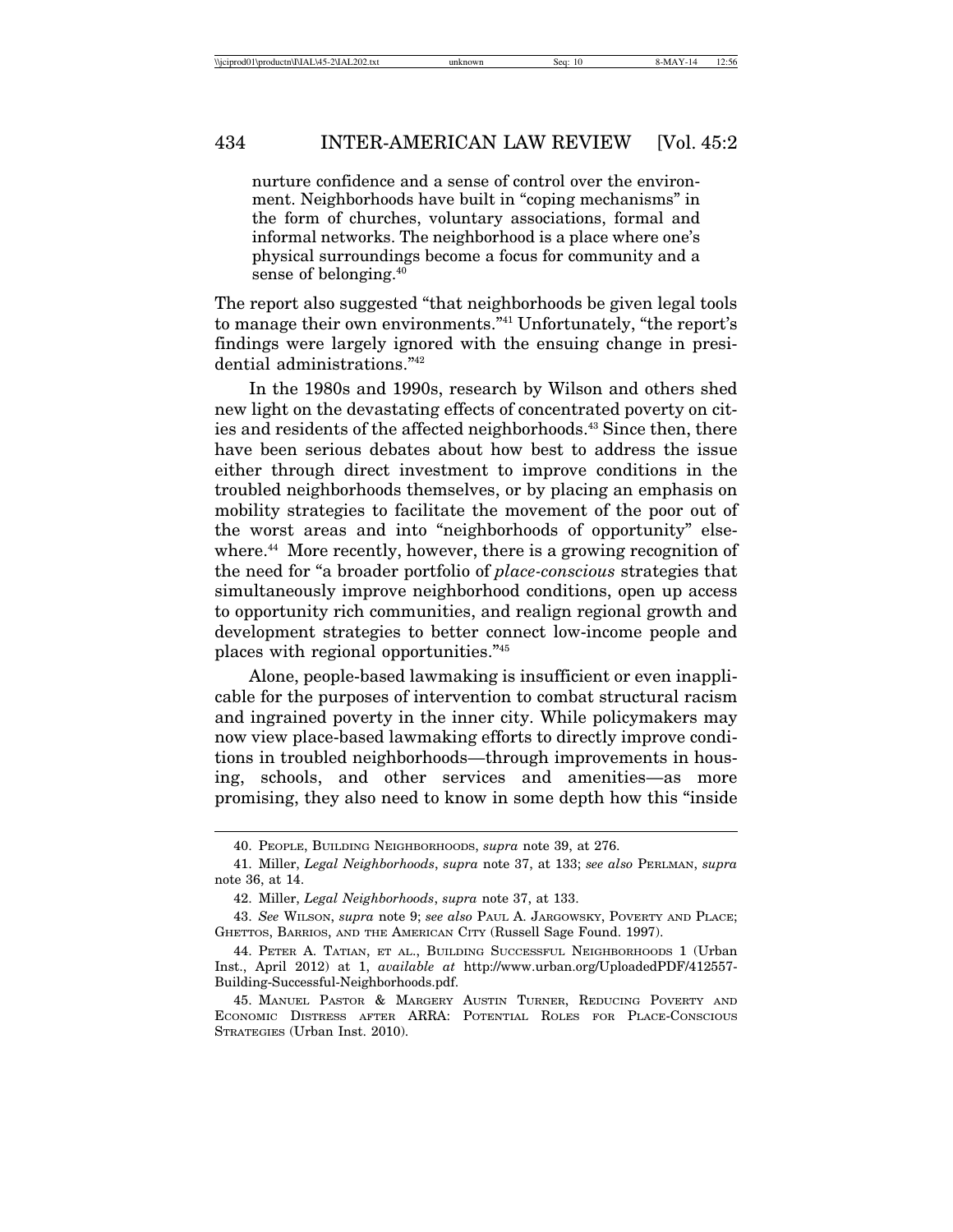the neighborhood" work can be motivated and accomplished. $46$ Such efforts are a function of time and place—specific to the circumstances of a particular community. Therefore, contextual analysis is critical to developing communities of resistance and empowerment.

Certain objections to place-based lawmaking, however, have continued to impede its increased use. Law-and-economics scholars and staunch integrationists attack place-based lawmaking on economic and social grounds.<sup>47</sup> They favor the alternative of people-based lawmaking, which directs economic subsidies to poor individuals, so that such individuals can move to places that may contain better housing, economic, and social resources.<sup>48</sup> These policies inherently overvalue bridging capital—the integration of public housing residents into other communities—and undervalue bonding capital—the pre-existing social networks of residents' pre-existing communities.

While allowing residents to move to better housing and to neighborhoods with less overall poverty and crime, other claimed benefits such as more social capital leading to better employment, health, education, and social integration are not supported by the evidence.49 Section 8 vouchers and other poverty de-concentration programs are only funded to affect a tiny proportion of the poor  $(75,000$  out of nearly 6,700,000 people below the poverty line).<sup>50</sup> Only a few end up in truly mixed-income communities, and most end up in communities much like those that they have left, $51$  and of those, many eventually move back to their original neighborhoods within a few years.<sup>52</sup> Moreover, with de-concentration, the new communities are artificial with little meaningful social interaction taking place between higher- and lower-income residents,<sup>53</sup>

<sup>46.</sup> *Id.* at 1.

<sup>47.</sup> *See generally* Alexander, *supra* note 7, at 811-13 (discussing law and economics critique).

<sup>48.</sup> *See generally* Nestor M. Davidson, *Reconciling People and Place in Housing and Community Development Policy*, 16 GEO. J. ON POVERTY L. & POL'Y 1, 1 (2009) (defining people-based policies).

<sup>49.</sup> Diamond, *supra* note 13, at 11 (citing Susan J. Popkin, *The HOPE VI Program: What has Happened to the Residents*, *in* WHERE ARE THE POOR TO LIVE: TRANSFORMING PUBLIC HOUSING COMMUNITIES 70 (Larry Bennett et al., eds., 2006)). 50. *Id.*

<sup>51.</sup> G. Thomas Kingsley et al., *Patterns of Section 8 Relocation in the HOPE VI Program*, 25 J. URB. AFF. 427, 429 (2003).

<sup>52.</sup> Diamond, *supra* note 13, at 3 (citing Boyd, *supra* note 14, at 125).

<sup>53.</sup> *Id.* at 13 (citing SUSAN J. POPKIN ET AL., A DECADE OF HOPE VI: RESEARCH FINDINGS AND POLICY CHALLENGES 23 (2004), http://www.urban.org/UploadedPDF/ 411002\_HOPEVI.pdf).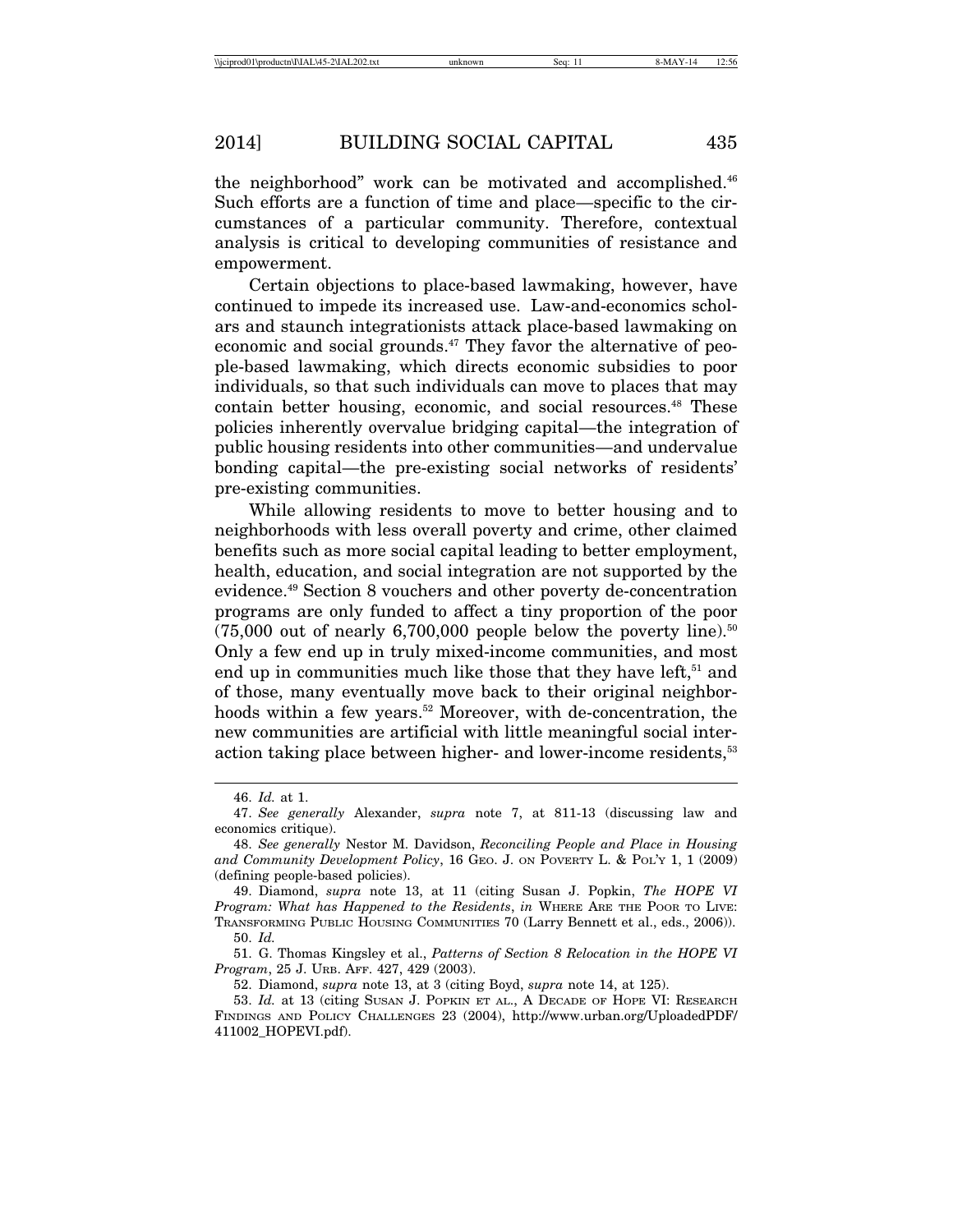and there is the concomitant loss of social capital that had existed in the original communities. In addition to indirect financial costs, residents feel a sense of stigma and alienation in their new communities with associated emotional and psychological costs.<sup>54</sup> People-based laws, essentially, are ineffective in raising community consciousness because they do not address cultural identity.

# *C. Potential for Positive Social Bonding and Community Empowerment Through Place-Based Race- and Identity- Conscious Strategies*

Discrimination may be manifested in government policy or in physical space. Likewise, racial and cultural identity shift in accordance with context. As numerous studies have demonstrated, residential context matters in forming perceptions and attitudes.55 Effective neighborhood revitalization and enhancement of existing social capital depends on compelling public expressions of community identity, knowledge, and power. However, opening public space to the assertion of community identity and self-knowledge requires an understanding of a community's existing social and cultural attributes and private market and government forces' impact on the community.

The cultural environment matters because it has material effect on the way residents see, speak, and think about the world. It affects the behavior of individuals, families, and institutions and affects the interaction between individuals and their environments—cultural, economic, and social. In sum, culture affects how "we navigate our environment in making choices and how our environment frames those choices."56 A greater understanding of the positive and negative attributes of the cultural environment of inner-city neighborhoods can inform government and development policy.

Ignored positive social capital exists in inner-city areas, and this capital is a valuable asset for low-income residents and their communities. Efforts to "[s]earch for a deeper, normative meaning

<sup>54.</sup> Mark L. Joseph, *Is Mixed-Income Development an Antidote to Urban Poverty*, 17 HOUSING POL'Y DEBATE 209, 217 (2006).

<sup>55.</sup> *See* SUSAN WELCH ET AL., RACE AND PLACE: RACE RELATIONS IN AN AMERICAN CITY 2 (Cambridge Univ. Press, 2001); *see generally* Neal Kumar Katyal, *Architecture As Crime Control*, 111 YALE L.J. 1039 (March 2002) (describing influence of architectural context on social behavior and providing numerous examples of the effects on inner-city social networks).

<sup>56.</sup> Anthony V. Alfieri, *Post-racialism in the Inner City: Structure and Culture in Lawyering*, 98 GEO. L.J. 921, 925 (April 2010) [hereinafter Alfieri, *Post-racialism*].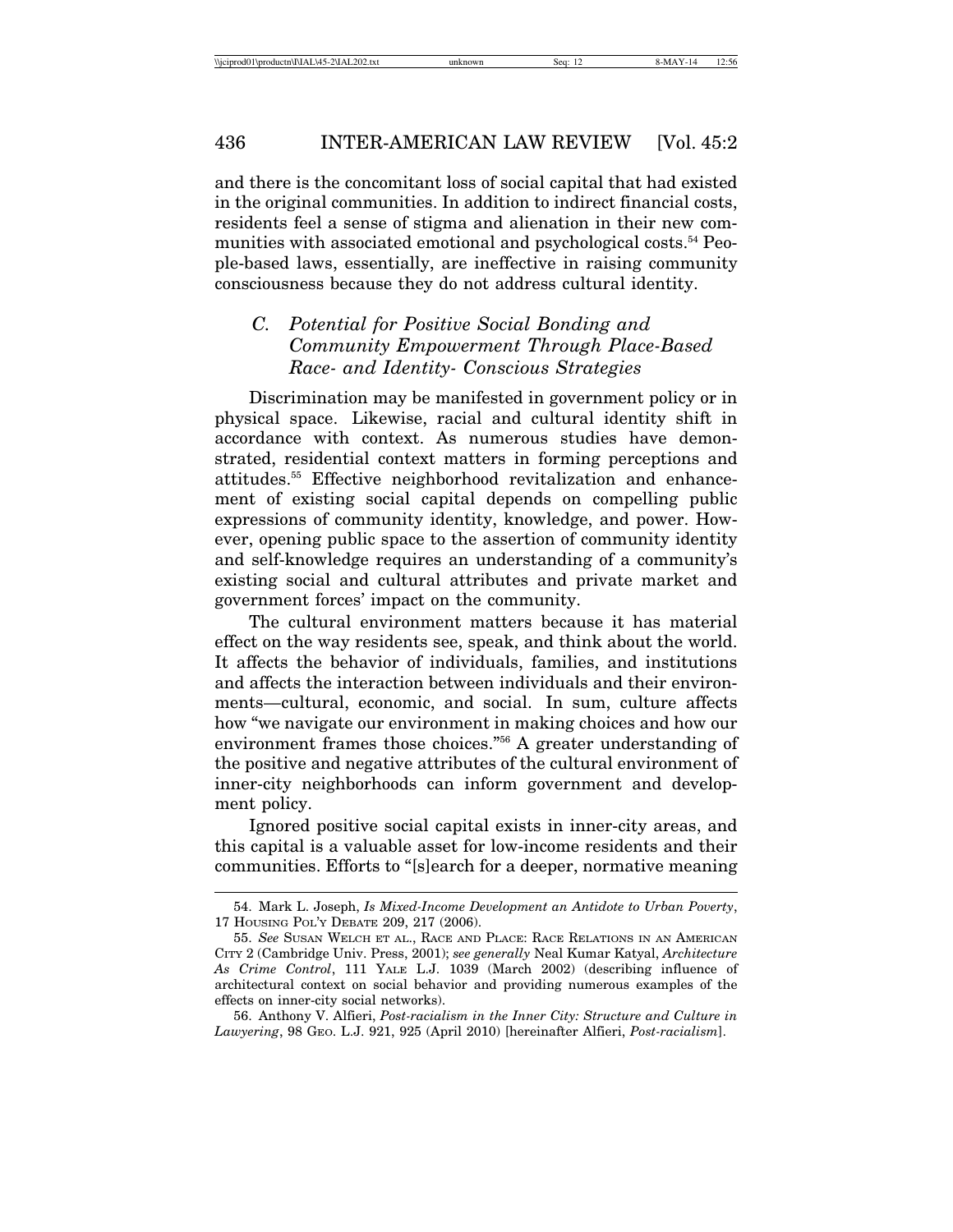[to] decipher[] residents' stories<sup>"57</sup> and "a sense of meaning"<sup>58</sup> can reveal residents to be the self-empowering subjects. For example, government, community, and resident historic preservation collaborative efforts that focus on the discovery and application of historical knowledge can enhance residents' efforts to revitalize their community.59 In essence, making room for resident voices in the public telling of cultural stories will empower the community by "discrediting traditional images of neighborhood neglect and blight and by crediting existing social and cultural attributes."60 In structurally marginalized neighborhoods like the West Grove and Little Haiti, cultural and social stigmas accompanying the hypermarginalized identities of poor black residents "inhibits individual self-elaboration and group integration in the cultural and social spheres of civic [life]."61 Place-based lawmaking can address the damaging effects of stigmatizing, difference-based resident identity.

Appropriate place-based lawmaking can be developed and adopted to address these attributes and build social capital, and thereby, revitalize and empower these communities. A de facto 'legal neighborhood' emerges from the overlay of neighborhoodspecific place-based legal and political tools that, in turn, empowers the neighborhood.62 Employing place-based lawmaking to revise the cultural frame of dependency empowers individual resident and community self-identity, revitalizes the economic and social health of the community, and allows residents through raceconscious and identity-conscious empathy and solidarity to reassert social and political authority over their own community.<sup>63</sup> Numerous studies have documented that strong social networks can produce significant economic and social welfare gains for geographically defined communities.<sup>64</sup> Racial- and identity-focused programs can help inner-city residents mitigate the negative effects of living in a poor and segregated community and obtain more concrete benefits from urban revitalization in their commu-

<sup>57.</sup> Alfieri, *Faith in Community*, *supra* note 4, at 1862.

<sup>58.</sup> *Id.*

<sup>59.</sup> *See, e.g.*, ANDREW HURLEY, BEYOND PRESERVATION: USING PUBLIC HISTORY TO REVITALIZE INNER CITIES (2010).

<sup>60.</sup> *Id.*

<sup>61.</sup> Anthony V. Alfieri, *(Un)Covering Identity in Civil Rights and Poverty Law*, 121 HARV. L. REV. 805, 807 (2008) [hereinafter Alfieri *(Un)Covering Identity*].

<sup>62.</sup> *See generally* Miller, *Legal Neighborhoods*, *supra* note 37, at 143 (discussing the concept of 'legal neighborhoods' created through the use of land-use law).

<sup>63.</sup> Alfieri, *Faith in Community*, *supra* note 4, at 1856.

<sup>64.</sup> *See* DAVID HALPERN, SOCIAL CAPITAL 43-169 (2005).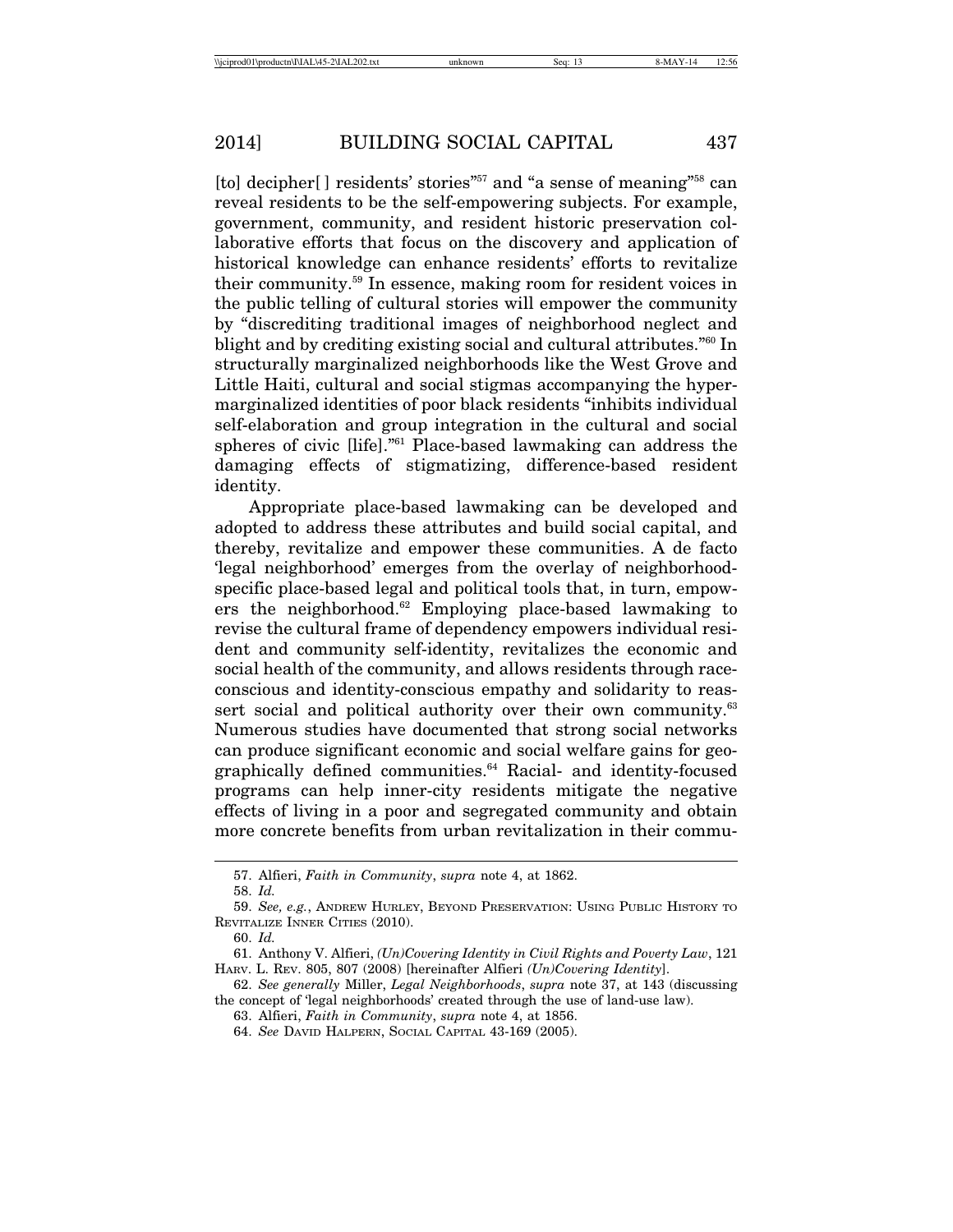nities. Initiatives, however, must acknowledge the "complex interplay of structural and cultural factors" in the formation and maintenance of racial inequality and poverty.

As described by its founder and director, the efforts of the Historic Black Church Program (HBCP)<sup>65</sup> at the University of Miami School of Law in conjunction with its community partners, and similar initiatives elsewhere in South Florida, are campaigns to advocate, organize, and counsel the marginalized West Grove community to "uncover the structure and culture of identity."66 Such initiatives afford residents "a potentially beneficial opportunity to engage in authentic self-elaboration, to obtain equal treatment, and to exercise the liberty of full participation in cultural and social environments."67 Moreover, it gives residents "a useful chance to collaborate in grassroots, interest group mobilization<sup>"68</sup> in support of self-elaboration and community empowerment. Furthermore, by "repudiate[ing] the stigma of sub-group marginalization" and its cultural restrictions,"69 rather than "mut[ing] or repress[ing] a disfavored or stigmatized identity trait,"70 these efforts approach racial and multicultural "difference as a meaning-making factor central to the construction of individual, group, and community identity."71 To explore contemporary practices of race- and identity-conscious place-based lawmaking, the Article presents two case studies, one based on the efforts of the HBCP in the West Grove neighborhood of Miami, and the other on on-going community-based efforts in the Little Haiti neighborhood of Miami.

<sup>65.</sup> Since 2000, HBCP students have worked with tenants, homeowners, and small businesses in the impoverished Coconut Grove Village West neighborhood of Miami. Based at the Law School's Center for Ethics & Public Service, the HBCP is a community-based education rights, civil rights, environmental justice, and oral history program which collaborates with non-profit organizations such as the Ministerial Alliance of Coconut Grove, the Coconut Grove Collaborative CDC, the West Grove Homeowners and Tenants Association, and various community-formed steering committees to provide self-help advocacy training. Past efforts have included sponsoring community health fairs, education rights workshops, historic resource designation assistance, land-use law research and litigation support, and prisoner reentry programs.

<sup>66.</sup> Alfieri, *Post-racialism*, *supra* note 56, at 963.

<sup>67.</sup> Alfieri, *(Un)Covering Identity*, *supra* note 61, at 809.

<sup>68.</sup> *Id.* at 813.

<sup>69.</sup> *Id.* at 814.

<sup>70.</sup> *Id*. at 811.

<sup>71.</sup> *Id.* at 809.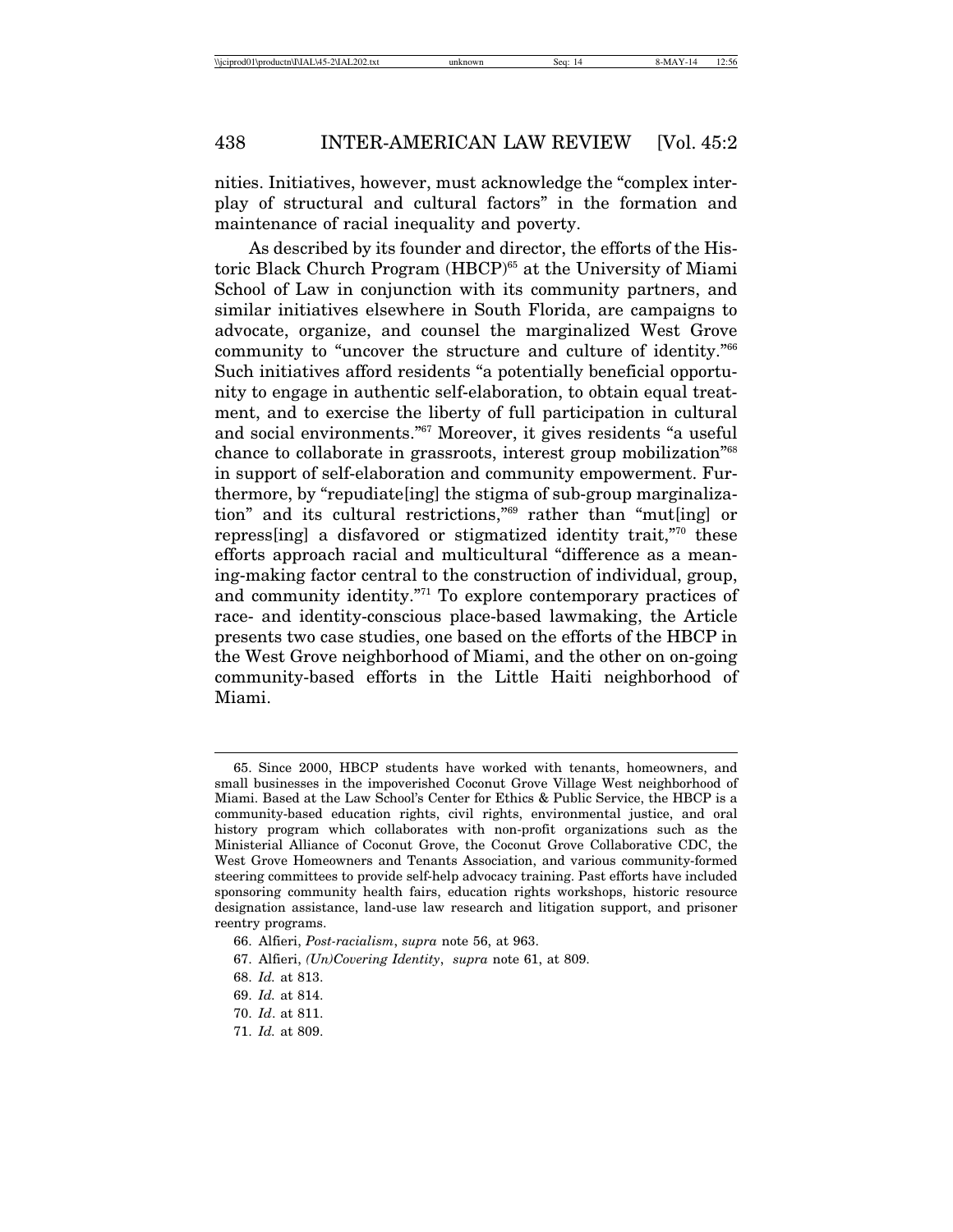#### III. PLACE-BASED LAWMAKING CASE STUDY: THE WEST GROVE

## *A. The West Grove: History and Cultural Issues*

The West Grove neighborhood of Miami, a historically segregated enclave of Bahamian and African-American laborers, is surrounded by the wealthy neighborhood of Coconut Grove to the north, east, and south, and by the City of Coral Gables to the west.<sup>72</sup> According to the 2010 census, the population is  $5,300$  people, of which 83 percent is black, with a per capita average income of \$23,273.73 The area has been designated a Targeted Urban Area by Miami-Dade County<sup>74</sup> and a Neighborhood Development Zone by the City of Miami,<sup>75</sup> while neighboring Coral Gables has some of wealthiest neighborhoods in the nation.76

Despite its unique nature and importance to the Black community, the West Grove has been the victim of discrimination by the City of Miami and other governmental agencies throughout its history.<sup>77</sup> Originally settled by Bahamian residents in the 1880s and joined by African Americans in the 1920s, West Grove residents built South Florida's first black public school, church,

75. A Neighborhood Development Zone (NDZ) is an area designated as a distressed neighborhood in most need of assistance. In theory, city investment in housing, public infrastructure improvements, slum and blight removal, and economic development is concentrated on Model Blocks within the NDZ. The aim is to provide a visible and concentrated neighborhood revitalization initiative that can serve as a catalyst for further private investment and change in the NDZ. *V. Neighborhood Development Zones and Model Blocks*, 35 CITY OF MIAMI, CONSOLIDATED PLAN, FISCAL YEARS 2009-2013 (2013), *available at* http://www.ci.miami.fl.us/community development/Docs/Reports/Consolidated%20Plan%20FY2009-2013%20version%201. 0s%20UTO%209-22-2009.pdf.

76. U.S. Census Bureau, American Community Survey 2006-2010. Coral Gables' Old Cutler-Hammock Oaks neighborhood is ranked 4th in the nation with a mean income of \$596,851, Gables Estates is ranked 11th with a mean income of \$531,447, and Snapper-Hammock is ranked 22nd with a mean income of \$481,124.

77. *See* Alex Joseph Plasencia, *A History of West Coconut Grove from 1925: Slum Clearance, Concrete Monsters, and the Dichotomy of East and West Coconut Grove* (Graduate Thesis - Clemson University) (May 2011) (on file with author) (providing an in-depth history of discriminatory practices in the West Grove).

<sup>72.</sup> The West Grove is bordered by U.S. 1 on the north and west, Franklin Avenue on the south, and McDonald Street and Main Highway on the east.

<sup>73.</sup> U.S. Census Bureau, American Community Survey 2011, 5-Year Estimates.

<sup>74.</sup> A Targeted Urban Area (TUA) is an area designated by Miami-Dade County as suffering from increasing social and economic disparities with the county's other neighborhoods. A TUA is an economic development priority area and focus of public efforts largely directed, in theory if not in practice, by community input. *Economic & Demographic Profiles and Reports*, *Regulatory Economic Resources*, MIAMI.GOV, (last edited: Fri Feb 28, 2014 10:16:00 AM) http://www.miamidade.gov/business/economicdemographic-profiles.asp.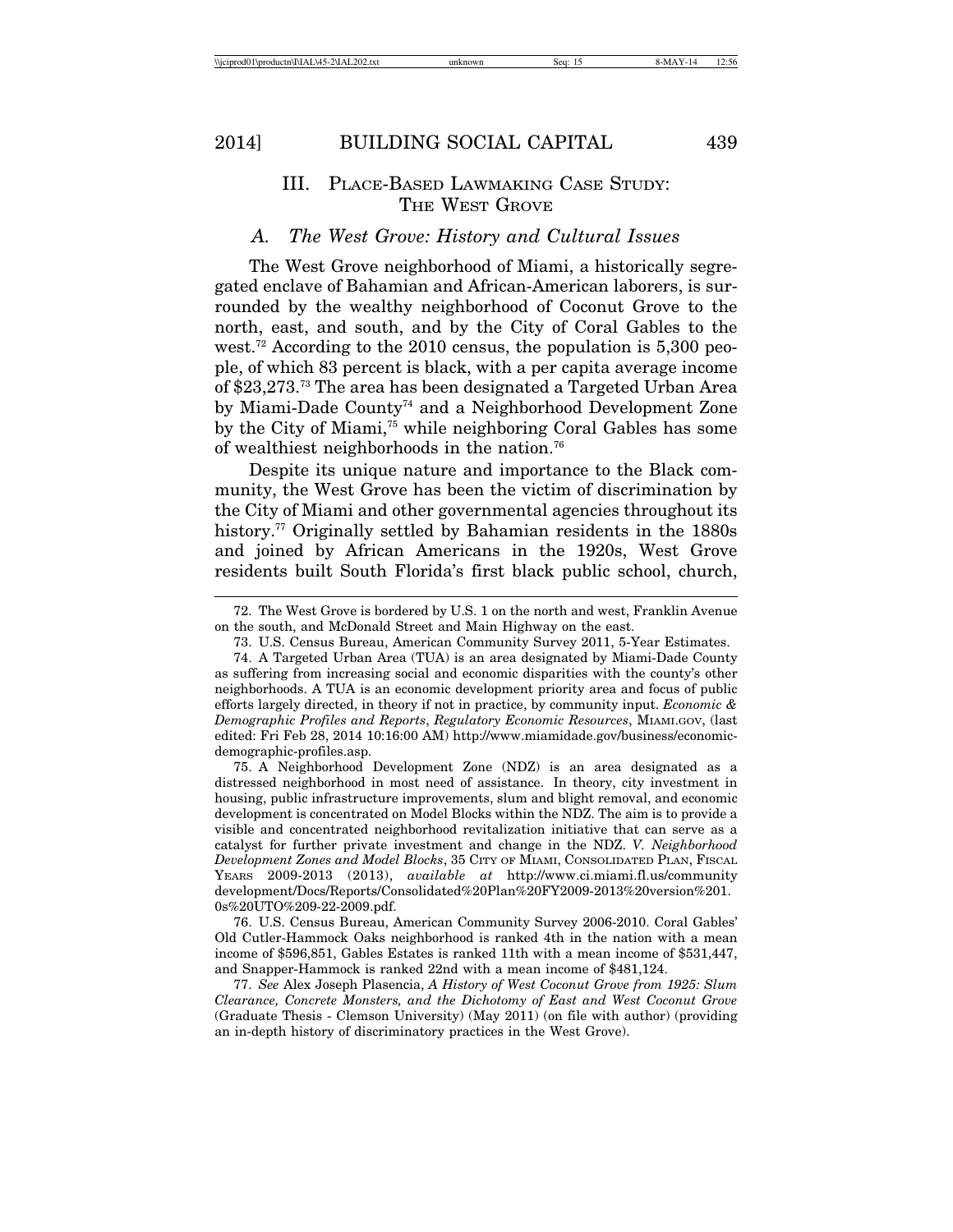library, fraternal society and cemetery.<sup>78</sup> In the 1920s, the residents of the West Grove were intentionally segregated and relocated to a small area between U.S. 1, Grand Avenue and Lincoln Drive, in order to create an entirely white neighborhood in Coral Gables.79 It is due to the efforts of West Grove residents that other projects in the 1930s failed to relocate them to "model towns" in southern, central and northern Dade County.<sup>80</sup> West Grove residents also suffered negative effects from racist projects in the 1940s and 50s, which saw the construction of a concrete wall in order to provide "suitable protection" for the all-white neighborhood to the south of it, and paved streets that did not run continuously from the West Grove to South Grove.<sup>81</sup>

Throughout this time, the City of Miami operated Incinerator No. 2,<sup>82</sup> popularly known as "Old Smokey" which emitted toxic smoke, odors, ash and soot throughout the neighborhood, and was shut down only after residents of Coral Gables found it to be a nuisance.<sup>83</sup> These projects continued into the 1970s and 80s with the construction of a ten-foot chain-link fence topped with barbed wire to seal off condominiums from the West Grove, which the City of Miami did not object to, and the exclusion of the Douglas Road Metrorail station from overpass access.<sup>84</sup> In the 90s, South Grove residents built tall fences to block pedestrian passage from the West Grove, again without objections by the City.<sup>85</sup> The latest of these discriminatory and unfair projects is the City Commission's decision in 2010 to launch a trolley car system that would once again exclude the West Grove, and install an unsightly, industrial trolley bus depot in the residential and business heart

81. Kirk Nielsen, *The Wall*, MIAMI NEW TIMES, Feb. 2, 1998, *available at* http:// www.miaminewtimes.com/1998-02-05/news/the-wall/full/.

82. CITY PLANNING AND ZONING BOARD, DWELLING CONDITIONS IN THE TWO PRINCIPAL BLIGHTED AREAS 1, 26 (1949).

83. City of Miami v. City of Coral Gables, 233 So. 2d 7 (Fla. Dist. Ct. App. 1970); City of Miami v. City of Coral Gables, 240 So. 2d 499 (Fla. Dist. Ct. App. 1970).

84. Nielsen, *supra* note 81.

85. *Id.*

<sup>78.</sup> *Coconut Grove: Bohemia on the Bay*, MIAMI: GREATER MIAMI AND THE BEACHES, http://www.miamiandbeaches.com/places-to-see/coconut-grove (last visited Jan. 25, 2014).

<sup>79.</sup> Rich Lang, *The Black Gables*, PRESERVATION NATION (July 26, 2011), http:// www.preservationnation.org/magazine/2011/story-of-the-day/the-black-gables.html; *see also* Ava Moore Parks, *Charles Avenue and The West Grove: 43 McFarlane Homestead Historic District*, MIAMI BLACK VISITOR GUIDE, http://miamiblackvisitor guide.com/historic.html.

<sup>80.</sup> William Labbee, *There Goes the Neighborhood*, MIAMI NEW TIMES, Aug. 7, 1991, *available at* http://www.miaminewtimes.com/1991-08-07/news/there-goes-theneighborhood/4/.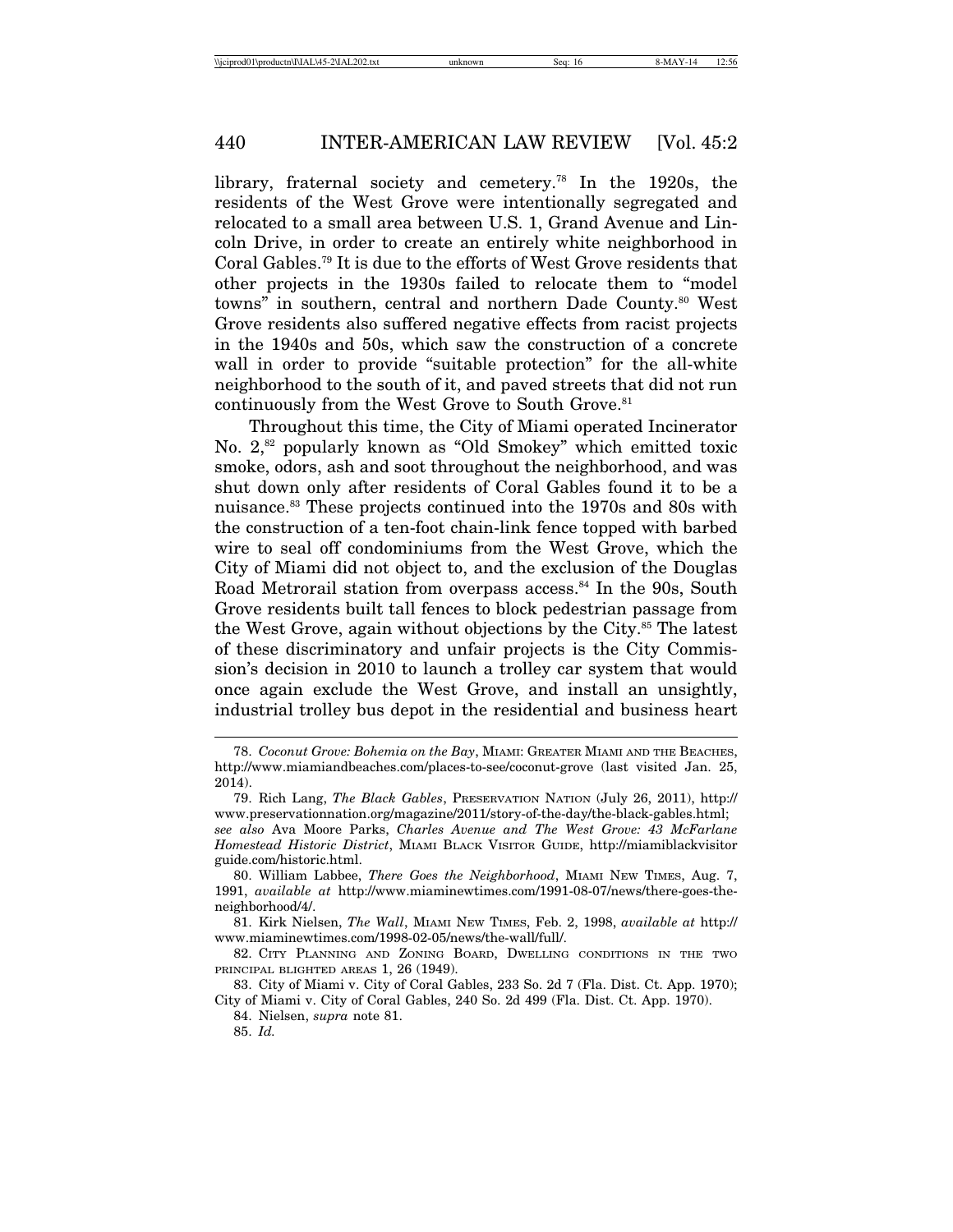of this oft-victimized neighborhood.<sup>86</sup>

Despite this poor treatment, a strong religious network, family networks, and a common sense of history and cohesive architectural environment hold the West Grove together as a community. Other strengths of the West Grove include strong and dedicated community leadership and nonprofit organizations, which historically have provided a framework for enhancing social networks and building social capital. Negative issues include drug use, poor community facilities and infrastructure, depressed economic conditions, vacant lots and urban blight, and poor housing standards. The efficacy of several recent and ongoing place-based lawmaking efforts in the West Grove—grounded in an understanding of West Grove's social and cultural attributes—will be described and analyzed in the following sections.

#### *B. Zoning Code Initiatives*

#### 1. Historic Resource Designation

Historic buildings are tangible links with the past. They help give a community a sense of identity, stability and orientation. The West Grove built environment consists of simple frame, vernacular shotgun houses, Bahamian "conch" cottages, Key Weststyle homes, and historic black churches. This unique built environment offers a glimpse into Miami's pioneering past that is nearly unparalleled in South Florida. Many structures and sites in the West Grove are of significant historical and cultural value deserving historic and architectural resource designation. In addition to preserving important community cultural resources, designation results in significant financial benefits, such as access to government and non-profit funding programs, government and private grants, ad-valorem tax exemptions, and tax credits, which, in turn, enhances community economic and social status.

The Federal government encourages the preservation of historic buildings through various means. For example, Federal tax incentives support the rehabilitation of historic and older buildings. The Federal Historic Preservation Tax Incentives program is one of the Federal government's most successful and cost-effective

<sup>86.</sup> Jenny Staletovich & Andres Viglucci, *Building of bus depot rankles Coconut Grove neighborhood*, MIAMI HERALD, Dec. 29, 2012, *available at* http://www. miamiherald.com/2012/12/29/v-print/3159744/building-of-bus-depot-rankles.html; *see also Trolley*, CITY OF CORAL GABLES, http://www.coralgables.com/index.aspx?page= 325; http://www.miamidade.gov/auditor/library/2012-07-03-BCC.pdf.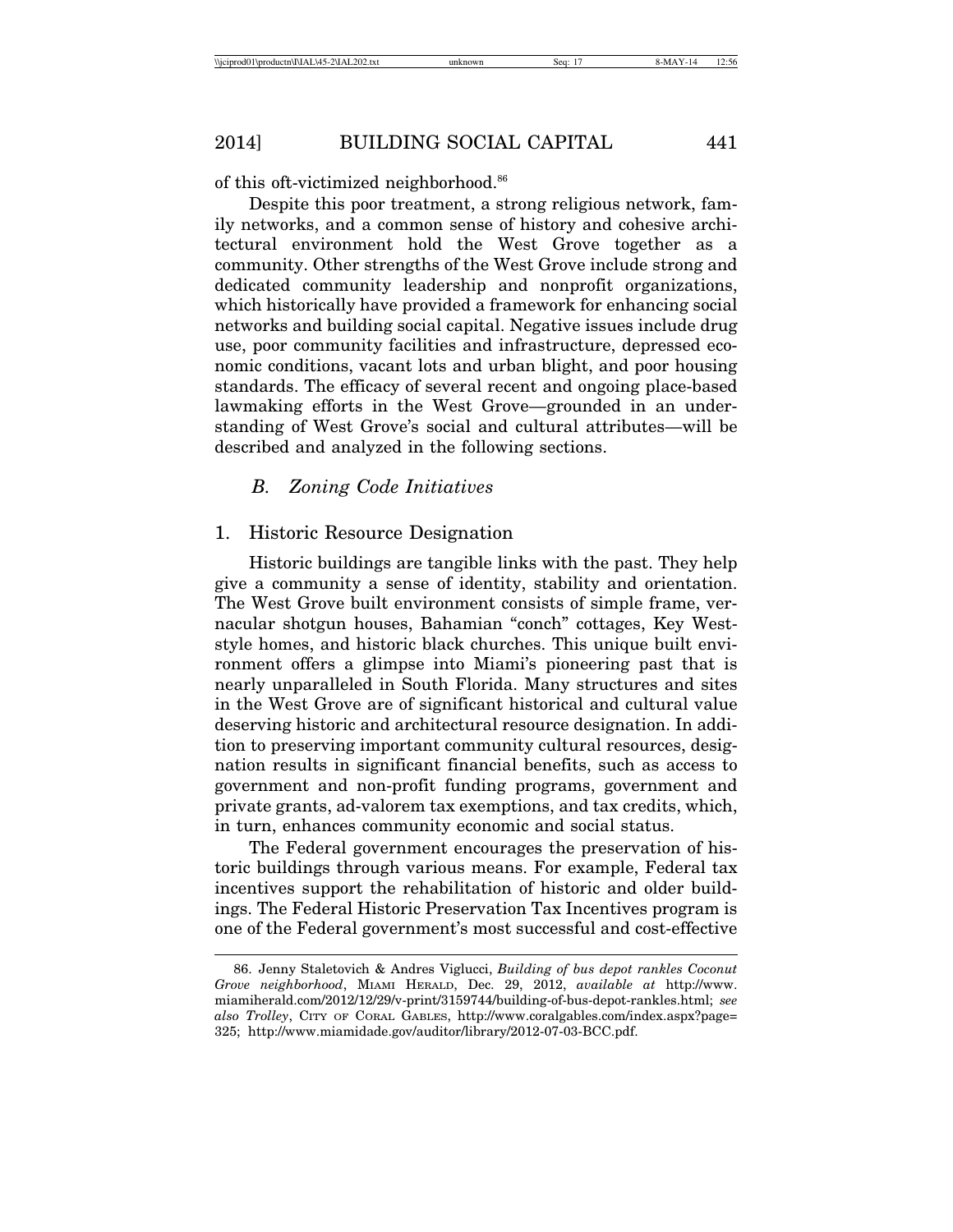community revitalization programs<sup>87</sup> promoting the rehabilitation of historic structures of every period, size, style and type. They are instrumental in preserving the historic places that give cities, towns and rural areas their special character. The tax incentives for preservation attract private investment to the historic cores of cities and towns. They also generate jobs, enhance property values, and augment revenues for State and local governments through increased property, business and income taxes. The Preservation Tax Incentives also help create moderate and low-income housing in historic buildings. Through this program, "abandoned or underused schools, warehouses, factories, churches, retail stores, apartments, hotels, houses, and offices throughout the country have been restored to life in a manner that maintains their historic character."88 Additional funding sources include State of Florida Historic Preservation Plan,<sup>89</sup> State of Florida SHPO,<sup>90</sup> City of Miami Tax Exemption,<sup>91</sup> State of Florida Historic Preservation Grants,<sup>92</sup> and Federal Tax Credits.<sup>93</sup>

With the assistance of pro-bono historical preservation professionals and HBCP students, many of the local institutions of historical significance, such as Christ Church and Macedonia Church—the oldest continuously operating black congregation in Miami, dating from 1895—have sought and obtained historic designation or are seeking designation. Listing on the National Register for Historic Places prevents demolition, inappropriate alteration of historic properties, and incompatible new development in historic districts. While owners of public buildings have sought or are seeking designation, private owners have resisted designation of their properties due to misperceptions concerning

92. Florida Administrative Code ("F.A.C."), Historic Preservation Grants Program, FLA. STAT. § 267.0617, Chapter 1A-39, *available at* http://www.leg.state.fl. us/statutes/index.cfm?StatuteYear=2011&AppMode=Display\_Results&Mode=Search %2520Statutes&Submenu=2&Tab=statutes&Search\_String=267.0617.

93. Tax Reform Act of 1986, Pub. L. No. 99-514, § 47, 100 Stat. 2085 (1986).

<sup>87.</sup> NATIONAL PARK SERVICE, HISTORIC PRESERVATION TAX INCENTIVES (2012), *available at* http://www.nps.gov/tps/tax-incentives.htm.

<sup>88.</sup> *Id.*

<sup>89.</sup> FLORIDA DEPARTMENT OF STATE, DIVISION OF HISTORICAL RESOURCES, FLORIDA'S COMPREHENSIVE HISTORIC PRESERVATION PLAN, 2012-16, *available at* http:// www.flheritage.com/preservation/comprehensive/docs/Comp2012-16Completedoc.pdf.

<sup>90.</sup> State Historic Preservation Law, Florida Department of State, Director of the Division of Historical Resources designated as State Historic Preservation Officer (SHPO), FLA. STAT. § 267 (2012).

<sup>91.</sup> Historic Preservation, Ad-valorem Tax Exemption, MIAMI, FLA., MUN. CODE, § 23, Art. II (2013), *available at* http://library.municode.com/HTML/10933/level3/ PTIITHCO\_CH23HIPR\_ARTIIADVATAEX.html.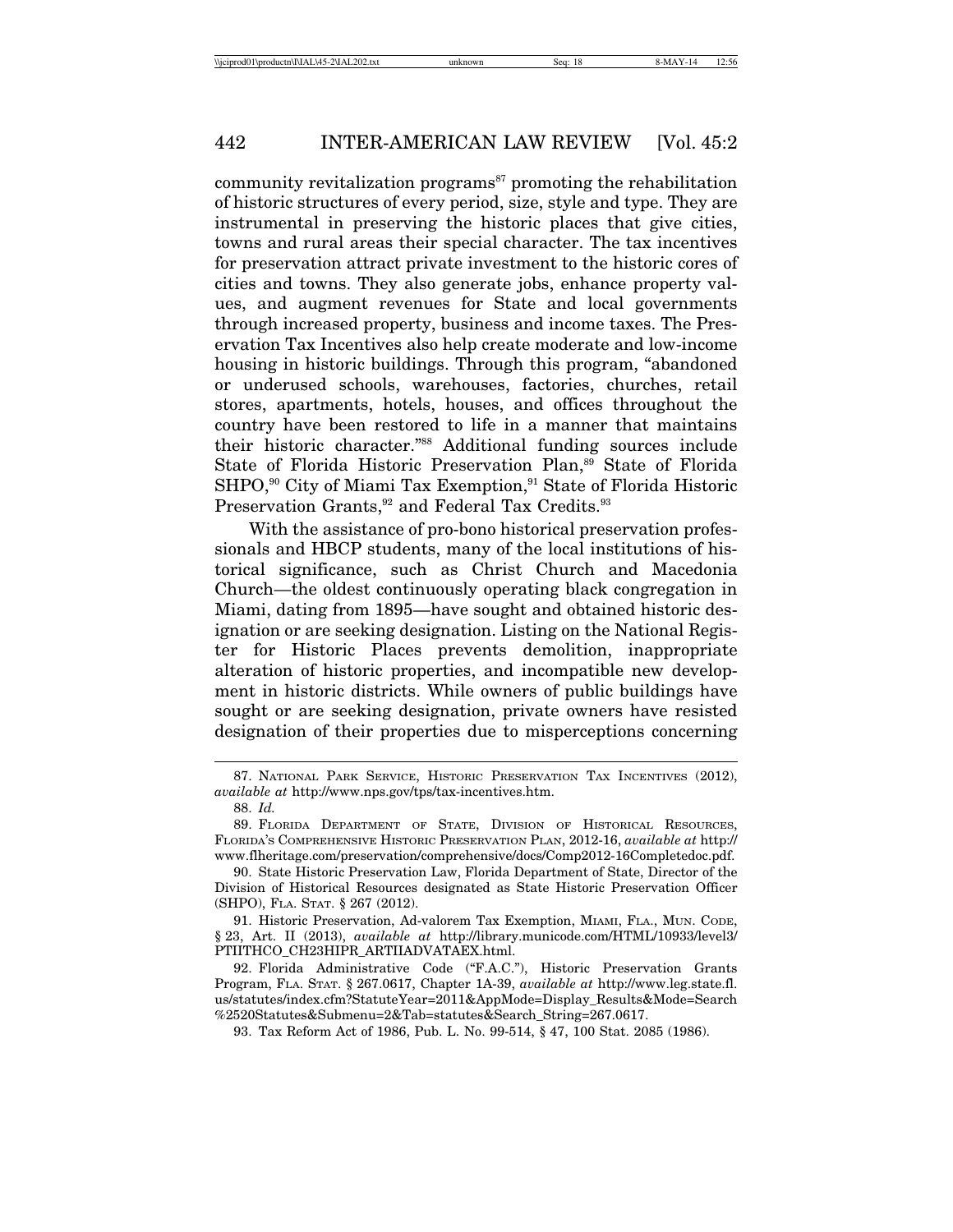potential restrictions.94 Miami communities such as other areas of Coconut Grove, Buena Vista, and Morningside, however, have sought, obtained, and benefitted from historic resource designation and historic district designation. Additional efforts by neighborhood organizations are required to inform West Grove residents of the financial and cultural benefits of designation and the need to preserve the community's important historical resources. Given private property owner resistance to designation, alternative place-based zoning efforts have also been explored by local government and concerned West Grove residents.

#### 2. Neighborhood Conservation District (NCD) Regulations

In response to the inability of traditional zoning to effectively preserve the identity of existing neighborhoods, communities have sought additional zoning tools to regulate redevelopment. Zoning overlays supplement traditional zoning, and are intended to address specific benefits or burdens in a particular geographic area by applying supplemental rules. A neighborhood conservation district (NCD) is a zoning overlay district that allows existing neighborhoods to preserve physical amenities, affordability, and landscape features that impact the experience of the neighbors as a community. The focus on the physical infrastructure is rooted in the belief that such rules can create or influence particular social patterns and foster a greater sense of community. NCDs offer some of the protections that are traditionally found in an historic district (HD) zoning overlay, but typically the NCD's application and recognition process is not as stringent and its protections are more flexible and custom-designed to address neighborhood-specific issues that city government may otherwise be unlikely or reluctant to address.95 A challenge associated with NCDs is the degree to which provisions are required or voluntary with lax provisions often jeopardizing the underlying value of the NCD.

The use of NCDs is an attractive option for the West Grove where, as discussed *infra*, property owner support for a full HD designation is lacking, the requisite historic significance for an HD designation is limited to certain streets and prominent build-

<sup>94.</sup> *See* Molly Cummins, *Making the Case for Historic Preservation in the Village West, Coconut Grove, Florida* (May 13, 2005) (Research Paper) (on file with author) (noting, based on extensive interviews with residents, resistance by homeowners to residential property historic resource designation).

<sup>95.</sup> Adam Lovelady, *Broadened Notions of Historic Preservation and the Role of Neighborhood Conservation Districts*, 40 URB. LAW. 147, 148 (2008).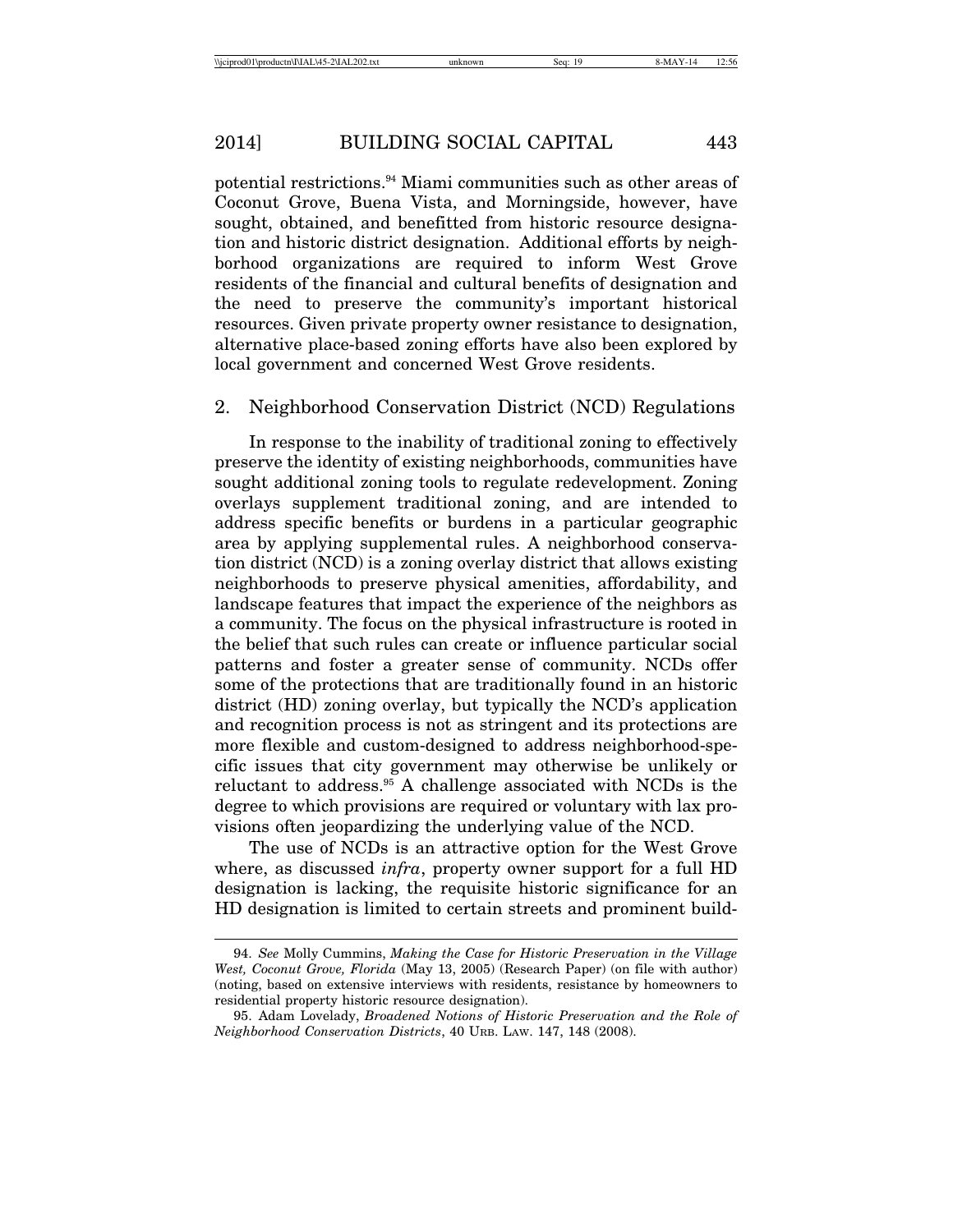ings, and residents do not desire the excessive building and use limitations associated with an HD designation.<sup>96</sup> The West Grove NCD also serves as a compromise between residents desiring a level of preservation and protection and those that fear the classification will lead to increased housing costs.<sup>97</sup> The West Grove NCD has been appended to the City of Miami's recently adopted Miami 21 Zoning Code. The code explains that the West Grove is "of special and substantial interest due to unique Caribbean and Bahamian character and heritage"98 illustrating "the incomparable legacy of the African-American community."99 Specific provisions include, for example, a Mixed-Use Cultural District primarily dedicated to "culturally-themed boutiques, gift-shops and bookstores, hair salons, apparel, restaurants and cafes, music shops and outdoor plazas, straw markets, cultural facilities, art and upscale cultural entertainment that reflect a Caribbean culture."100

While, in theory, West Grove land use decisions are supposed to take place within the NCD framework, the reality is that the decisions have been persistently individualized and ad hoc. Despite the intent to embody and codify the West Grove's vision for its own neighborhood, with only limited flexibility, instead developers have continued to develop new devices and, with the assistance of city staff and politicians, to retain flexibility that continues to allow them bargain ad hoc directly with city officials.101 Regarding the massive six-block Pointe Group Grove Village project located in the center of the West Grove, despite the adoption of the West Grove NCD into the Miami 21 Zoning Code, the application was submitted under a Major Use Special Permit (MUSP) and considered on a parcel-by-parcel basis. An ad hoc political bargain was struck between the City Commission, acting in its official capacity as the Planning and Zoning Board, and the developer, thereby circumventing the entire NCD framework. The

<sup>96.</sup> *See* MIAMI 21 ZONING CODE, Appendix A, Art. 2. Village West Island District and Charles Avenue (NCD-2) (2013), *available at* http://www.miami21.org/final\_code\_ April2013.asp.

<sup>97.</sup> *Id.*

<sup>98.</sup> *Id.*

<sup>99.</sup> *Id.*

<sup>100.</sup> *Id.*

<sup>101.</sup> *See, e.g.*, Alejandro Esteban Camacho, *Mustering the Missing Voices: A Collaborative Model for Fostering Equality, Community Involvement and Adaptive Planning in Land Use Decisions*, 24 STAN. ENVTL. L.J. 3, 11, 16 (2005); Carol Rose, *Planning and Dealing: Piecemeal Land Controls as Problem of Local Legitimacy*, 71 CAL. L. REV. 837, 848-50 (1983).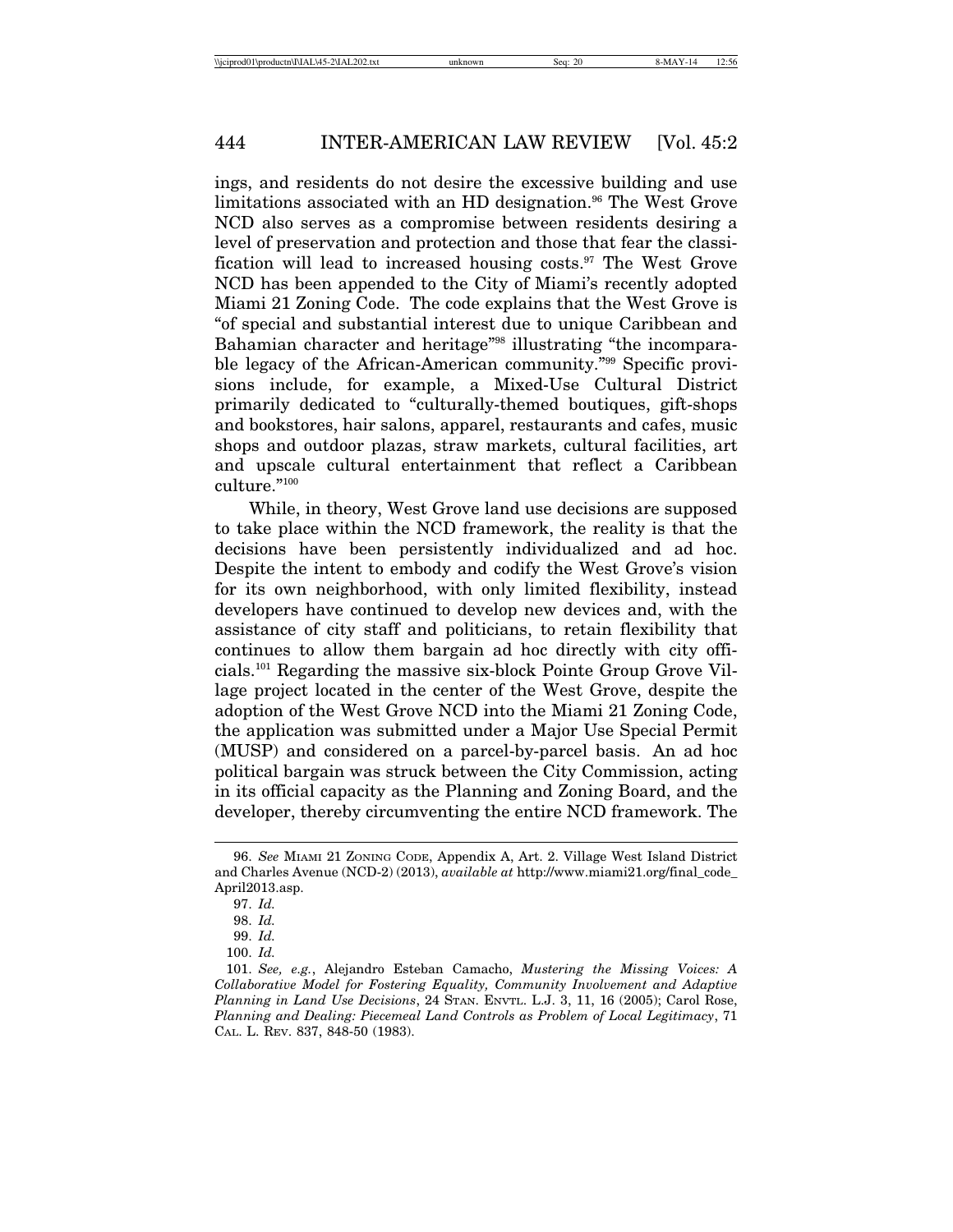developer was able to increase the density and surpass the established building height maximum of five stories and include an eight-story portion. Another project in which a developer circumvented the NCD is the City of Coral Gables Trolley Maintenance Facility. The City of Miami Planning Director, claiming the authority of administrative discretion and disregarding the intended uses specified in the NCD, approved the application for an industrial use within a commercial district and also directly abutting a residential district. In response to this project, pro-bono attorneys, with litigation support from HBCP students, filed a lawsuit on behalf of West Grove residents directly abutting the proposed facility. While intended to be the "hard" law typical of most zoning regulations, the NCD and similar zoning tools require no more than consideration and allow decision-makers to ignore such considerations. In practice, the West Grove NCD is merely "soft" law; this allows developers to continue to develop as they please, and politicians to continue governing on an individualized and ad hoc basis, thereby subordinating community input.

#### 3. Historic Charles Avenue Corridor Designation

Charles Avenue runs east to west along the southern border of the West Grove lined with the most undiluted concentration of historic structures in the City of Miami. It probably meets the local government's requirement for historic resource designation. Many of the West Grove's most important historic landmarks are along this street, including the Coconut Grove Playhouse, Stirrup House, Charlotte Jane Memorial Cemetery, Macedonia Baptist Church, Odd Fellows Hall, and the Mariah Brown House. Signs placed along the street by community organizations detail the history of the structures located there, essentially making it a de facto historic district. Just short of historical district designation, the City of Miami has designated it a "Historical Corridor."

Landmark designation projects like Historic Charles Avenue present significant opportunities for building existing social capital and empowering the West Grove community. Here, the planning process has involved extensive community participation and involvement to counteract the typical and detrimental "geography of economic development" and work to the benefit of this impoverished community.102 The project has four components: street

<sup>102.</sup> *See, e.g.*, Barbara L. Bezdek, *To Attain "The Just Rewards of So Much Struggle": Local-Resident Equity Participation in Urban Revitalization*, 35 HOFSTRA L. REV. 37 (2006); *see also* Audrey G. McFarlane, *When Inclusion Leads to Exclusion:*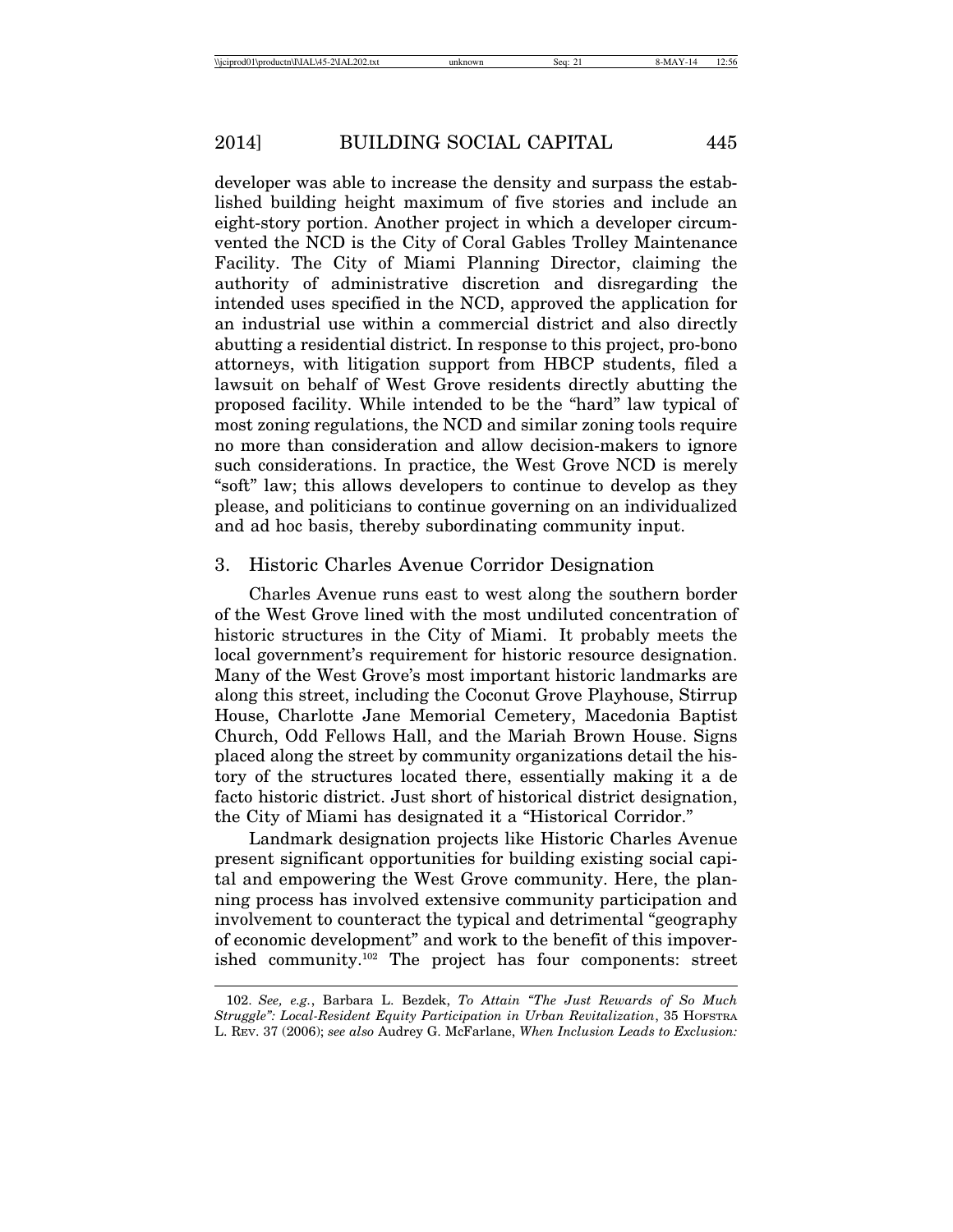design, historic resource designation for significant structures, collection of oral histories, and the drafting of new zoning and code enforcement ordinances. With the assistance of the HBCP, Charles Avenue residents meet monthly to discuss their concerns and consult with pro bono design professionals. Immediate problems relate to ineffective code enforcement by city, a perception of bias, partiality, and unfairness on the part of city officials, demolition due to neglect by non-resident property owners, and a lack of community outreach by outside institutions. The Historic Charles Avenue project provides a framework to address these problems as well as providing a long-term framework to enhance social networks and build social and cultural capital for the entire West Grove community.

Beyond conservation and rehabilitation efforts of structures and the streetscape, the Charles Avenue project is also focused on preserving cultural ephemera, such as historic signs and aspects of neighborhood life and culture.103 Use of public history is recognized as an important tool to revitalize inner-city neighborhoods.<sup>104</sup> "[H]istoric preservation should 'celebrate the history of the citizens' most typical activities—earning a living, raising a family, carrying on local holidays, and campaigning for economic development or better municipal services.' "105 The result has been an increased desire of current neighborhood residents to portray the histories of their lives in a city's neighborhood, not just preserve the neighborhood's architecture.<sup>106</sup> The Charles Avenue project includes historical markers, and an annual fair is planned to commemorate its historic importance to the community. Murals of neighborhood leaders and activists are also a common form of this type of historic preservation.<sup>107</sup> This kind of memorialization can

106. *Id*.

*The Unchartered Terrain of Community Participation in Economic Development*, 60 BROOK. L. REV. 861, 894 (2000-01) (describing similar efforts to encourage community participation).

<sup>103.</sup> *See, e.g.*, Stephen R. Miller, *Historic Signs, Commercial Speech, and the Limits of Preservation*, 25 J. LAND USE & ENVTL. L. 227, 244–57 (2010) (providing an historical overview of the development of historic preservation).

<sup>104.</sup> *See generally* ANDREW HURLEY, BEYOND PRESERVATION: USING PUBLIC HISTORY TO REVITALIZE URBAN CITIES (2010) (citing numerous examples of inner-city neighborhoods where historic preservation uses public history as a process for inclusive community engagement).

<sup>105.</sup> Miller, *Legal Neighborhoods*, *supra* note 37, at 154–55 (quoting Dolores Hayden, *Placemaking, Preservation and Urban History*, 41 J. ARCHITECTURAL EDUC. 45, 46 (1984)).

<sup>107.</sup> *See, e.g.*, Mural of West Grove historical figures on South Douglas Road and Frow Avenue, in Miami, FL (photograph on file with author).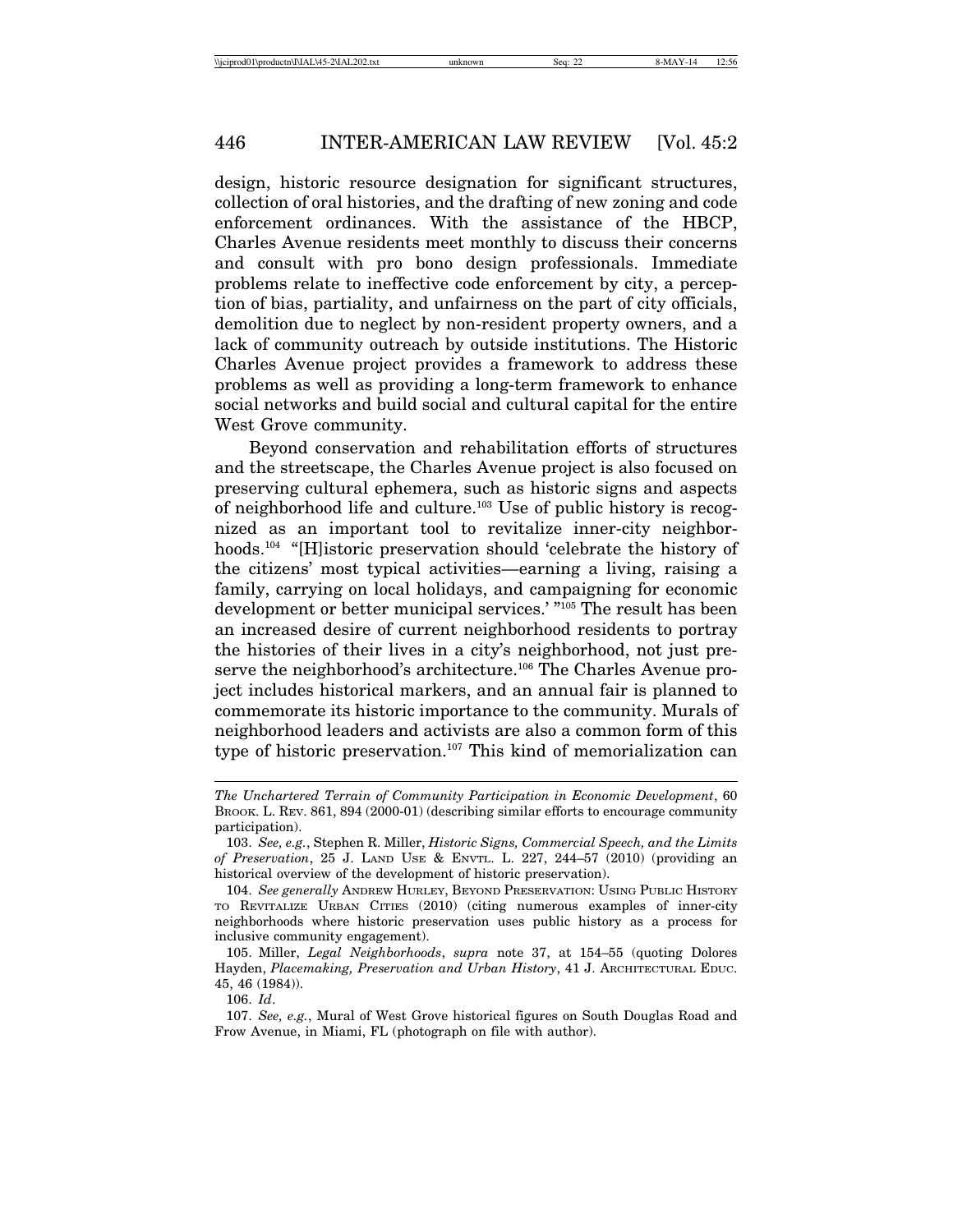coalesce into a neighborhood identity, and also help less politically powerful communities to establish a claim on a neighborhood in the face of gentrification, or to protest adverse or undesirable development.108 Recently, a West Grove community group completed the "One Grove" mural portraying prominent historic figures directly opposite the controversial Trolley Garage project.

### *C. Community Benefits Agreements*

The historic West Grove neighborhood has experienced many years of neglect, disinvestment, and continuing negative impacts to the social fabric of the community. Adjacent to downtown Coconut Grove and with two major thoroughfares—Grand Avenue and Douglas Road—the West Grove is experiencing development pressures with massive high-end condominium, upscale retail, and commercial office development, leaving little opportunity for neighborhoods to avoid rapid gentrification. To that end, community-based groups such as the Ministerial Alliance of Coconut Grove have attempted to enter into Community Benefits Agreements (CBAs) with private real estate developers seeking to redevelop properties in the West Grove. In anticipation of these major redevelopment projects proposed for the area on public and/or private property, the group has developed a list of projects and programs that would benefit the existing community at large. It is anticipated that all of these activities would be paid for by contributions from the public, private, and philanthropic sectors through a permanent trust fund and seeded specifically by those investors/developers who will execute new development projects within the area.

CBAs are "a powerful tool for neighborhoods in negotiating with developers seeking to build larger projects and have become a particularly popular tool for those working in the social justice and labor movements."109 With a CBA, a neighborhood group, rather than city officials, can negotiate directly with a developer

<sup>108.</sup> *See Grove Community Mural Project*, URBAN RESURRECTION, http://www. urbanresurrection.org/2012/05/09/grove-community-mural-project/ (last visited Feb. 8, 2014).

<sup>109.</sup> *See* Vicki Been, *Community Benefits Agreements: A New Local Government Tool or Another Variation on the Exactions Theme?*, 77 U. CHI. L. REV. 5 (2010); *see also* Patricia E. Salkin & Amy Lavine, *Negotiating for Social Justice and the Promise of Community Benefits Agreements: Case Studies of Current and Developing Agreements*, 17 J. AFFORDABLE HOUS. 113 (2008); Scott L. Cummings, *Community Economic Development as Progressive Politics: Toward a Grassroots Movement for Economic Justice*, 54 STAN. L. REV. 399 (2001); JULIAN GROSS ET AL., COMMUNITY BENEFIT AGREEMENTS: MAKING DEVELOPMENT PROJECTS ACCOUNTABLE (2005),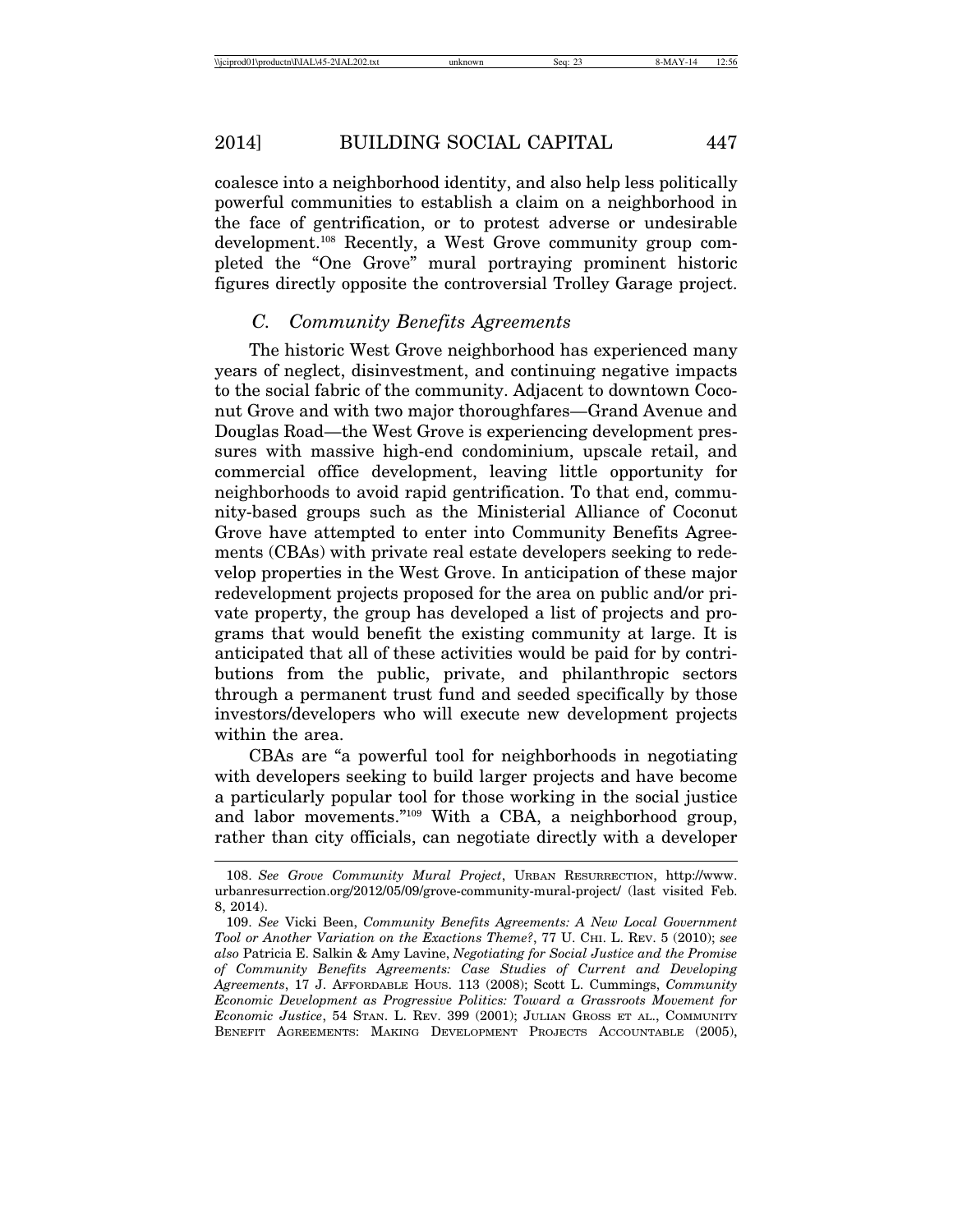for specific benefits to be provided to its community. In essence, as one commentator has stated, CBAs "are a self-help version of value recapture theory, effectuated by community coalitions through direct negotiation of detailed agreements with the developers."110 "The concept of public value recapture is to recoup a portion of the public fisc [tax base] that is transferred to private interests through the vague and opaque processes of public/private real estate development partnerships. As we have seen, in much urban redevelopment, the way is paved by the local government's aid to private developers through an array of forms including infrastructure inducements, foregone taxes, deferred taxes, land clearance and assembly, and the exercise of eminent domain."111 The purpose of the CBA is to avoid unjust enrichment, and benefit the local community affected by the development.

In addition to community groups, the City of Miami, as authorized under state statute, $112$  has also attempted to negotiate CBAs. During the City of Miami Planning and Zoning Board proceedings considering approval of the Pointe Group project described above, one of the commissioners stated,

[I]t becomes my responsibility as the elected official to figure out a way to make sure that the residents that are there that are a part of it are really engaged in the process. And that's one of the reason[s] ... that I try to build—especially if it's me giving money, me giving land, me giving zoning changes, that I try to put a community benefits agreement in it, that at least we can have some common  $ground.<sup>113</sup>$ 

Continuing, the commissioner acknowledged,

The developer was looking at doing everything from minority subcontractors participating in the project to recruiting businesses in the area to actually participate to retail ownership. . . . A lot of times the jobs are great, [ ] when you're talking about building a community, it really goes beyond just having a job. It's about having ownership to a certain

*available at* http://community-wealth.com/\_pdfs/articles-publications/state-local-new/ report-gross.pdf.

<sup>110.</sup> Bezdek, *supra* note 102, at 107.

<sup>111.</sup> *Id*.

<sup>112.</sup> Local Government Comprehensive Planning and Land Development Regulation Act, FLA. STAT. § 163.3161 (2010); Florida Local Government Development Act, FLA. STAT. §§ 163.3220-163.3243 (2010).

<sup>113.</sup> Meeting Minutes, City of Miami Planning & Zoning Meeting, Nov. 17, 2011, at 49-50, *available at* http://egov.ci.miami.fl.us/meetings/2011/11/2292\_M\_City\_ Commission\_11-11-17\_Verbatim\_Minutes\_(Long).pdf.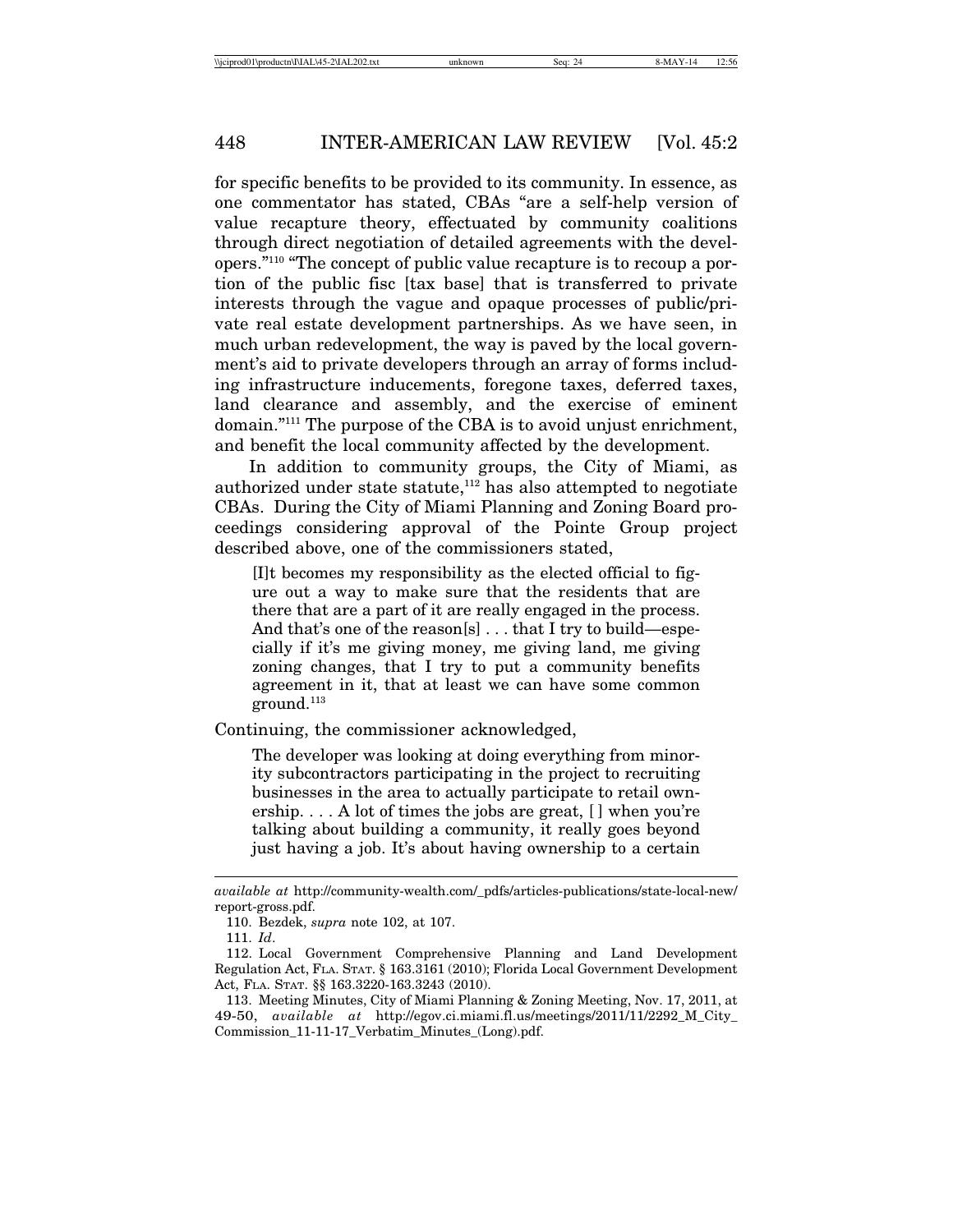extent. And for me, you know—and I can say this because, you know, I represent a district that truly has many challenges. But I also realize how important it is in order for me to rebuild those communities; that I have to empower if not the people that are living there, people that reflect the people that live there, empower them so that they begin to see people looking like them making their community work.<sup>114</sup>

Despite these public statements, later the same evening, the City Commission, acting in its official capacity as the Planning and Zoning Board, unanimously approved the Pointe Group project without a CBA for the West Grove community. As described above, under the MUSP approval process, the city approved expanded zoning allowances and density bonuses and only required voluntary compliance with "guidelines" proffered by the developer rather than impose mandatory conditions. While attempts to develop a Pointe Group CBA were defeated, West Grove community groups assisted by HBCP students continue to pursue CBAs elsewhere and have recently proposed a CBA framework to resolve the Trolley Garage controversy discussed *infra*.

#### IV. PLACE-BASED LAWMAKING CASE STUDY: LITTLE HAITI

### *A. Little Haiti: History and Economic, Social, and Cultural Issues*

Little Haiti or La Petite Haïti is a neighborhood in Miami, Florida, known as a traditional center for Haitian immigrants, and Francophone culture in the city. In the early 1900s, a small farming community, Lemon City, developed in this area, and in 1925, it was annexed by Miami, along with the town of Little River to the north, and the town of Buena Vista to the south, each of which now comprise modern-day Little Haiti.115 The area is currently experiencing a cultural renaissance. While attempts are underway to make Little Haiti into an ethnic enclave, efforts have been hampered because many prosperous residents have moved away. Factors contributing to the district's gentrification are the close proximity of the Miami Design District and, as real estate prices continue to rise, Haitians and other residents of the lowincome area are being displaced.

<sup>114.</sup> *Id.*

<sup>115.</sup> Little Haiti has a viable business district along Northeast Second Avenue, and, geographically, this neighborhood is considered to stretch from 54th Street in the south, to the northern Miami city line, or 86th Street. The eastern border is the Florida East Coast Railways, and Interstate 95 marks the western side.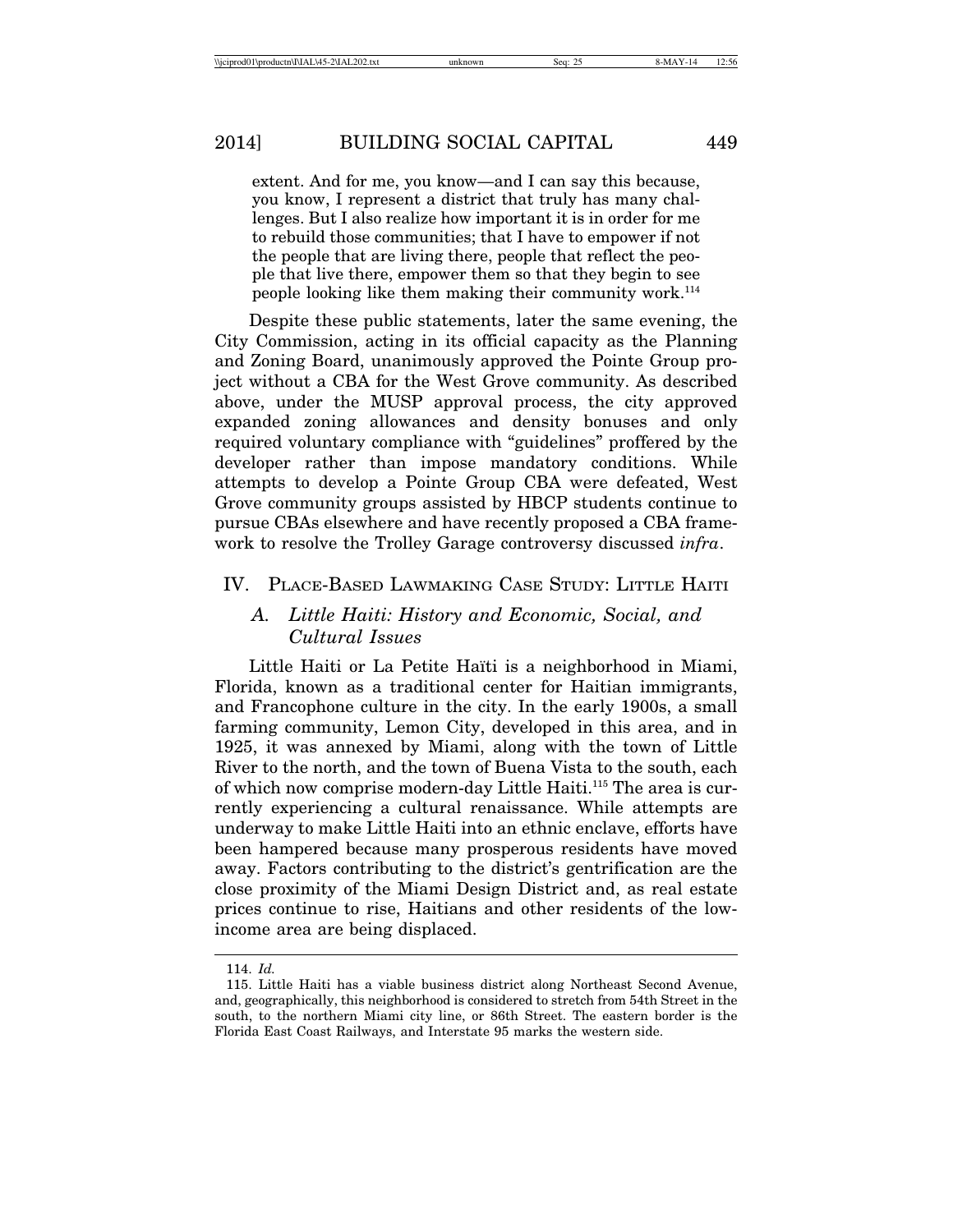Unlike other ethnic communities that have achieved greater integration in South Florida, Little Haiti has remained socially and economically isolated from Miami's greater metropolitan area.116 Haitians are among the poorest demographic groups in the region. The poverty rate for Haitians in Miami-Dade County (30 percent) is almost twice the overall poverty rate in the county (18 percent),117 and one-third of all Haitian households in Miami-Dade County are considered low-income.118 The median household income in Little Haiti (\$15,277) was less than half the median household income in the Miami-Fort Lauderdale metropolitan area  $(\$40,320)$ .<sup>119</sup> The unemployment rate in the community is 19 percent, compared with 7 percent in the Metropolitan Statistical Area.120 Sixty-two percent of adults over 25 in Little Haiti do not have a high school diploma, and only 4 percent have a bachelor's  $degree.<sup>121</sup>$ 

Furthermore, the Little Haiti community has cultural traits that contribute to its social isolation. Language skills are a significant challenge both for Haitian immigrants and the organizations that serve them. The majority of Haitian immigrants stay within Haitian social and economic circles in order to carry out their daily business, a situation that restricts options for housing, employment, and transportation.<sup>122</sup> Poor language skills also restrict the opportunity to earn a living and provide for their families. In the Federal Reserve study interviews, Little Haiti residents pointed to a perceived lack of information reaching residents about resources that exist outside of the community's boundaries.123 Addressing the issues facing Little Haiti is particularly challenging because of the Haitian's unique perspective of poverty. Despite living close to or below the poverty line in South Florida, many Haitian immi-

<sup>116.</sup> *See generally* THE ENDURING CHALLENGE OF CONCENTRATED POVERTY IN AMERICA: CASE STUDIES FROM COMMUNITIES ACROSS THE U.S. 47-55 (David Ericson et al. eds., Federal Reserve 2008), *available at* http://files.eric.ed.gov/fulltext/ED505600. pdf [hereinafter ENDURING CHALLENGE]; Philip Kretsedemas, *Language Barriers and Perceptions of Bias: Ethnic Differences in Immigrant Encounters with the Welfare System*, 32 J. SOCIOLOGY & SOC. WELFARE 109, 109-23 (2005); REBECCA SOHMER, THE HAITIAN COMMUNITY IN MIAMI-DADE: A GROWING THE MIDDLE CLASS SUPPLEMENT (Brookings Inst. 2005).

<sup>117.</sup> SOHMER, *supra* note 116, at 6.

<sup>118.</sup> *Id.* (Low-income refers to households earning less than \$18,000.)

<sup>119.</sup> U.S. Census Bureau, Census 2010.

<sup>120.</sup> *Id.*

<sup>121.</sup> *Id.*

<sup>122.</sup> ENDURING CHALLENGE, *supra* note 116, at 50.

<sup>123.</sup> *Id.*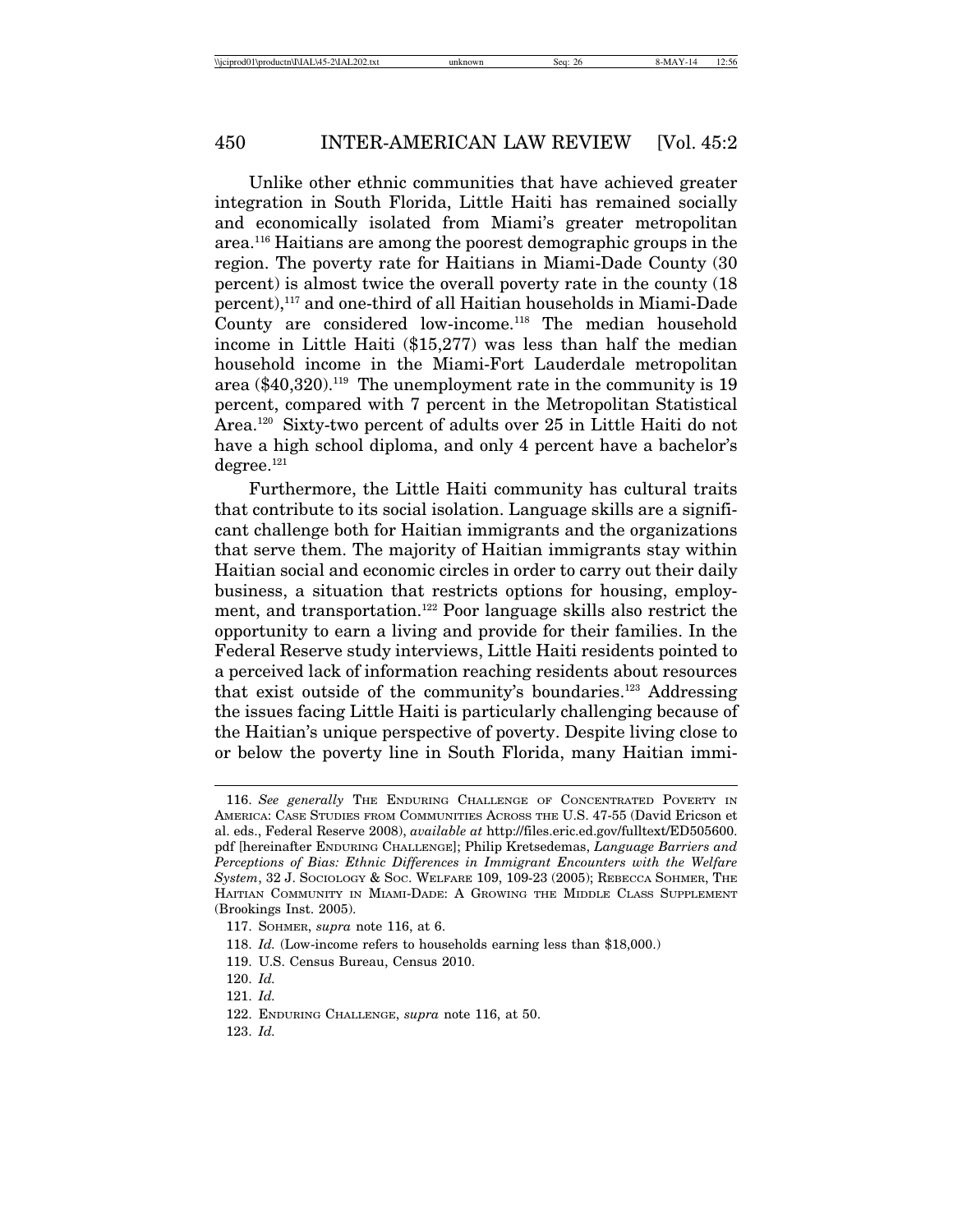grants do not consider themselves poor.124 "Comparatively, many are better off in the United States than in their homeland," and, perhaps as a result of this more positive perception of their situation, "Haitians are slow to seek services aimed at improving their social and economic standing."125 In general, Little Haiti's residents "are not likely to ask for assistance, even if they are eligible for it,"126 and community organizations that have had success reaching the Haitian community must use creative outreach strategies.

Positive cultural attributes of Little Haiti's social environment to support and strengthen social capital and empower the community include an extended family support system, common religious beliefs, and viable and active community service organizations. Many households are comprised of three generations (grandparents, parents, and children) and other distant relatives, and these familial support networks provide an important safety net for residents of Little Haiti.127 Haitians are also known for their reluctance to work together as a larger community, $128$  however, they are very religious. As a result, Little Haiti's many churches serve as gathering places and represent a unique opportunity to access the Haitian community. As studies have found, "[t]he organization that brings the community together most effectively is the Catholic Church, which provides many services to the Haitian community."129 The Church "conduct[s] outreach and offer[s] programs that provide information, education, counseling, and other services to promote the social and economic well-being of Little Haiti residents."130 Lastly, as will be described below, an increasing number of neighborhood-based social service agencies have also enhanced Little Haiti's social networks and empowered

<sup>124.</sup> *Id.* at 49.

<sup>125.</sup> *Id.* (quoting Jacques St. Louis, a homeownership counselor at the Little Haiti Housing Association, "They see that they are making \$12,000 a year, and they think that's good money.").

<sup>126.</sup> *Id.* at 50.

<sup>127.</sup> *Id.* at 51.

<sup>128.</sup> ALEX STEPICK, CAROL DUTTON STEPICK, & PHILIP KRETSEDEMAS, CIVIC ENGAGEMENT OF HAITIAN IMMIGRANTS AND HAITIAN-AMERICANS IN MIAMI-DADE COUNTY (Fla. Int'l Univ. 2001), *available at* http://www.wkkf.org/pubs/Devolution/ Pub3670.pdf.

<sup>129.</sup> ENDURING CHALLENGE, *supra* note 116, at 51 (noting that "[a]ccording to Father Reginald Jean-Mary, the pastor of Notre Dame d'Haiti, weekend church services bring close to 4,000 congregants to Little Haiti from across South Florida, illustrating that multigenerational Haitian families still identify with the Little Haiti community").

<sup>130.</sup> *Id.* Notre Dame d'Haiti and the Toussaint L'Ouverture Center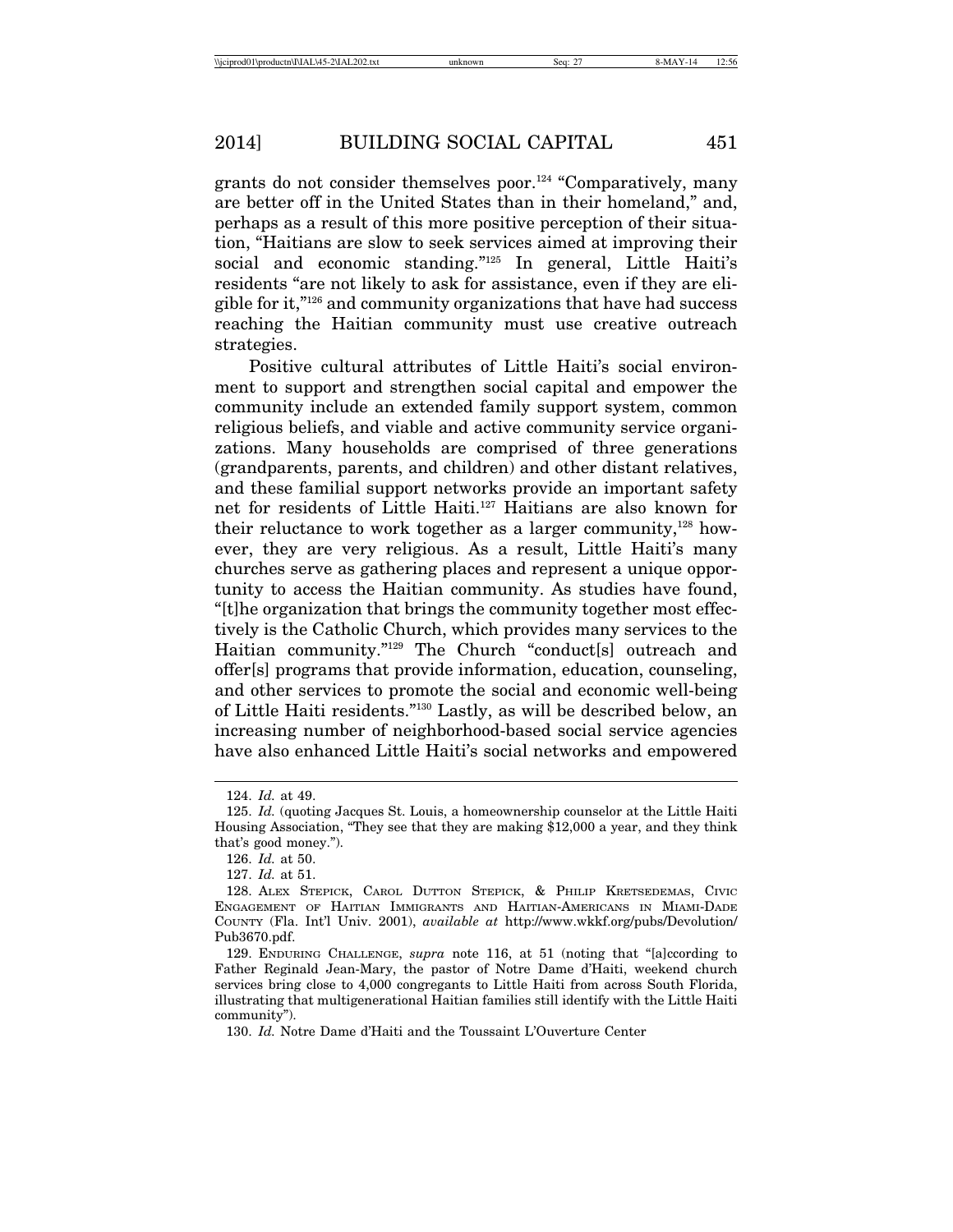its residents by providing culturally and linguistically sensitive social services.

### *B. Residential Zoning Code Revisions*

In Little Haiti, housing quality is poor, and most of the homes are small (less than  $1,200$  square feet).<sup>131</sup> As found in a recent study by the Federal Reserve and the Brookings Institution, "many have been illegally subdivided and have un-permitted structures on the property."132 Families also often pool funds or share units in order to afford housing resulting in severe overcrowded and unsafe conditions.133 In addition, as gentrification pressures intensify in the neighborhood, housing affordability will likely worsen for Little Haiti's residents.134 With the recent economic recovery and very little undeveloped land remaining in the northern neighborhoods of Miami, developers are looking at older neighborhoods such as Little Haiti, as new candidates for redevelopment.135 As discussed below, residents are often dependent on Creole-speaking services accessible only in Little Haiti, and further displacement from the neighborhood will have significant detrimental impact on the neighborhood's existing social networks and social capital.

Home ownership is extremely important to Haitians. It represents both security, and the ultimate symbol of having achieved success. While many working class Haitians have been able to attain their goals of owning a home, it is becoming more difficult for low-income individuals to realize that dream. Little Haiti's average income of \$14,000 reflects the general earning patterns of the county's low-skilled and low-income Haitian population. These factors, combined with other requirements of good credit and a steady employment history, render it very difficult for low-income residents to qualify for affordable home ownership opportunities. As a result, the renter-occupied rate is very high in Little Haiti. The rate of residents renting their units is over sixty percent, which leaves the community extremely vulnerable to gentrification. Such a trend has already transformed the adjacent neighbor-

<sup>131.</sup> *Id.*

<sup>132.</sup> ENDURING CHALLENGE, *supra* note 116, at 49.

<sup>133.</sup> *Id.*

<sup>134.</sup> *Id.*

<sup>135.</sup> Maya Roney, *America's Next Hot Neighborhoods*, BUSINESSWEEK, March 6, 2007, *available at* http://www.businessweek.com/stories/2007-03-06/americas-nexthot-neighborhoodsbusinessweek-business-news-stock-market-and-financial-advice.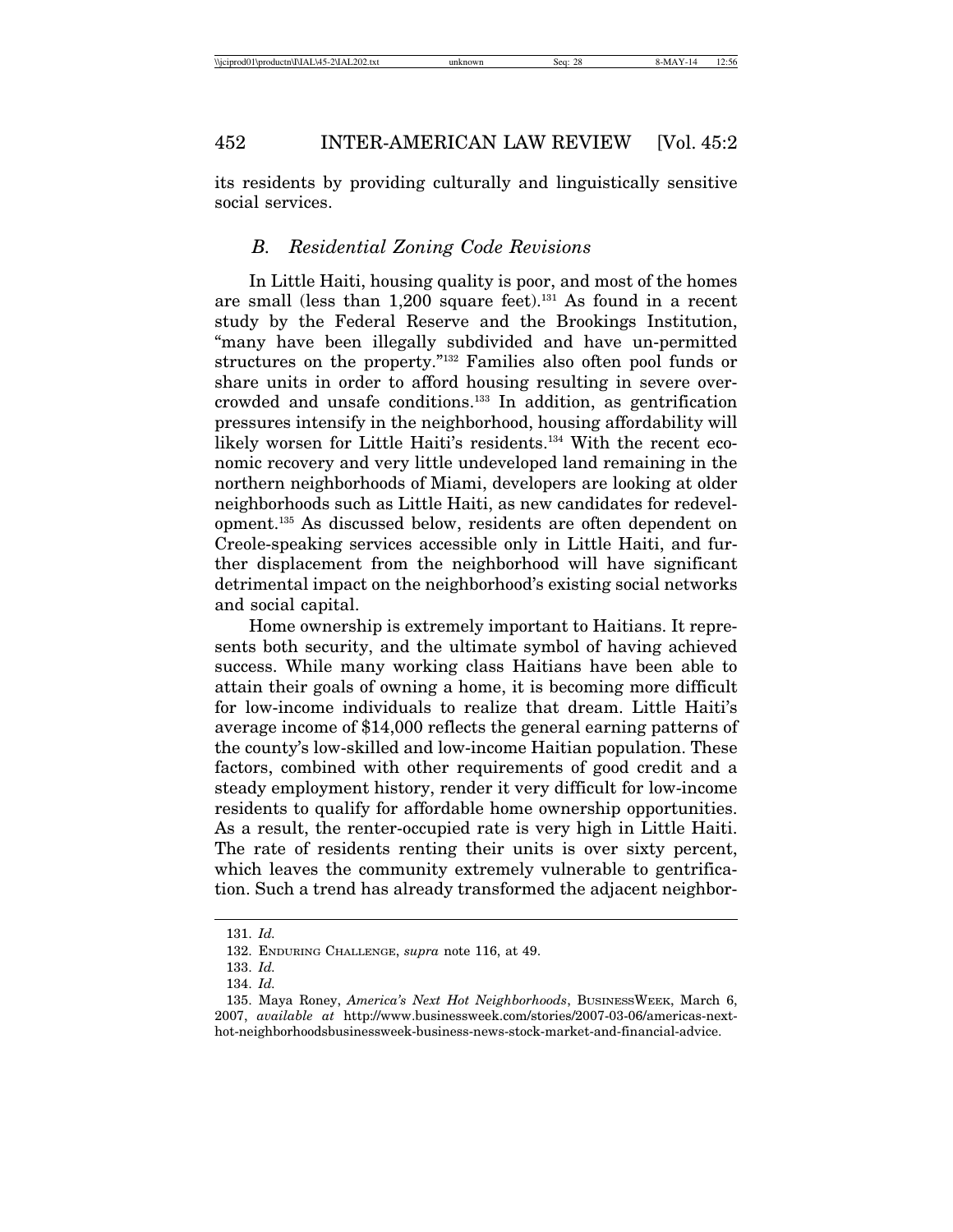hood of Buena Vista, formerly considered part of Little Haiti, into a more affluent and gentrified community.

The "boarders" phenomenon is also very widespread in the Haitian community. In the boarding house setting, boarders renting a room pay an average of \$200 a month. If those rates are calculated on a square footage basis, the rates in the Little Haiti/ North Miami areas represent some of the highest rates per square foot in the county. In a market where informal housing relationships provide somewhat of a relief to a problem which has reached crisis proportions, municipalities need to take a second look at their zoning requirements and amend them to reflect the community's social and economic realities.

To address these issues and promote homeownership, community organizations are pursuing a variety of avenues. First, the addition of legally permitted rental-units for "boarders" would alleviate overcrowding and unsafe conditions while creating affordable rental opportunities. On-going education efforts are being promoted and assistance is being provided by the Haitian American Community Development Corporation (HACDC), formerly known as the Little Haiti Housing Association. Currently, HACDC is engaged in ongoing efforts to ensure that residential rental transactions are conducted within legal parameters and to educate both renters and owners on their legal rights and responsibilities. In addition, HACDC offers programs, which aim to move low-income residents into home-ownership by providing financial counseling, education and foreclosure prevention services.

### *C. Entrepreneurial Funding Initiatives*

Despite existing barriers to advancement due to racial discrimination, poverty, and lack of language skills, one important avenue for creating jobs and building social capital in Little Haiti is business growth within the community. Haitian-Americans have shown a strong entrepreneurial spirit, launching numerous businesses in Little Haiti. Building on this cultural advantage, there is the opportunity both to expand existing businesses in the community and to assist recent Haitian immigrants who wish to start their own businesses. There is a "strong preference in Little Haiti for culturally oriented businesses, [and] existing business owners believe that they can better meet the cultural and language needs of local residents while also providing affordable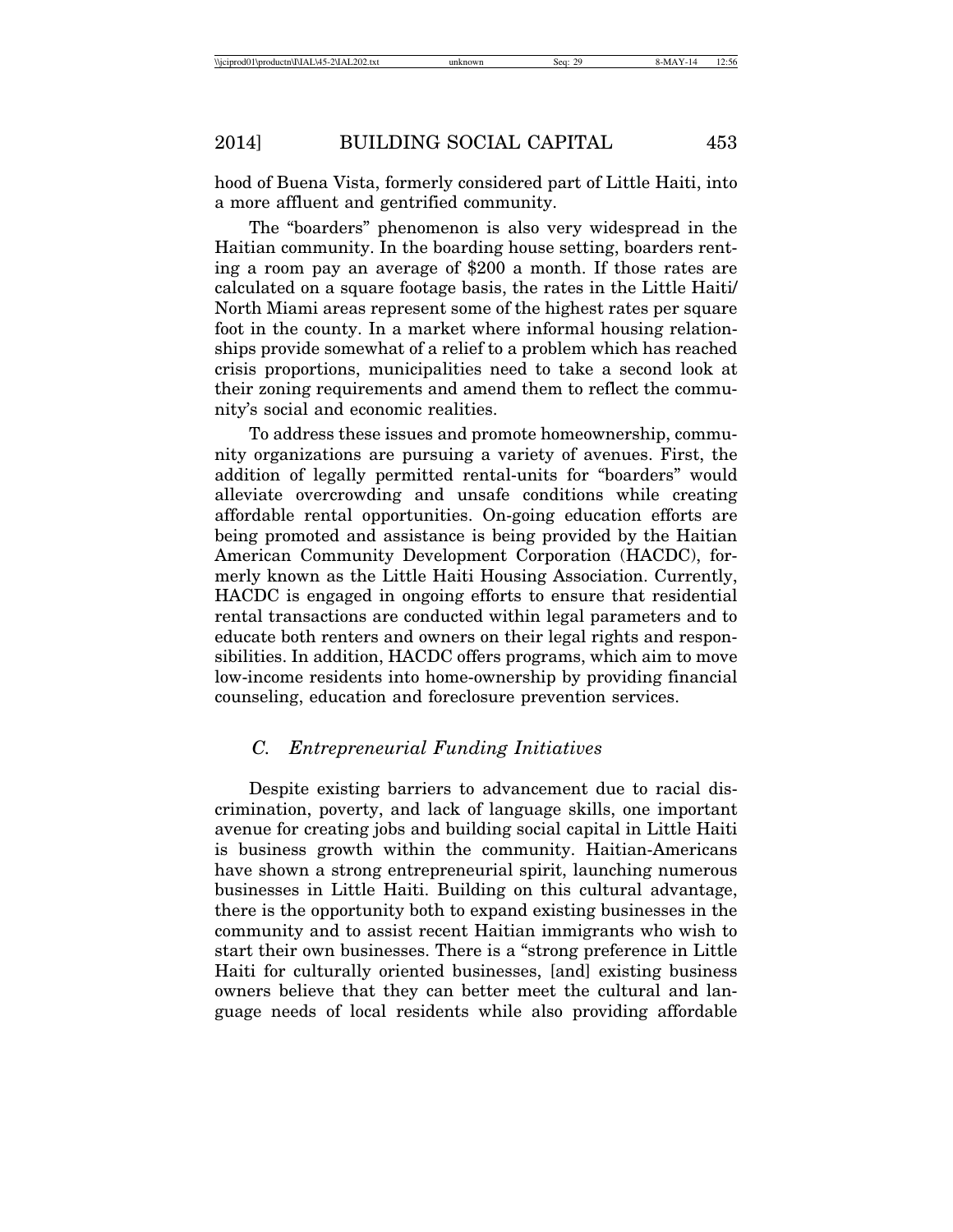goods and services for the community."136 Furthermore, an entrepreneurial business culture allows Little Haiti's businesses to "adapt and benefit from [this] a cultural advantage [by allowing] them to respond quickly to developing market opportunities and offer[ing] niche services."137

Community Development Corporations (CDCs), formed initially for the purpose of revitalizing distressed neighborhoods through redevelopment, can also serve as vehicles to achieve economic growth and enhance social capital in low-income communities such as Little Haiti.138 Historically, CDCs have evolved into crucial and capable providers of housing and other services, and are significant actors in widely varied aspects of community development.139 CDCs have been an important engine of communitybased self-help for thirty years, engaging in market-based practices in service of their community stakeholders in innovative and effective ways.<sup>140</sup>

CDCs are typically a place-based nonprofit that focus on real estate development and neighborhood services directed to achieve community empowerment. Unfortunately, funding for community development in center cities is in limited supply. In addition, while opportunities to expand local business exist, there is also a significant need to educate and counsel entrepreneurs.<sup>141</sup> Since 2007, Miami-Dade College has received county funding to offer workshops for small businesses.<sup>142</sup> The program, formerly known as the Minority Capacity Development Program, provides Little Haiti's small business owners with basic knowledge and tools to manage a business and establish a networking channel with other

<sup>136.</sup> *Id.* at 51 (citing interviews with Little Haiti business owners on NE 2nd Avenue in Little Haiti conducted during the week of February 19, 2007). 137. *Id.*

<sup>138.</sup> Bezdek, *supra* note 102, at 57 (citing Michael H. Schill, *Assessing the Role of Community Development Corporations in Inner City Economic Development*, 22 N.Y.U. REV. L. & SOC. CHANGE 753, 766-72 (1997) (giving a brief history and overview of CDCs and community-based economic development)).

<sup>139.</sup> *Id*.

<sup>140.</sup> *Id.* at 108-09 (citing the New Community CDC of Newark, New Jersey, which developed a supermarket; the Kansas City CDC that owns a cement block factory; and finally, child care centers and health care facilities).

<sup>141.</sup> *Enduring Challenge*, *supra* note 116, at 51. According to Rasha Soray-Cameau, the lack of knowledge of U.S. business practices, including required financial reporting, tax payments, licenses, and permits, prevents Haitian immigrants from accessing needed credit as well as grants to start or expand their businesses.

<sup>142.</sup> Small Business Education Program, MIAMI-DADE COLLEGE, http://www.mdc. edu/main/smallbusiness/ (last updated Jan. 1, 2013 10:53 AM).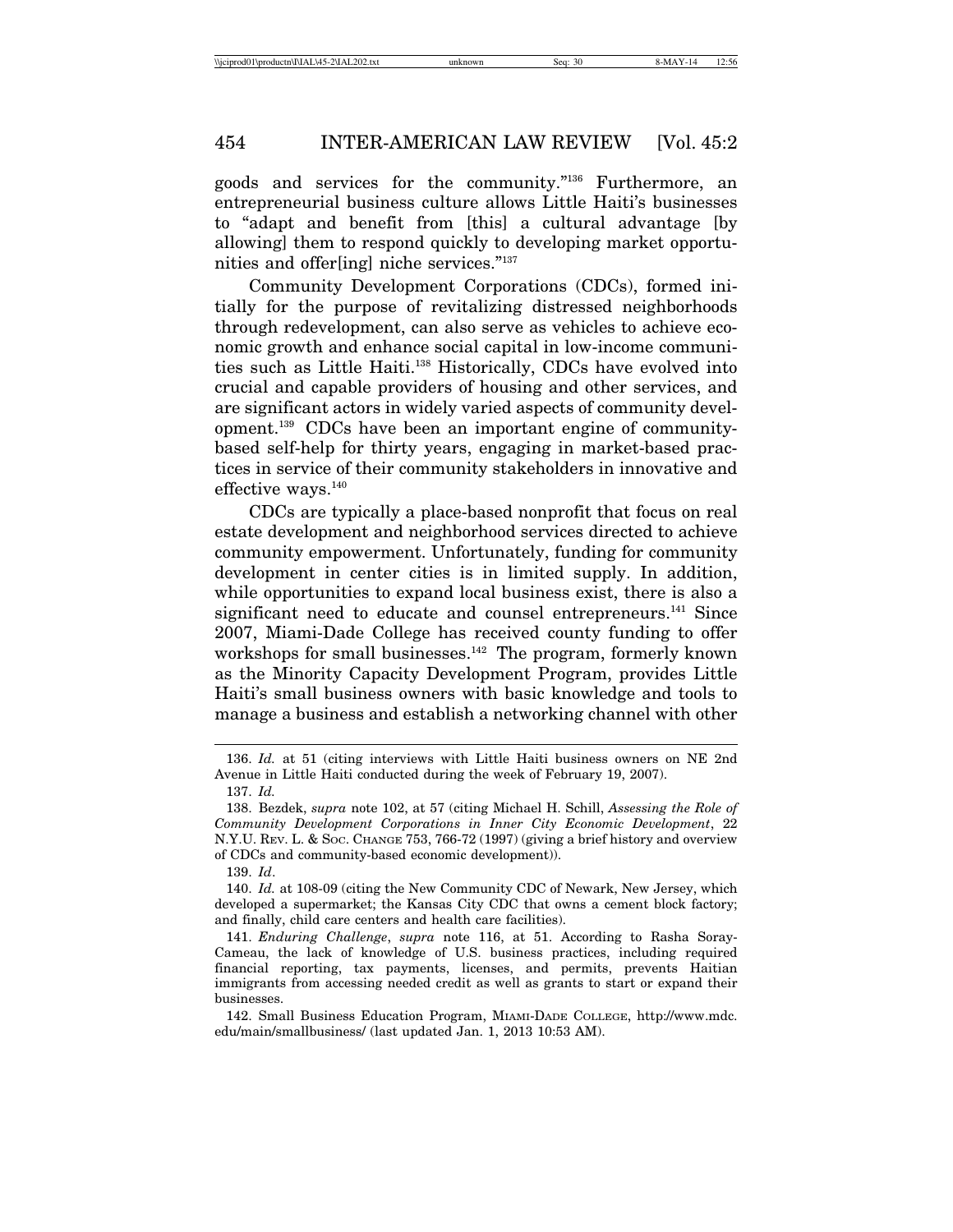businesses, governmental agencies, and private/non-profit entities. In 2012, The Haitian American Community Development Corporation received funding from the City of Miami to offer a similar program through its Northeast 2nd Avenue Partnership (NE2P).143 NE2P is a community initiated and collaborative effort to increase economic opportunities while also protecting, preserving, and showcasing the historical and cultural values of the Haitian-American community. It is staffed by local business owners focused on educating, counseling, and funding small local business entrepreneurs and, despite limited funding, aims to become a beneficial force to sustain the long-term viability of Little Haiti's business community.

# *D. Community-Based Initiatives: Healthcare, Cultural Events, and Urban Farming*

In Little Haiti, access to preventive healthcare is hampered by a lack of knowledge and understanding of rights to medical care. Several cultural factors are responsible for this lack of knowledge and understanding. These include deeply rooted cultural practices of residents who have not had access to health care in Haiti, the lack of cultural competency by most safety net providers, and the lack of information by the safety net providers about cultural issues and practices which may be critical to care and recovery. Access to culturally sensitive information and services are key issues, which must be addressed in dealing with access to healthcare in the Haitian community.

To address the lack of cultural competency, Sant La Haitian Neighborhood Center,144 a non-profit organization located in Little Haiti, has developed and conducts training sessions. While not providing direct services, Sant La staff work with other neighborhood-based organizations to build community capacity around issues of health access. Sant La and community partners such as the Little Haiti Community Collaborative have begun providing cultural sensitivity training to improve staff interaction with their Haitian clients. The Collaborative has created health asset maps, where traditional and non-traditional providers (Voodoo healers)

<sup>143.</sup> Economic Development, HAITIAN AMERICAN COMMUNITY DEVELOPMENT CORP., http://www.haitianamericancdc.org/economic-development/ (last visited Mar. 25, 2014).

<sup>144.</sup> *See Sant La Haitian Neighborhood Center*, SANTLA.ORG, http://www.santla.org/ index.php?option=com\_content &view=featured&Itemid=101 (last visited March 25, 2014).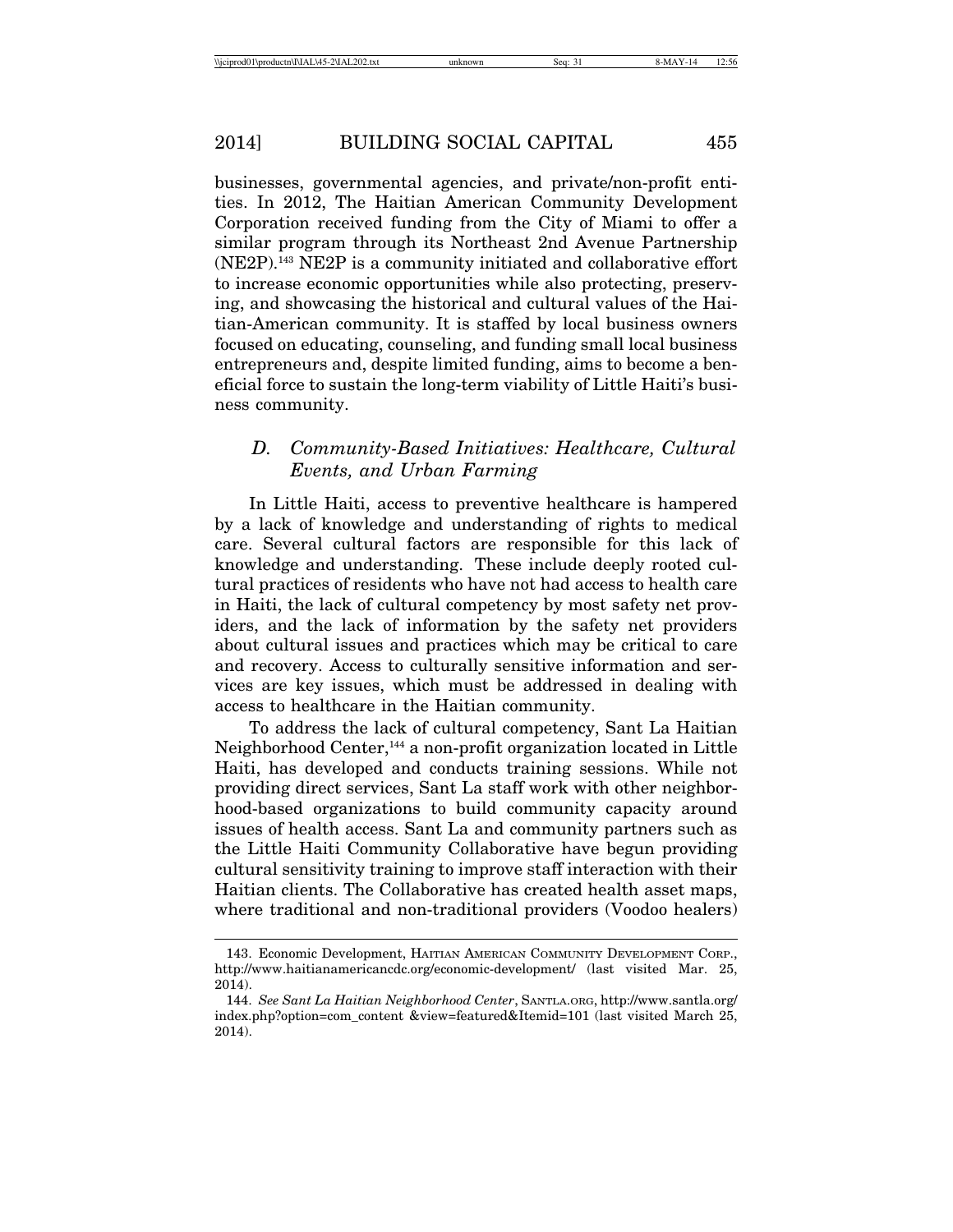of health-related services have been identified. Moreover, the Collaborative has conducted a series of focus group sessions as well as surveys gauging members of the community's attitudes about health care issues. The Collaborative has also compiled a comprehensive list of herbal remedies commonly used for specific ailments.

Cultural movements and activities may also serve to develop and enhance existing social capital by encouraging residents to "share and construct common cultural frames and narratives."145 Little Haiti's existing social cultural capital has been enhanced through resident participation in regularly scheduled cultural activities centered on Haitian art and music. One such activity is the recently established "Big Night in Little Haiti."146 The festival takes place every third Friday of the month at the Little Haiti Cultural Center, and is a free celebration of Haitian culture attended by a diverse cross section of the community.147 Each month, some of Haiti's biggest names share their talent, such as legendary Haitian folk singer Manno Charlemagne, performing songs about the plight of his native home and with sharp lyrics that have inspired Haitians to speak out against governmental oppression and corruption. In addition, the festival includes Haitian food, collaborative street art projects, vuvuzela parades, and museum-caliber art exhibits. The monthly celebration at the Little Haiti Cultural Center also provides critical support to the vibrant neighborhood's surrounding art galleries, studio spaces, and restaurants.

Community gardens and urban farming can also be used to strengthen social networks and build social capital through "selfhelp," that adds to the self-respect of residents by providing a space to gather and engage in recreational and educational activities, as well as potential economic return.<sup>148</sup> Such activities "foster collaborative relationships and social networks [that] in turn enable residents to actively work together toward common neighborhood goals and a sense of control over their space."149 Recent

<sup>145.</sup> Alexander, *supra* note 7, at 832 (analyzing hip-hop in New York City's Bronx neighborhoods as a cultural movement).

<sup>146.</sup> Big Night in Little Haiti, THE RHYTHM FOUNDATION, http://www.rhythm foundation.com/series/big-night-in-little-haiti/ (last visited March 25, 2015). 147. *Id.*

<sup>148.</sup> *See* Sheila Foster, *The City As An Ecological Space: Social Capital and Urban Land Use*, 82 NOTRE DAME L. REV. 527, 540-41 (2006) (citing Jane E. Schukoske, *Community Development through Gardening: State and Local Policies Transforming Urban Open Space*, 3 N.Y.U. J. LEGIS. & PUB. POL'Y 351, 359 (2000)).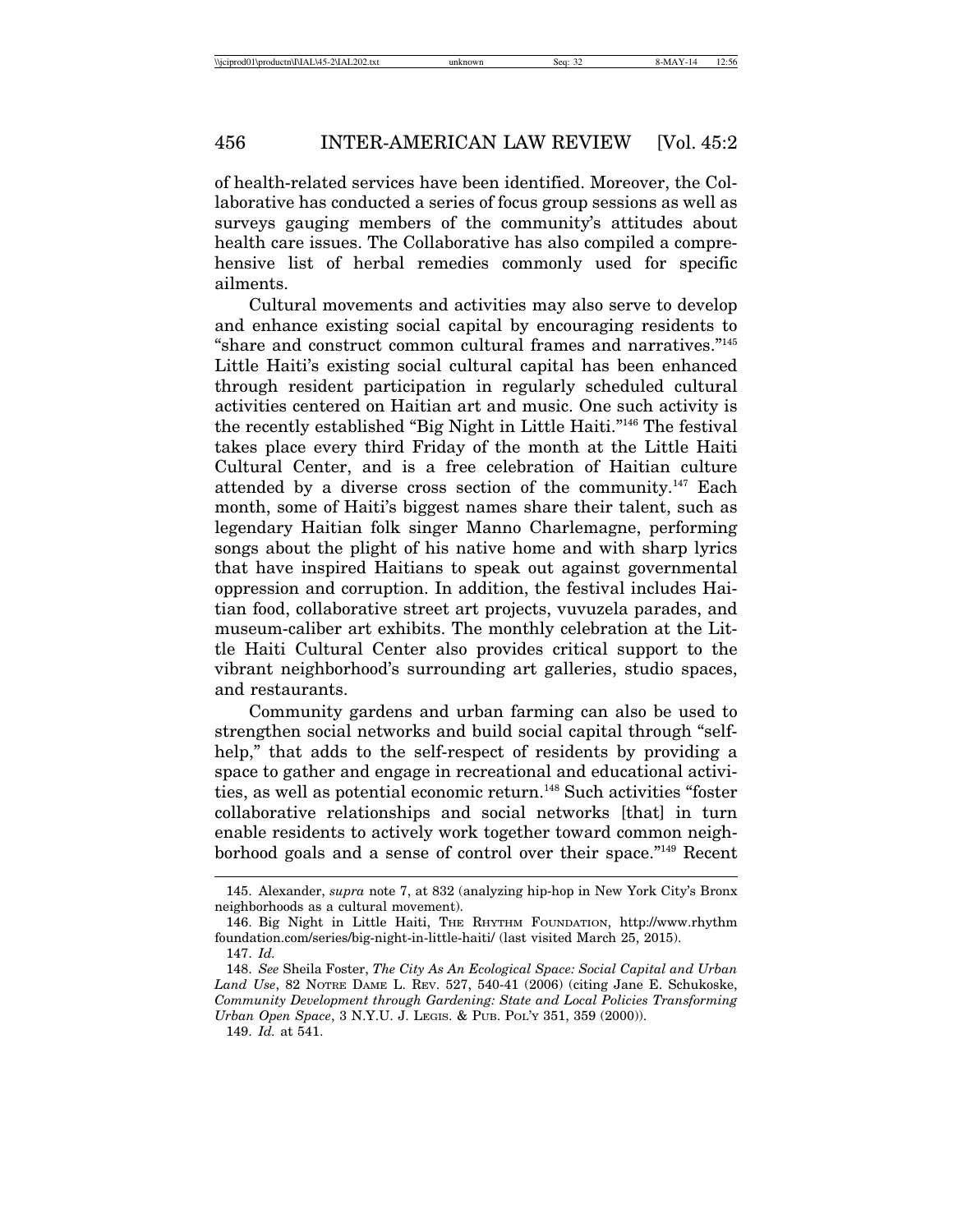studies of community gardening projects in Englewood, Califor $nia,150$  and inner-city neighborhoods in Chicago, and Detroit<sup>151</sup> have demonstrated the potential for such projects to create and enhance social networks and benefit residents and their communities. Building upon the cultural heritage of traditional Haitian farming, recent attempts in Little Haiti have also met with success.

The Little Haiti Community Garden, a non-profit organization founded in 2009, is dedicated to growing fruits and vegetables using traditional Haitian farming techniques. The organization acquired and then transformed a derelict, urban lot in Little Haiti's commercial heart into a "dynamic, prosperous, and multipurposed garden."152 As stated by its founders, "[b]y teaching hands-on gardening, healthy nutrition and retail skills, the garden confronts . . . poverty [and blight] and brings additional [funds] and healthy foods into households that struggle to exist."153 Recognizing Haitian farming techniques and cultural food preferences, crops such as collard greens, okra, kale, callaloo, cilantro, and calabaza are grown and sold to the neighborhood, local markets and restaurants.154 Local students are educated about their cultural heritage and farming practices, and local residents are encouraged to volunteer, interact, and develop relationships with other residents.155 The garden has also generated significant economic activity and resulted in the creation of jobs for the community.156 As well as meeting the need for locally grown, more

156. *Id.*

<sup>150.</sup> Eric Klinenberg, *Adaptation - How can cities be "climate-proofed"?*, NEW YORKER, Jan 7, 2013 at 35-36 (discussing how urban farming has enhanced social networks and strengthened community cohesion, which saved lives during a deadly heat wave); *see also* Wendell Hutson, *More Urban Gardens Planned for Englewood*, DNAINFO CHICAGO, March 21, 2013 6:22 AM) http://www.dnainfo.com/chicago/201303 21/englewood/more-urban-gardens-planned-for-englewood.

<sup>151.</sup> Laura Mirviss, Detroit Initiative Unveils Recommendations for City's Renewal, ARCHITECTURAL RECORD, Jan. 2013, *available at* http://archrecord. construction.com/news/2013/01/130109-Detroit-Initiative-Unveils-Recommendationsfor-Citys-Renewal.asp (discussing expansion of existing neighborhood initiatives such as community gardens by changing land use regulations). *See also* GAIL FEENSTRA ET AL., ENTREPRENEURIAL COMMUNITY GARDENS: GROWING FOOD, SKILLS, JOBS AND COMMUNITIES (1999) (providing case studies and analysis of 27 projects across the nation).

<sup>152.</sup> *The Little Haiti Community Garden*, YARDBIRD.COM, http://runchickenrun. com/farmers/ (last visited Dec. 31, 2012 11:31 AM); http://www.loveandveggies.com/ the-farm/.

<sup>153.</sup> *Id.*

<sup>154.</sup> *Id.*

<sup>155.</sup> *Id.*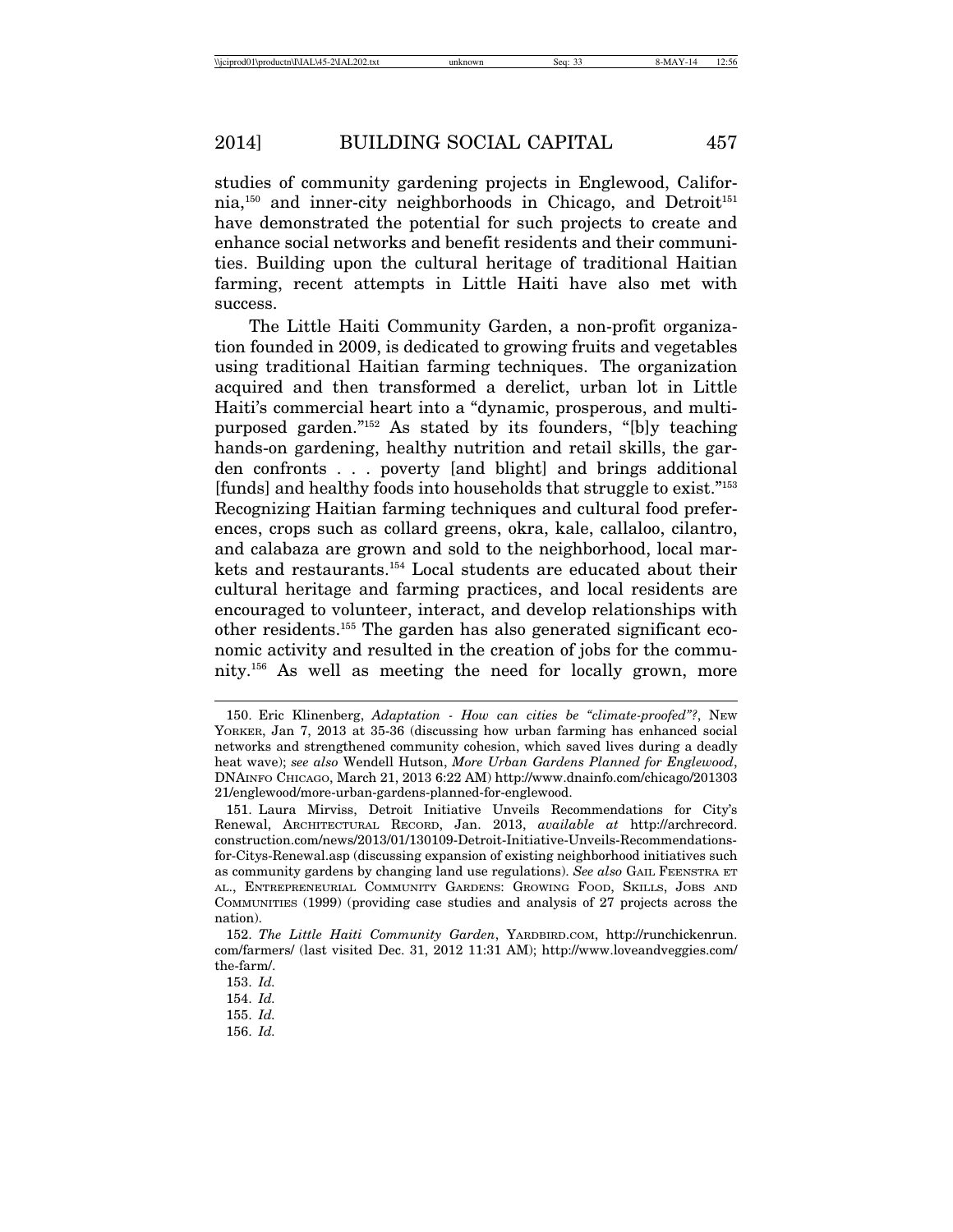nutritional, and culturally significant food sources, the garden also serves as a model for similar inner-city communities of environmentally sustainable redevelopment.

In addition, Youth Leaders of Miami sponsors youth apprentices to conduct street outreach and surveys among residents to promote healthy food outlets and community gardens in the Little Haiti neighborhood.157 Apprentices also support partnering between farmers' markets and community gardens.

#### V. LESSONS LEARNED

To promote equitable development, advance distributive justice, and enhance social integration, structural and cultural impediments must be overcome, while positive cultural traits must be both recognized and nurtured. Place-based laws, implemented with sensitivity and in a collaborative process through outreach to the community and the inclusion of residents, require long-term commitment and a redemptive vision in communities like the West Grove and Little Haiti.

As has been discussed, cultural issues play a significant role in determining adequate or insufficient social capital. If inattentive to such issues, existing social capital may be undermined; conversely, attention to these issues can enhance social capital. In turn, as studies have shown, enhancing such capital may be one of the best defenses against future inappropriate or detrimental land use decisions.158

Despite some modest success, the case studies reveal that place-based lawmaking involving land use is often compromised by continuing ad hoc decision-making that thwarts neighborhoodspecific goals. For example, the Pointe Group project—as with most major projects reviewed and approved at a city-wide level had its administrative review by city departments charged with code compliance verification conducted in secret. The sheer complexity of the review is beyond the ability of the public to evaluate whether the project does in fact comply with neighborhood conservation district regulations. This forecloses the requisite degree of critical evaluation by the affected communities of the government's development approval process.

As with the Pointe Group and Trolley Garage projects, both

<sup>157.</sup> *Little Haiti*, YOUTH L.E.A.D., YOUTHLEADMIAMI.ORG (Dec. 31, 2012, 11:30 AM) http://youthleadmiami.org/locations/little-haiti/.

<sup>158.</sup> *See* Manual Pastor, Jr. et al., *Which Came First? Toxic Facilities, Minority Move-In, and Environmental Justice*, 23 J. URB. AFF. 1 (2001).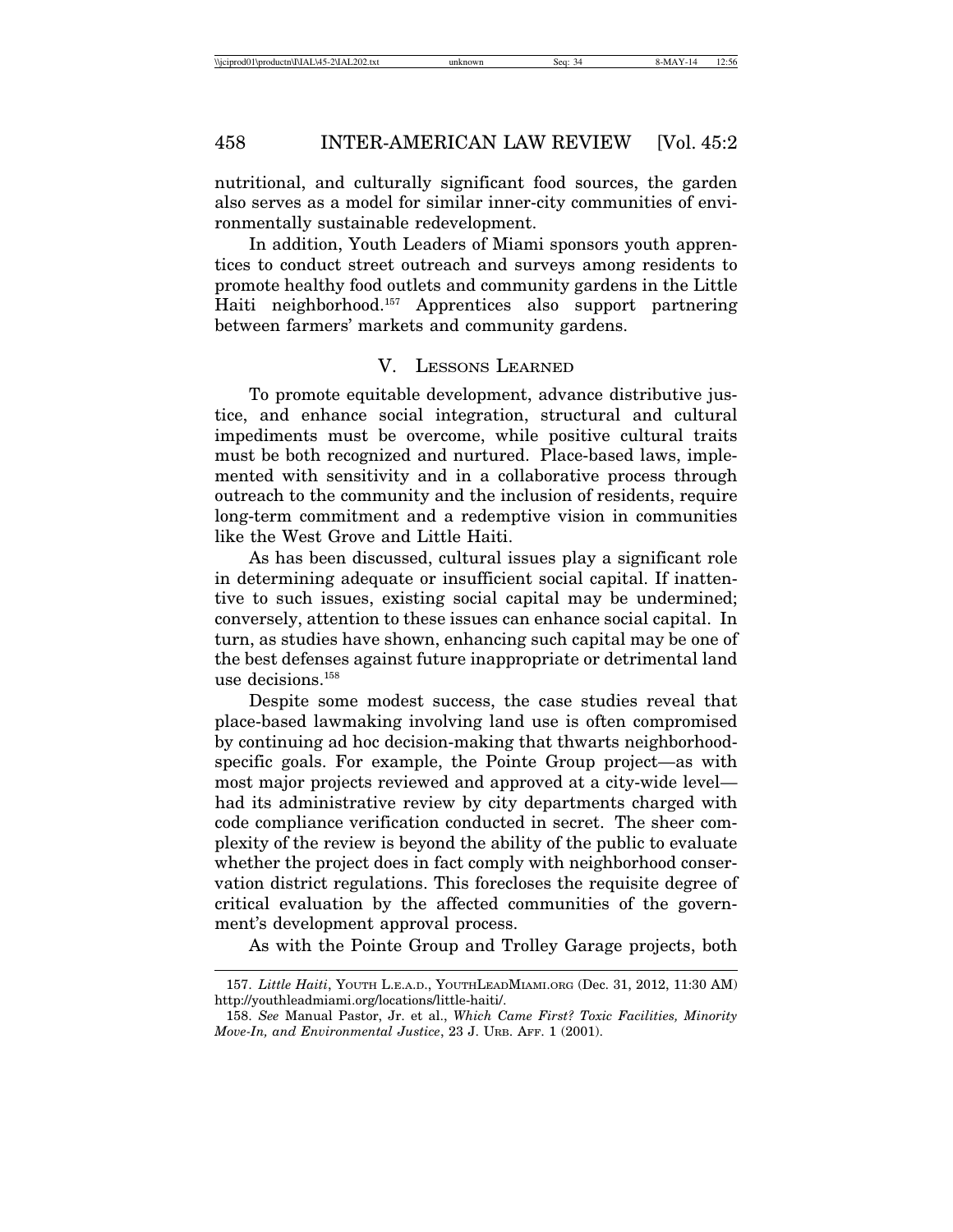city officials and private developers intent on minimizing the political organization and potential power of low-income residents fostered by these legal tools, circumvent NCDs, CBAs, and other regulations through ad hoc decision-making. In general, the projects demonstrate that the economic power of developers trumps the democratic process. As stated by one critic, "political powerlessness of impoverished communities, [coupled with] the absence of government accountability negates the theoretical ability of the political process to trigger a correction"159 resulting in "the corruption of democratic process by power and privilege."160 The Planning and Zoning Board deliberations on the Pointe Group project illustrate that this project, like other major private-sector development—deeply subsidized by zoning concessions—"channels the work to the well connected, and returns scant benefit to the public generally, and to those directly in the path of new projects."161

Another issue of concern is gentrification and displacement. Residents feel that "[a] place to live is a human right . . . [and] 'as black people we have always been forced out.' "162 With potential economic development and improved and desirable housing standards, West Grove and Little Haiti residents may fear that "[g]entrification will become the issue of this generation, [j]ust like segregation was the issue of the generation before us."163 While the debate continues about detrimental and beneficial effects of gentrification<sup>164</sup>—the dangers of commodification and displacement and benefits of improved housing standards and more diverse and economically vibrant mixed-income neighborhoods—studies demonstrate that enhancing social networks and establishing rooted communities can help residents stem the detrimental effects of gentrification in their communities and obtain more concrete benefits from urban reform.165

<sup>159.</sup> Bezdek, *supra* note 102, at 93 (citing ROBIN PAUL MALLOY, PLANNING FOR SERFDOM: LEGAL ECONOMIC DISCOURSE AND DOWNTOWN DEVELOPMENT 99-115, 134 (1991)).

<sup>160.</sup> *Id.*

<sup>161.</sup> *Id.*

<sup>162.</sup> Alfieri, *Faith in Community*, *supra* note 9, at 1865 (citing Peter Bailey, *Impromptu Community Gives Thanks in Liberty City Shantytown*, MIAMI HERALD, Nov. 24, 2006, at 1B (quoting Jonathan Baker, a resident of Umoja Village)).

<sup>163.</sup> *Id.* at 1844 (quoting Max Rameau in Robert Samuels, *A Lesson on the Housing Crisis*, MIAMI HERALD, Feb. 15, 2007, at 2NC).

<sup>164.</sup> J. Peter Byrne, *Two Cheers for Gentrification*, 46 HOW. L. J. 405 (Spring 2003).

<sup>165.</sup> *See, e.g*., Charles William Lawrence, *New Neighbors In Old Neighborhoods: Explaining the Role of Heritage Conservation in Sociocultural Sustainability and Gentrification*, University of Pennsylvania, ScholarlyCommons, Theses (Historic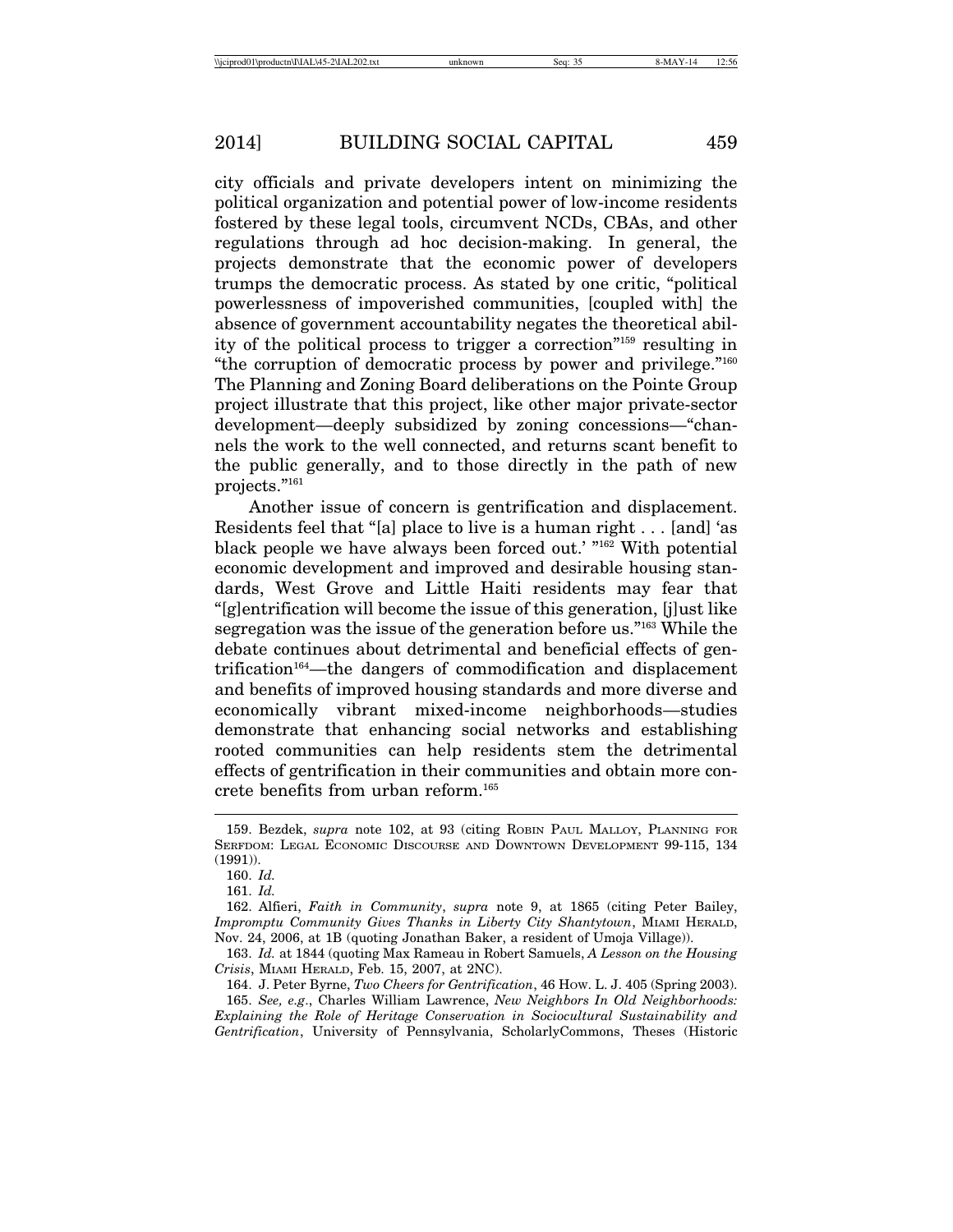Beyond the place-based lawmaking discussed above, additional legal tools to empower inner-city neighborhoods may include economic, land use, social service, and public services. Neighborhood-specific business improvement districts (with neighborhoods funding the districts and attracting businesses themselves), enterprise zones, and tax increment financing are potential economic tools. Communities can draft their own zoning ordinances, implement neighborhood-centered design for new projects, or adopt additional neighborhood-specific zoning provisions such as prioritizing neighborhood businesses over chain stores or establishing community facilities districts. Provision of community social and public services, such as running a neighborhood school, operating neighborhood courts, receiving neighborhood-level delivery of services, employing community policing, conducting neighborhood crime watches, and using technology can also be used to build relationships between neighbors and empower inner-city neighborhoods.

The case studies also demonstrate that new combinations of place-based laws might be necessary to protect and enhance social and cultural capital. For example, both historic district designation and affordable housing protections may be secured through transferable development rights. Other place-based laws include foreclosure prevention strategies, techniques to mitigate eminent domain abuse, beautification and blight removal efforts, community needs assessments, and land trusts<sup>166</sup> to maintain and enhance of the physical structure of the community in order to preserve beneficial aspects of the neighborhood's culture and combat its negative influences. Given that there will be people who choose to remain in their neighborhoods and that there is value in preserving their neighborhood's attributes, a full panoply of programs and intense efforts to address community issues—similar to Harlem Children's Zone<sup>167</sup>—should be deployed in inner-city

Preservation) Graduate Program in Historic Preservation, (Jan. 1, 2010) *available at* http://repository.upenn.edu/hp\_theses/145/; Ryan Howells, *Throw the "Bums" Out? A Discussion of the Effects of Historic Preservation Statutes on Low-Income Households Through the Process of Urban Gentrification in Old Neighborhoods*, 11 J. GENDER RACE & JUST. 541.

<sup>166.</sup> *See, e.g.*, James J. Kelly, *Land Trusts That Conserve Communities*, 59 DEPAUL L. REV. 69 (Fall 2009).

<sup>167.</sup> Harlem Children's Zone, founded by Geoffrey Canada, designs, funds, and operates a holistic system of education, social-services, and community-building programs in Harlem to counter the negative influences of crime, drugs, and poverty and help children complete college and obtain employment. The program provides a full network of services to an entire neighborhood from birth to college and serves as a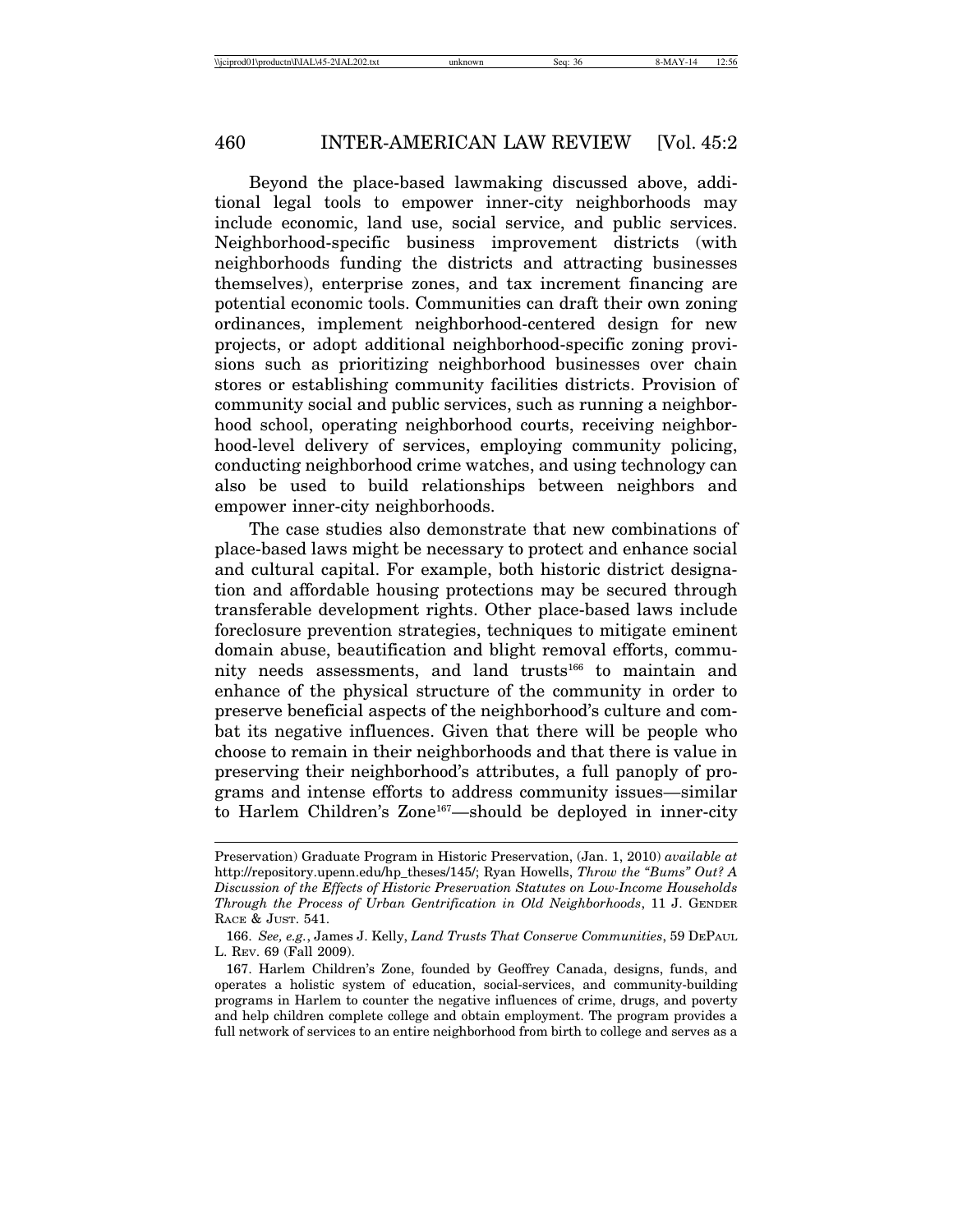neighborhoods.

People-based lawmaking, such as the creation of additional affordable housing and housing support, while necessary, is not sufficient to improve the quality of neighborhoods, or to reap the benefits thought to be derived from the economic integration strategy. To obtain these benefits there must be comprehensive and coordinated neighborhood-based programs grounded in the community's social and cultural context. The case studies demonstrate that "the more that residents are provided the chance to define and implement their vision for the neighborhood, the more likely they are to care about where they live."168 When racial- and identity-conscious focused, these placed-based legal tools can

assist neighborhoods in forming institutions that are not only tools for self-governance, but also tools for collective vision-making for the neighborhood. Having multiple groups empowered and working together in creating different visions—visions ranging from promot[ing] business interests, address[ing] crime, and educat[ing] children has the long-term effect of providing a neighborhood with a mosaic of visions that accommodate and serve many different needs.169

#### **CONCLUSION**

Place-based laws can preserve the features that make a neighborhood distinctive and serve to empower marginalized communities by strengthening existing and building new social and cultural capital. Strategies that recognize and overcome specific economic, social, and cultural limitations, such as substandard housing and physical blight in the West Grove or language isolation in Little Haiti, and acknowledge and reinforce positive cultural attributes, such as historic Bahamian architecture in the West Grove or Haitian agrarian culture in Little Haiti, can help to address structural racism and provide residents with the means to improve and empower their communities. By recognizing and addressing residents' social and cultural sensitivities and effectively tapping into and mining existing social networks and promoting existing social capital through enhanced place-based

model for the federal Promise Neighborhoods program. *See The HCZ Project*, HCZ. ORG, http://www.hcz.org/index.php/about-us/the-hcz-project (last visited March 25, 2014).

<sup>168.</sup> Miller, *Legal Neighborhoods*, *supra* note 37, at 165. 169. *Id.*